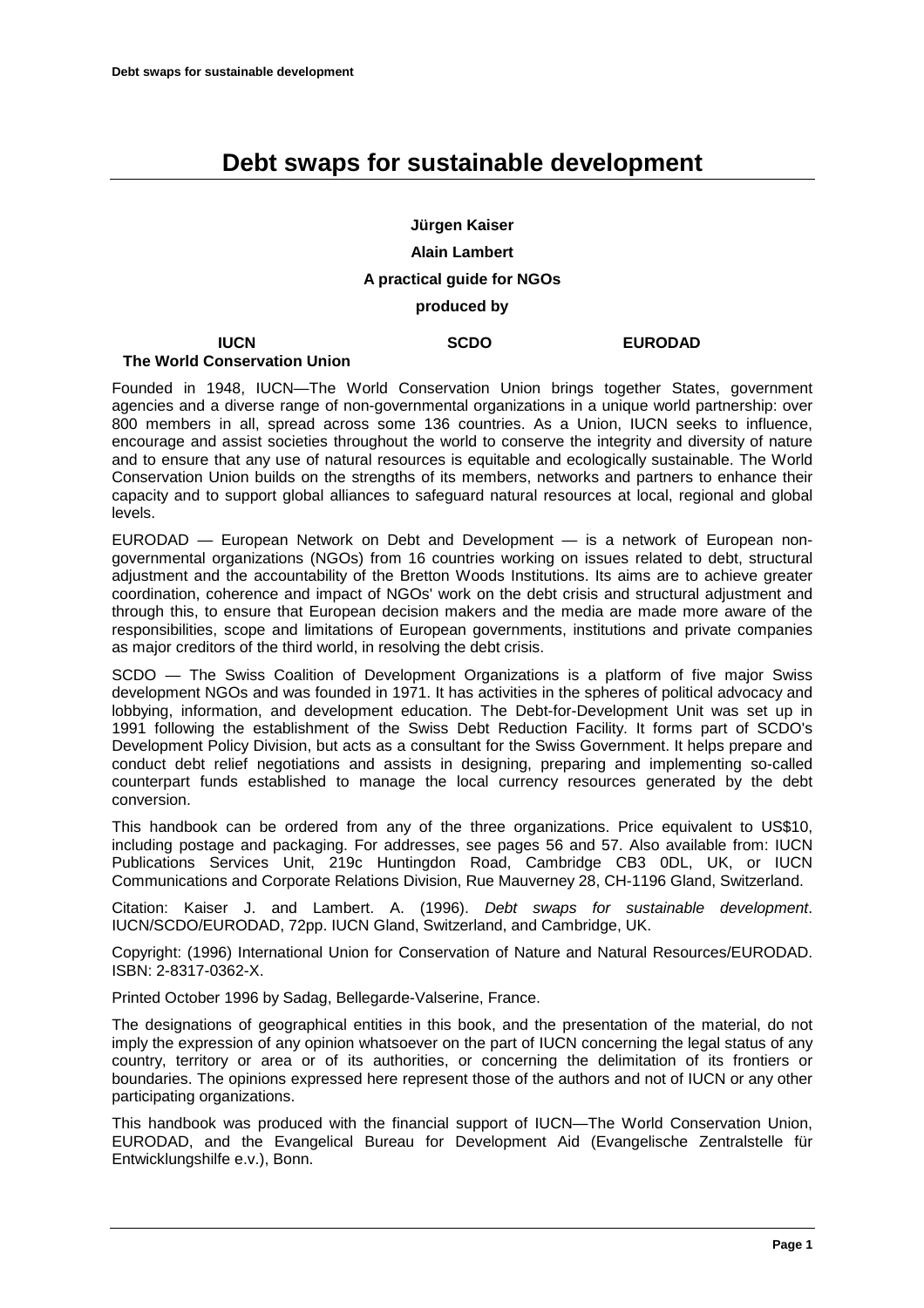Jürgen Kaiser is the coordinator of the German Debt Crisis Network and Alain Lambert is Development Officer in IUCN.

Editorial assistance: Peter Hulm. Design/layout: Nikki Meith/Maximedia.

### **PREFACE : Debt swaps for sustainable development: from theory to action**

Many managers in non-governmental organizations wonder whether debt conversion for sustainable development purposes is technically feasible without the very expensive support of highly specialized lawyers or financial experts. This handbook shows that debt swaps do not need such expensive props. The way forward is to `learn by doing'. The purpose of this handbook is to make this process as inexpensive and rewarding as possible.

In the past few years academic writing on debt swaps for development and their political and economic implications have by far exceeded in volume the work of practitioners. The NGO practitioners who have efficiently and successfully negotiated debt-for-development swaps have had little time to write about their work.

There is thus a world of difference between academic writing and `field' practice. This handbook tries to bridge this gap by demystifying debt conversion or debt swaps, using a series of concrete examples and providing practical advice on how to do it. It draws on the experience of various kinds of swaps: debt for child survival programmes, debt for conservation, debt for education, debt for counterpart funds, debt for micro-enterprises, not forgetting more exotic swaps such as debt for soccer stars<sup>5</sup>. This practical guide deals particularly with debt swaps designed for sustainable development, particularly as developed by WWF, The Nature Conservancy, and Conservation International as well as by IUCN—The World Conservation Union.

This handbook also reflects the past experiences of NGOs such as the Swiss Coalition of Development Organizations and not-for-profits like the US Debt for Development Coalition/Finance for Development — excellent examples of pioneers in the area of debt for development conversion and the various ways to set up counterpart funds and to give ownership of this process to the people and their organizations in the developing world themselves.

One of the main constraints in practising debt conversion is the difficulty of understanding the very peculiar terminology that is often used: round-tripping effects, financial market volatility, secondary market price, redemption rate, face value, triple-A rating, etc. A real effort has therefore been made in this handbook to explain the jargon. Rest assured, however, that the language is often more offputting than the basic economic or financial concepts behind such terms.

Several of these apparently complicated concepts were developed by macro-economists and financial engineers in debt-for-equity swaps. These procedures are often not relevant for debt-for-development swaps and have mainly been used by transnational corporations considering how to invest in a developing country (mostly middle-income countries).

Another important lesson from experience is that a debt-for-development swap is much more than a financial operation; it is a process which includes the use of the product of the conversion. Using the funds is often more complicated than the financial operation itself.

The proceeds of debt swaps are frequently larger than NGOs' financial absorption capacity. In countries where the inflation rate is high and the banking system weak, the proceeds of the conversion have to be spent or secured very fast or they may be eaten up by inflation. It is therefore of fundamental importance to deal with the spending aspect of the swap at the earliest stage. This handbook suggests some ways of avoiding losses.

Three main conclusions are agreed by most practitioners:

 $\overline{a}$ 

1) Swapping debt is less complicated in practice than it appears in theory.

 $5$  Van Kesteren has shown how little swaps may have to do with development by pointing to the swapfinanced transfer of Brazilian soccer star Romario to the Dutch team PSV Eindhoven; see: Van Kesteren, K.(1994) p.245.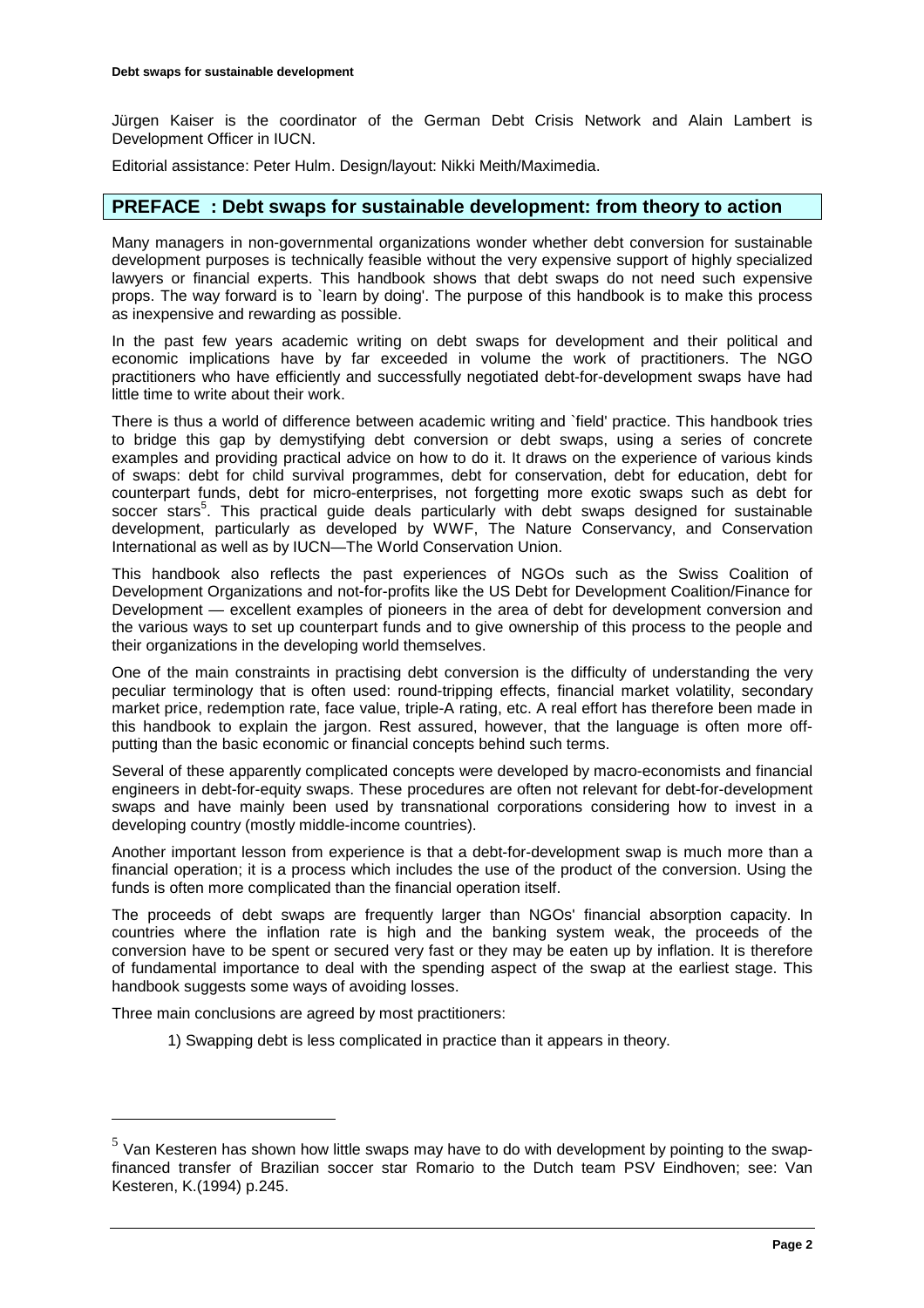2) Although there are general financial and economic principles applicable to all debt conversion operations, there is no single recipe applicable to all swaps, every swap having its own peculiarities.

3) Debt swaps often require a joint initiative of NGOs in both the creditor and the debtor country.

We thank all those inside and outside the NGO community who have helped us to learn such lessons. By sharing our experience we hope to encourage you to explore an exciting, additional source of financing for sustainable development. Finally, we invite all readers to comment and contribute their own experiences to help us improve this handbook in future editions.

*Ted van Hees, Coordinator of the European Network on Debt and Development — EURODAD*

*Frank Vorhies, Environmental Economist IUCN—The World Conservation Union*

# **CHAPTER 1 : What is debt conversion for development?**

Why should an NGO be interested in carrying out such a relatively complicated operation as a debtfor-development swap? There are two possible motives, each distinct from the other. But both lead to the same conclusion:

- The NGO may find that a debt-for-development swap will provide it with more in local money for its foreign currency than it would get across the bank counter. A swap may thus be good business.
- The NGO may be concerned with the devastating effects the foreign debt is having on the economy of the country where it works. Therefore its interest may be in helping to bring about debt reduction.

This booklet tries to show how and to what extent converting debt into local currency for development purposes can serve both ends. So we shall start with a broad definition of what we are talking about:

*The term `debt for development' encompasses any financial transaction under which an NGO converts debt or currency claims against a developing country into additional funding for its local programmes. (…)*

*An NGO can obtain more local currency by converting its foreign currency resources into local currency through a debt-for-development swap rather than a conventional foreign exchange transaction. Because many external debt instruments of developing countries have little chance of being fully repaid, they can be purchased on the secondary market for a price substantially below their face value. The NGO uses its foreign currency resources to purchase such discounted debt and the debtor country agrees to redeem the debt for local currency in an amount exceeding the discounted price the NGO paid for the debt. The NGO agrees to spend the local currency on an approved local development, environmental or*  social welfare project<sup>1</sup>.

Figure 1 from the US-based former Finance for Development, Inc. shows the typical course for a debt-for-development swap.

### **WHO GAINS?**

 $\overline{a}$ 

A debt-for-development conversion or swap regularly involves three actors who all benefit from the difference between the nominal value and the real value (defined by the secondary market or some other mechanism) of a country's foreign debt. Figure 2 (over) shows the three values involved.

<sup>&</sup>lt;sup>1</sup> Debt for Development Coalition Inc.: *How the international debt crisis can work for development*; Washington (flyer)

Finance for Development, Inc, a USAID-supported NGO, no longer exists. Some of its staff now work for New York Bay (see page 56).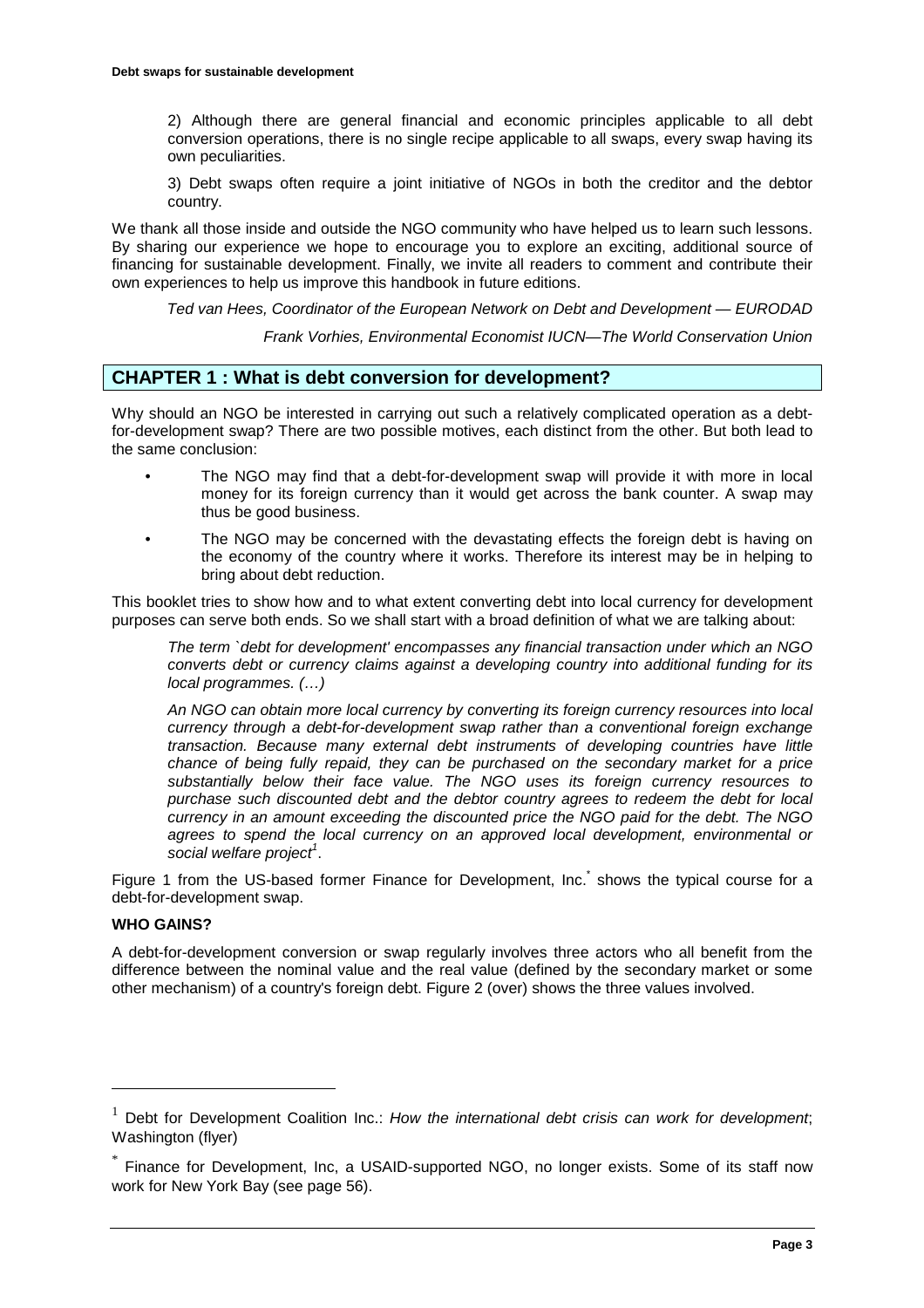# *Who will gain, and how much, by a conversion?*

The **creditor's** gain is equal to (b), provided the original debt is considered uncollectable. Through the conversion the creditor realizes a percentage of the original claim (a). Otherwise this claim would only have caused more and more arrears to build up which the creditor would never be able to collect. The creditor will make the decision to sell at a given price dependent on an analysis of the debtor's future ability to pay in full or at a higher rate than the actual offer.

The **debtor government** gains the difference between prices (a) and (c) or between (a) and (d). It will make its decision on the deal dependent on various factors which are discussed more in detail below: the rate of other kinds of debt cancellation available from its international creditors, the priority it gives to the NGO's proposed programme or project, its own capacity and willingness to service its debts in the future, etc.



#### **Figure 1. How do debt swaps work?**

*Source : The Debt for Development Coalition Inc. : How the International Debt Problem can work for Development (flyer) September 1993*

#### **Figure 2. Prices during a debt-for-development swap.**

The purchasing NGO gains the difference between prices (b) and (c) or between (b) and (d). It will enter the transaction provided:

- it can ensure payment by the debtor government with a sufficient degree of certainty;
- the price differences are high enough to offset the additional effort as compared to a simple currency exchange and possible risks caused by the debtor government's eventual inability to fulfil its payment obligations over time.

Figure 2 also introduces a fourth actor on the conversion stage who will play a central role in the forthcoming chapters: the indigeneous NGO, which together with the international or Northern one will set up the project or programme which is to be funded by the conversion operation.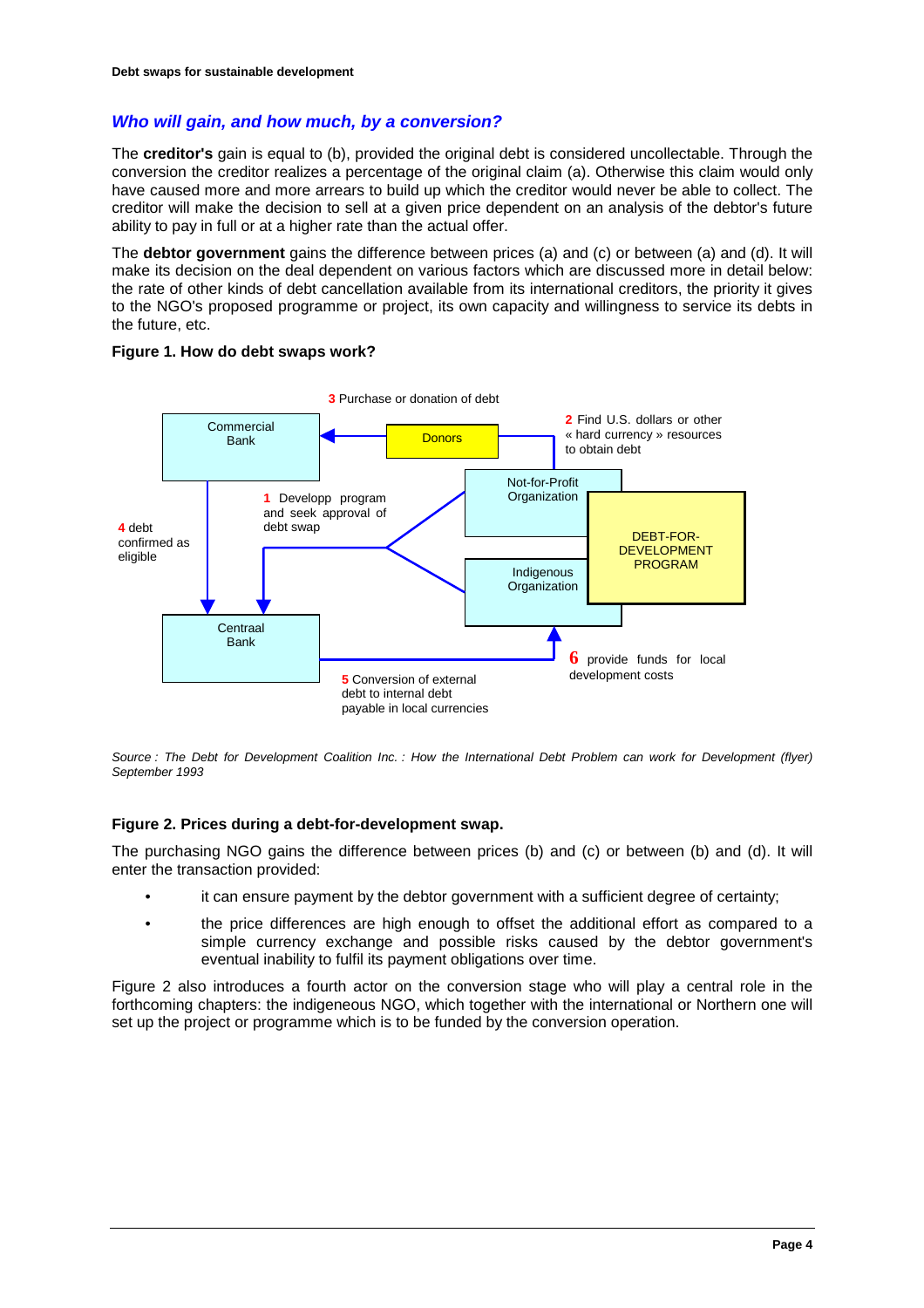



- **(a) Is the nominal or face value of the original debt owed to the creditor (whether official or private).**
- **(b) Is the secondary market price at which the interested NGO is able to purchase the original uncollectable debt (purchase price) ;**
- **(c) Is the redemption price, denominated in local currency which the debtor government is willing to pay to the NGO for an approved development project or programme, against the complete cancellation of the original debt denominated in foreign currency.**
- **(d) Is a fourth pricing element which may be applied in some cases : a set of taxes and fees, which the debtor country's government may levy in order to capture an additional share of the overall profit for itself. Price (d) is equal to (c) minus a small amount.**

# *The conversion instrument commonly called the `counterpart fund' or `CPF'*

One can distinguish between six different types of CPF, but only three are of interest to the NGO community. It should be noted, however, that the instrument of counterpart funds can be used through a broader range of instruments than is discussed in this handbook (For an extensive review of 21 existing National Environmental Funds, see the *Report of the First Global Forum on Environmental Funds*, Santa Cruz, Bolivia, 30 May-2 June 1994. IUCN).

A CPF can be used for $3$ :

- setting up an autonomous fund administered by national NGOs
- making payments to a parastatal social fund, which for its part funds NGO projects
- direct payments to current or immediately implementable projects of local NGOs or specialized international organizations (e.g. UNICEF)
- budget aid assigned to a specific ministry (in most cases health or education) for the implementation of a priority programme
- general budget aid; the counterpart funds remain part of the official budget and serve to finance overall state expenses
- servicing government debt towards the national banking system.

The first three are of interest to NGOs considering a debt-for-development conversion.

 $3$  See: Fues (1992), p. 16.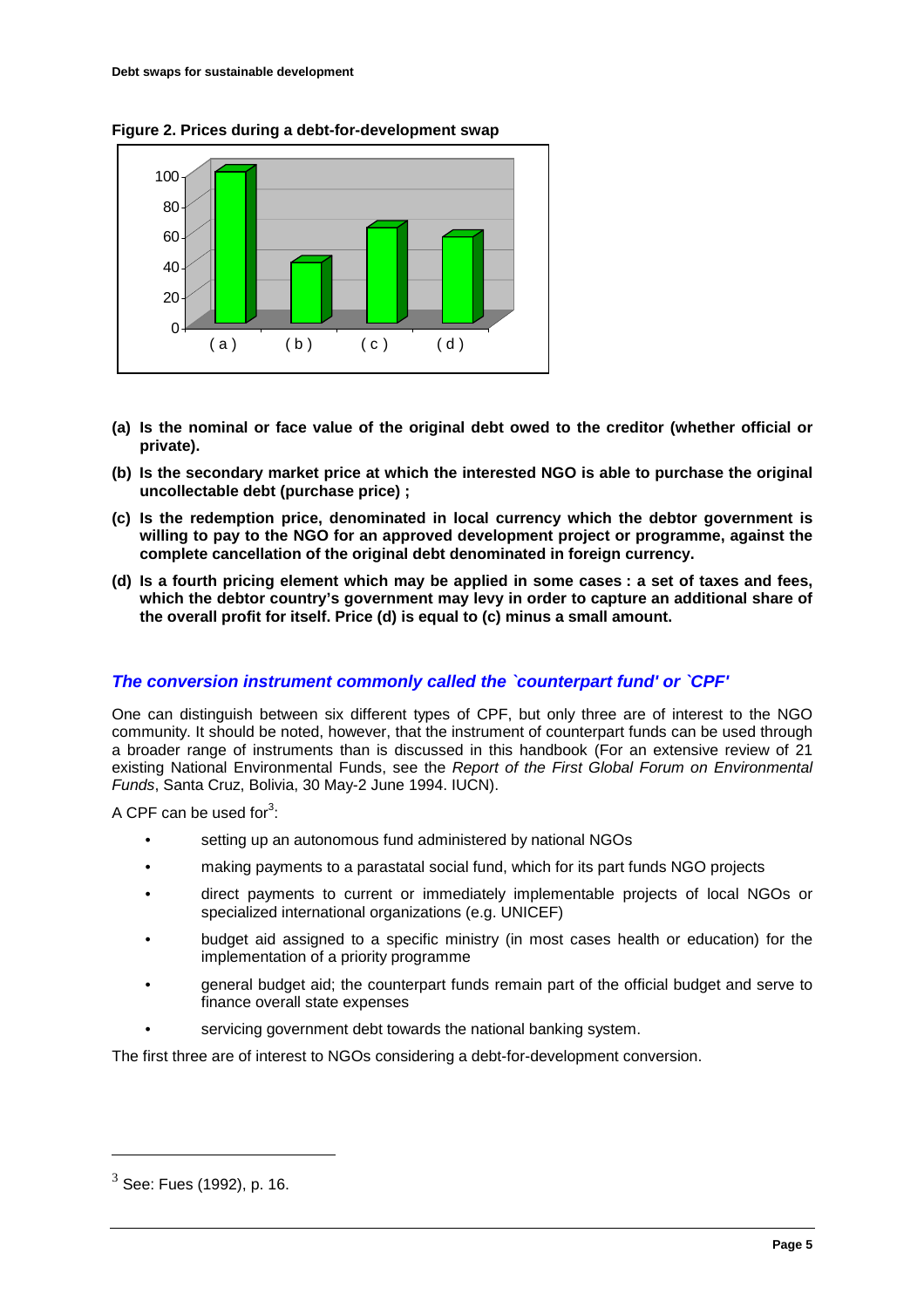# *A standard CPF agreement*

A standard CPF agreement between the debtor country and its creditors, mediated by the Swiss Coalition, includes the following elements:

- 1. Redemption rate
- 2. Disbursement modalities
- 3. Priority sectors
- 4. CPF management structures
- 5. Accountability and reporting requirements.

These standard elements will be discussed at various stages of this booklet.

Debt conversion is a means to provide development financing in an innovative manner, which implicitly includes some kind of debt relief. It should, however, by no means be considered as a way to `solve' the debt crisis<sup>4</sup>. Unless the redemption price of such debt come close to zero, e.g. by selling at an explicitly symbolic price, it does not abolish the pressure of repayments from the debtor country's budget. Some of the conversion schemes discussed below may even cause short-term obligations to rise because they compress payments into one or two years. This clearly runs counter to the policy of many debtors, who seek to postpone payments into the future.

### *Debt-for-development swaps: recent examples*

**PERU, 1994 (C\$22.7mn/C\$5.69mn)**

**Canada forgave 75% of the C\$22.7mn face value of bilateral debt, and as part of the forgiveness the Peruvian Ministry of Economics and Finance paid 25% of the debt amount in local currency (C\$5.69mn) for social and environmental purposes. The local currency amount was divided between FONCODES (the fund for poverty) — C\$1.5mn, UNICEF — C\$3.69mn and PROFONANPE (the fund for nature) — C\$.5mn. The debt conversion was funded in 1995. This was the first debt for nature conversion to be approved in Peru.**

**The Peruvian environmental trust fund, PROFONANPE, is governed by three members from local NGOs, three from government and one from an international agency (such as the German Cooperation Agency).**

**PERU, 1995 (US\$27mn/\$8.1mn)**

**The Finnish Ministry of Foreign Affairs forgave 70% of Peru's official bilateral debt. In exchange the Peruvian Minister of Economics and Finance will pay 30% (\$8.1mn) in local currency to be divided between the fund for nature PROFONANPE (\$4.86mn/60%) and the poverty fund FONCODES (\$3.24mn/40%). This was arranged to be funded in March 1996.**

**PERU, 1994 (DM30mn/\$6.89mn)**

**Germany renegotiated debt with a face value of DM30mn and forgave 70%. In exchange the Peruvian Ministry of Economics and Finance agreed to spend the remaining 30% (DM9mn or US\$6.89mn) on the environment. The funds were paid in 1995 into a sinking fund for PROFONANPE.**

**The transaction was carried out under a German programme that is intended to convert all remaining debt, particularly in Latin America, into local funds for the environment within the next few years. Terms are negotiated on a case-by-case basis under the Paris Club criteria.**

#### **BULGARIA, 1995 (US\$83.5mn/\$16.7mn)**

 $4$  The World Bank puts it even more generally: "There is no market solution to the debt crises," conclude Claessens *et al.* (1991), p. 44.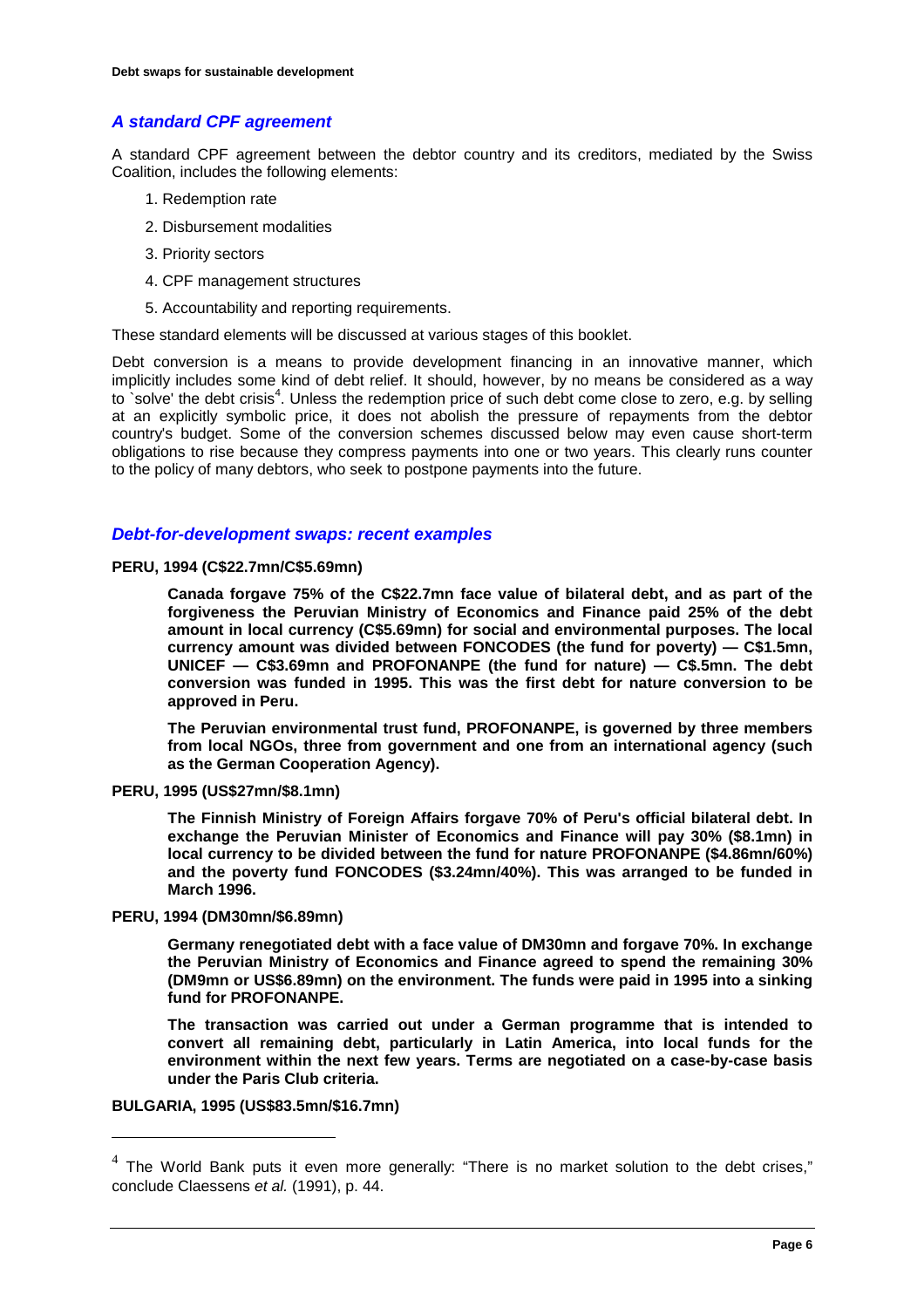**Switzerland forgave 20% or Sfr20mn of approximately \$83.5mn of Bulgaria's official debt. In exchange Bulgaria agreed to spend the equivalent amount on the environment and on an environmental cleanup. The payments in eight semi-annual installments are deposited in an earmarked environmental fund. The fund has provided grants to viable non-commercial environmental projects with project technical assistance from the World Bank under the guidelines of the Environmental Action Programme for Central and Eastern Europe.**

### **PHILIPPINES, 1995 (US\$32.3mn/\$16.1mn)**

**This bilateral debt was converted at a 50% redemption rate so that half the debt was forgiven in exchange for the Philippines paying \$16.1mn in local currency. Funds went to a private foundation established to finance environmental and social projects in priority sectors. Grants were paid to NGOs and small enterprises for sustainable production projects in fishing, agriculture and small industry.**

### *Debt swaps for sustainable development have a qualitative character*

For this reason it would be naive to suppose that an enormous extension of the size and number of conversions could lead to an eradication of the international debt problem. Even if sufficient NGO funds were available, they would in the first place bail out current creditors. Therefore they are a means of influencing post-structural-adjustment or counter-structural-adjustment development policies. But they do not solve the debt problem. So their qualitative character of serving two purposes in one operation (debt reduction and development financing) has clear quantitative limitations and does not make swaps a higher form of development aid. They are a resource which balances opportunities against new risks and drawbacks<sup>5</sup>. One needs to remember, however, that conversion, like any form of debt and debt service reduction, tends to be a positive-sum rather than a zero-sum game. This is due to the manifold effects that debt reduction has on the value of debt titles in the secondary market, to the country's enhanced attractiveness for foreign direct investors, domestic savings, etc<sup>6</sup>. This is more so, when the funds which finance the operation are truly additional and not taken out of existing aid budgets<sup>7</sup>.

# *The Mexican debt conversion programme: how does it work?*

**The Mexican Debt Conversion programme has been open to any NGO since June 1994. As this is a securities repurchase operation (NGOs have to buy debt securities on the secondary market and redeem it with the Mexican Government), we recommend that any interested small and inexperienced NGO contract the services of a professional organization. New York Bay (NYB) suggest the following steps:**

**1) The NGO or its representative asks for a Debt Conversion Application from the Mexican Ministry of Finance. This application is filed with the Government jointly by the NGO and NYB. NYB can provide drafts of the application letter to be completed by the applicant. In the Mexican case, NGOs may apply for as much as three years' funding. The debt can be redeemed as often as is desirable but the minimum is US\$250,000. There is no obligation to redeem the total debt amount approved. Therefore, the application should be realistic but not too small, as there will obviously be no financial absorption problem for the NGO.**

 $5$  Van Kesteren has shown how little swaps may have to do with development by pointing to the swapfinanced transfer of Brazilian soccer star Romario to the Dutch team PSV Eindhoven; see: Van Kesteren, K.(1994) p.245.

 $<sup>6</sup>$  Griffith-Jones and Mistry (1994), p.32.</sup>

 $7$  A clear case in point is the IDA-financed buy-back of Zambian commercial debt described on pp44– 5 in Chapter 6: resources have been clearly additional, the operation was soundly planned and well managed, and due to its large size it did cancel a considerable amount (45%) of the country's total commercial debt.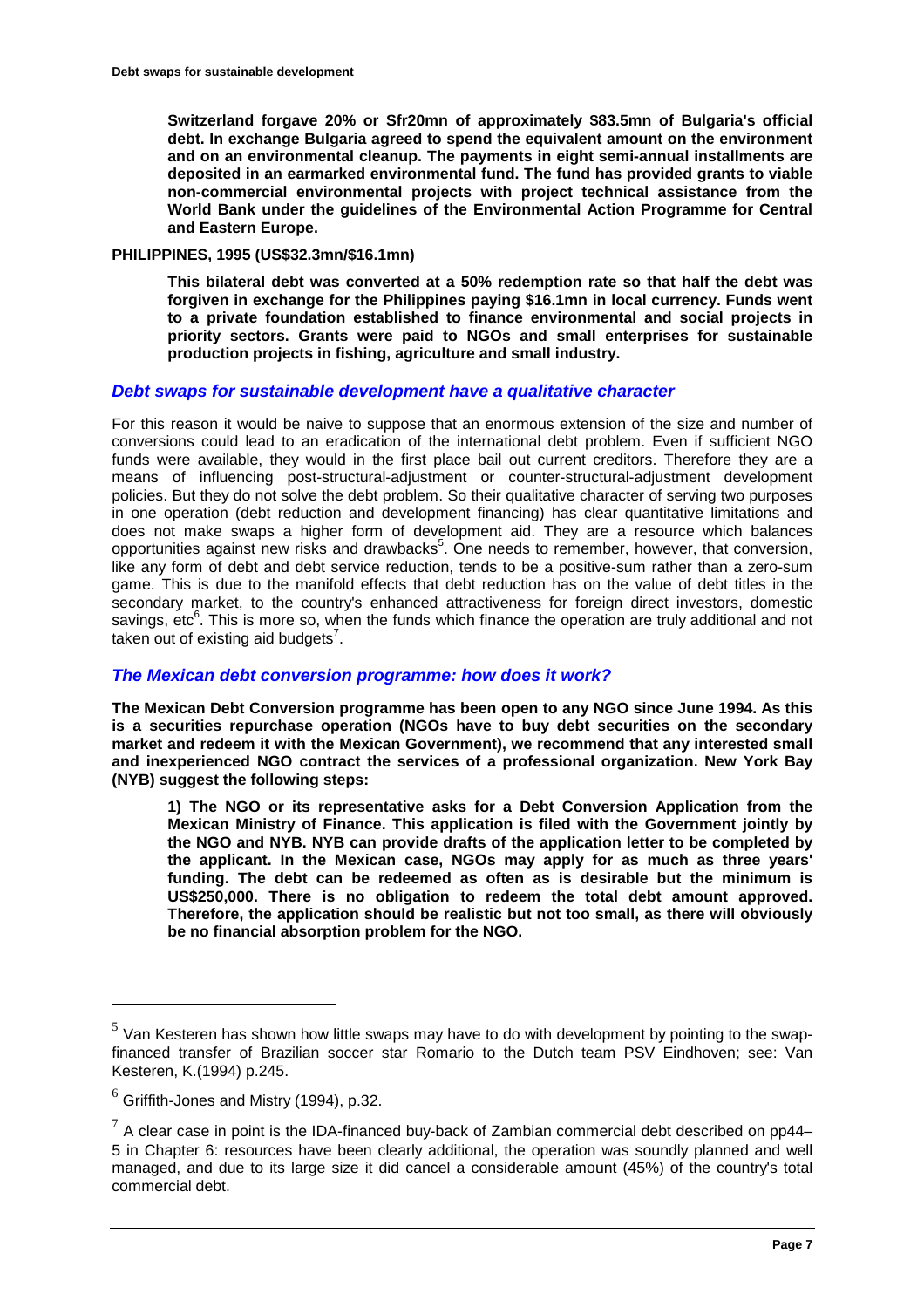**2) After the application is approved, the NGO opens a trust account at a bank of its choice. The purpose of this account is to hold the pesos until the NGO is ready to expend the funds as outlined in the approved application. A standard report format for the Bank can be filed as often as is desirable. The report could also simply be a list of grants to be paid to projects.**

**3) The NGO will also need to sign an agreement with the Government of Mexico stating the debt's redemption rates, amounts, etc.**

**4) When the bank account is opened and the agreement signed, Mexican debt is purchased on the open debt market at the best available price (taking into account the redemption rate), and later repatriated to Mexico and redeemed in pesos, with the Government of Mexico, at the agreed redemption rate.**

**5) The pesos are deposited into the trust account and the NGOs can use the money as stated in the agreement, i.e. to finance a specified project.**

**Note that if you contract NYB, this company charges two percent of the debt purchased and redeemed, in US\$. NYB is paid only after the debt is redeemed and pesos are in the trust account.**

# *What will NYB do for the fee?*

**1) Prepare, in collaboration with the applicant, all the necessary documentation for submission to the Ministry of Finance**

**2) Discuss and arrange all formalities for the opening of the trust account and the agreement with the Government**

**3) Identify and purchase the appropriate debt (this is the most complicated and important activity which requires professional banking and financial services)**

**4) Secure all necessary approvals**

**5) Execute the conversion into pesos and deposit them into the trust account**

**6) Cover all legal fees for the operation.**

#### **MEXICAN AND NEW YORK BAY**

# *What does that mean in figures?*

**The following example shows the transaction costs and profits on a US\$1 million operation. As the secondary debt market fluctuates, these figures are of course only indicative but they give a good idea and order of magnitude.**

|                                                                                                                                   | US\$      | Pesos     |
|-----------------------------------------------------------------------------------------------------------------------------------|-----------|-----------|
| Purchase of US\$ 1 million of<br>par debt at 55 cents to the \$                                                                   | 550,000   |           |
| New York Bay fee                                                                                                                  | 20,000    |           |
| Central Bank fee (0.4%)                                                                                                           | 4,000     |           |
| Total cost for the NGO                                                                                                            | 574,000   |           |
| Debt redeemed at 75% in pesos<br>(20% above purchased price) at<br>official exchange rate of<br>P. 6.685/\$ at October 1995 rate) | 750,000   | 5,013,750 |
| Total profit for the NGO: 750,000-574,000=176.000                                                                                 | 1,176,650 |           |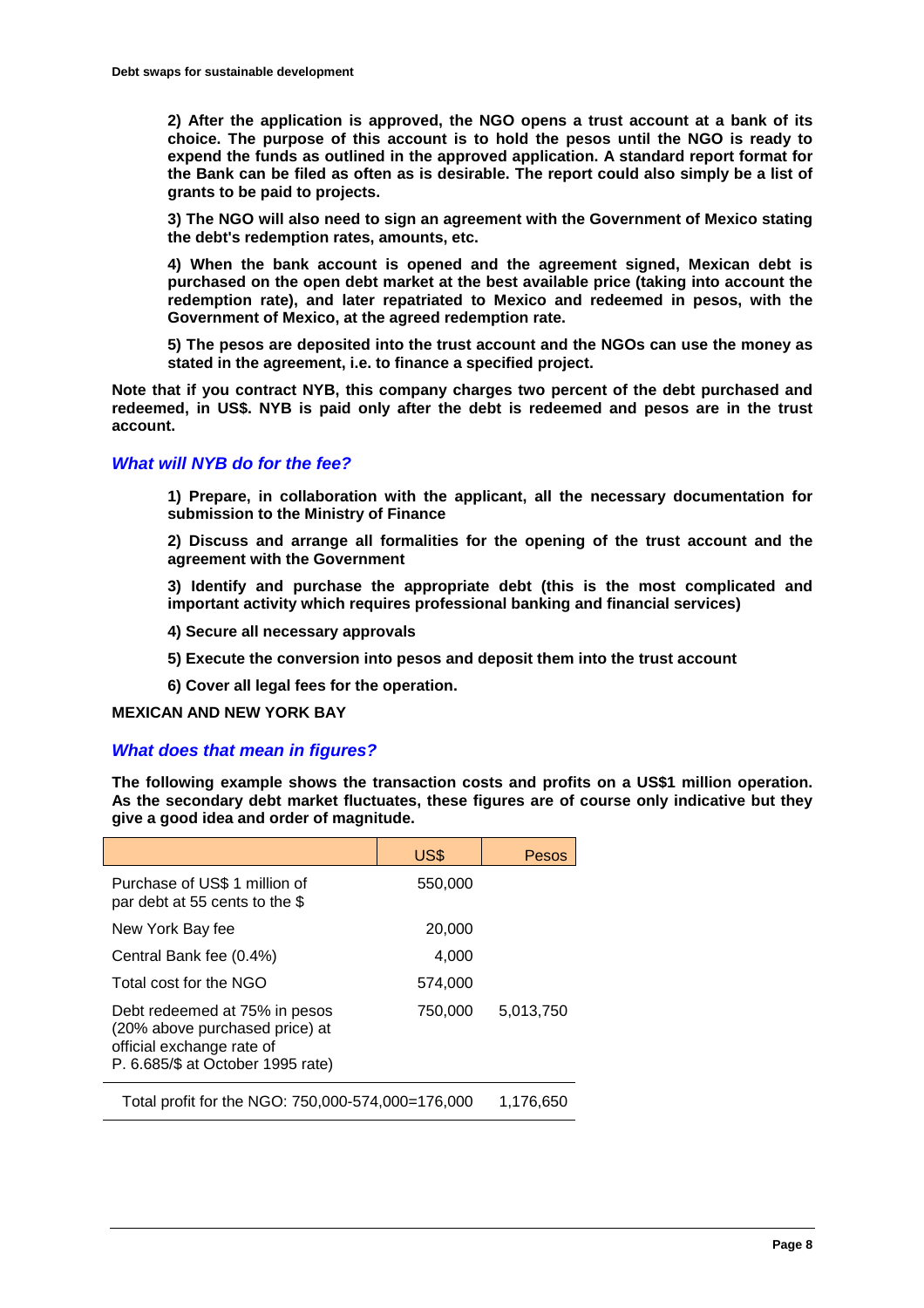| Where        | With whom                                      | Amount        |
|--------------|------------------------------------------------|---------------|
| Nigeria      | International Planned<br>Parenthood Federation | US\$1,390,663 |
| Fouador      | Children International                         | US\$5,000,000 |
| Mexico       | Conservation<br>International                  | FRF 2,200,000 |
| Mexico       | Fundación Aloysius                             | US\$4,500,000 |
| South Africa | World Vision                                   | US\$3,500,000 |

# *Examples of debt conversion facilitated by New York Bay*

# **CHAPTER 2 : A history**

# *How did we get from `market-based debt relief' to `debt for development conversion'?*

Converting debt into locally available funds for investment, nature conservation or development has appealed to at least two ideologically very different kinds of actors: conservative apologists for a doctrinaire market system and development politicians. The former have appreciated it as a solution to an over-indebtedness problem, a solution which conforms to the fundamental principles of a market-driven economy. This approach puts the emphasis especially on the pricing mechanism insofar as it is determined largely by the secondary debt market. Development politicians, on the other hand, especially those with a practitioner's background, have welcomed it as a `creative' form of development finance, which as a side-effect also contributes to a medium-term reduction of a country's external debt.

In fact debt conversion as outlined here satisfies both groups.

#### *The first conversion*

Conversion has been used to reduce Third World countries' debts since 1985, when Chile established its first debt-for-equity swap programme in May of that year. Since then, debt swaps have grown in volume until in 1990, in the course of the Brady plan, they peaked at US\$27 billion for that year. In the following years they have not gone into double figures in billion-dollar terms, and have fluctuated considerably from year to year. For some Latin American countries in particular, such as Chile and Argentina in the early 1990s, debt-for-equity swaps have become important instruments in their debt reduction strategies<sup>8</sup>. Since then the relative importance of swaps has declined due to rising secondary market prices.

# *Swaps for nature*

 $\overline{a}$ 

Compared to the volume of equity swaps, swaps for nature conservation and development purposes have been relatively small. From 1987 to 1994 US\$177.56m in Third World foreign debt was eliminated through swaps which provided funds for nature conservation projects.

Some of those deals have been accompanied by fierce discussions in both donor and creditor countries about the approach's legitimacy. Especially in the late 1980s, when foreign debt was widely considered as illegitimate as such by some NGOs and POs (people's organizations), debt-for-nature swaps were being criticised for implicitly acknowledging the legitimacy of the debt titles purchased.

 $8$  It is not possible to discuss here the far-reaching transformations brought about by this new and specific style of money inflow into a severely indebted economy with its strong emphasis on sectors with traditional comparative advantages and nearly exclusively on serving foreign markets. But see Balbontín's investigation into the Chilean equity-swaps in the eighties: Balbontín (1993). Also see Willam R. Sline: *International Debt Re-examined*; Institute for International Economics, Washington DC February 1995. We particularly recommend the chapter on `The Economics of Debt Forgiveness' and `The International Transfer Problem'.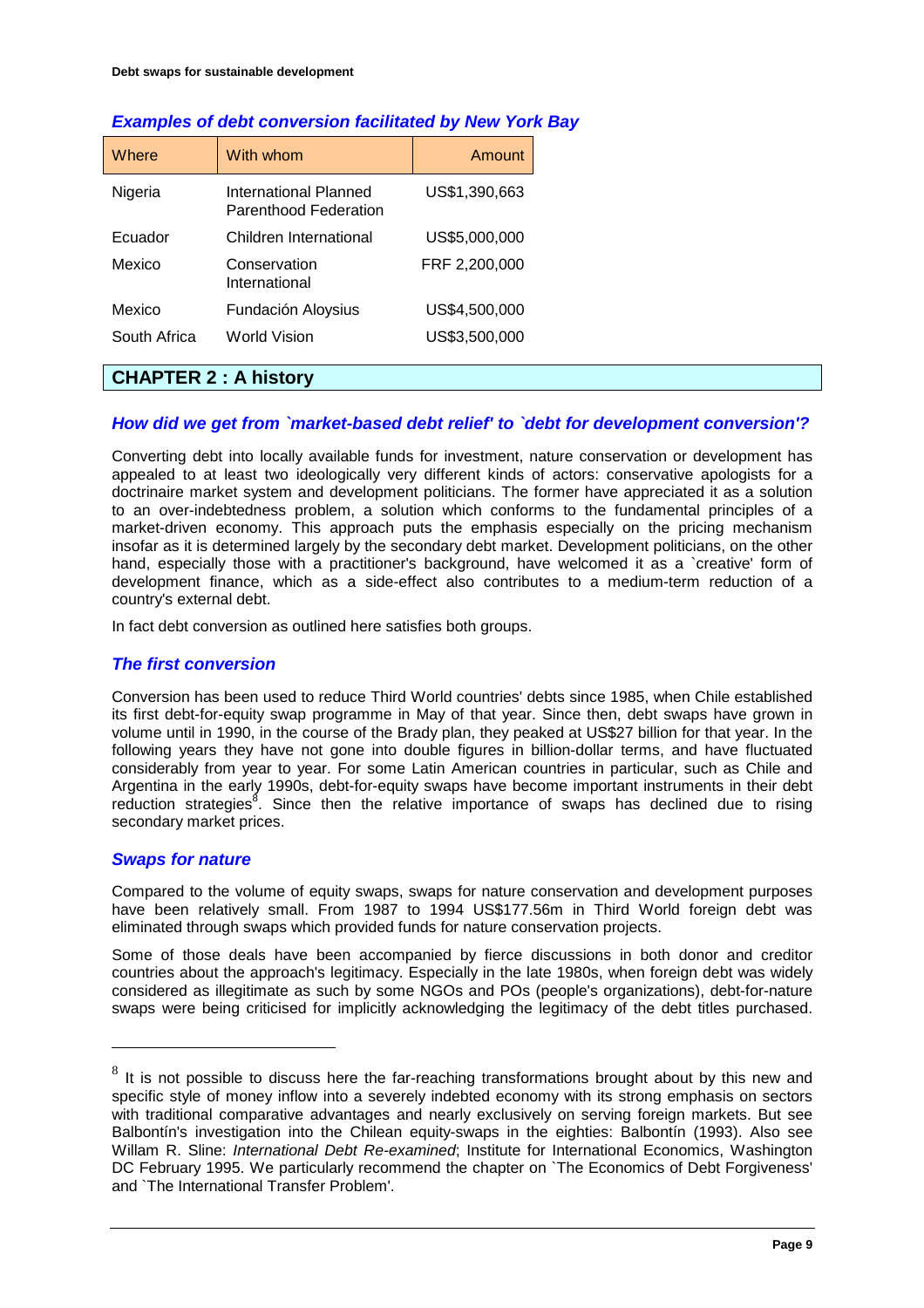Ecological organizations involved in those deals were criticised for undermining the broad front rejecting debt collection from impoverished nations and harming the countries they pretended to support with their projects. This debate has today largely died down, due to a more realistic view of the limited contribution swaps can bring towards a solution of the overall debt problem (see Chapter 1) and a growing awareness of the important effect they can have for nature conservation and poverty alleviation.

#### **Table 1. Debt-for-nature swaps, 1987–94**

# **Table A6.2 Debt-for-nature swap, 1987–94**

*(US\$ millions)*

| Country                   | Year | Cost | Face<br>value | Conser-<br>vation<br>funds | Purchase<br>price<br>(percent) | Redemption<br>price<br>(percent) | Leverage | Organization/country                                                                  |
|---------------------------|------|------|---------------|----------------------------|--------------------------------|----------------------------------|----------|---------------------------------------------------------------------------------------|
| <b>Bolivia</b>            | 1987 | 0.10 | 0.65          | 0.25                       | 15.4                           | 38.5                             | 2.5      | Conservation International                                                            |
| Ecuador                   | 1987 | 0.35 | 1.00          | 1.00                       | 35.4                           | 100.0                            | 2.8      | World Wildlife Fund                                                                   |
| Costa Rica <sup>a</sup>   | 1988 | 5.00 | 33.00         | 9.90                       | 15.2                           | 30.0                             | 2.0      | The Netherlands                                                                       |
| Costa Rica                | 1988 | 0.92 | 5.40          | 4.05                       | 17.0                           | 75.0                             | 4.4      | <b>National Park Foundation</b><br>of Costa Rica                                      |
| Costa Rica                | 1989 | 3.50 | 24.50         | 17.10                      | 14.3                           | 69.8                             | 4.9      | Sweden                                                                                |
| Costa Rica                | 1989 | 0.78 | 5.60          | 1.68                       | 14.0                           | 30.0                             | 2.1      | The Nature Conservancy                                                                |
| Ecuador                   | 1989 | 1.07 | 9.00          | 9.00                       | 11.9                           | 100.0                            | 8.4      | World Wildlife Fund/The<br>Nature<br>Conservancy/Missouri<br><b>Botanical Gardens</b> |
| Madagascar                | 1989 | 0.95 | 2.11          | 2.11                       | 45.0                           | 100.0                            | 2.2      | World Wildlife Fund/U.S.<br>Agency for International<br>Development                   |
| Philippines <sup>b</sup>  | 1989 | 0.20 | 0.39          | 0.39                       | 51.3                           | 100.0                            | 2.0      | World Wildlife Fund                                                                   |
| Zambia                    | 1989 | 0.45 | 2.27          | 2.27                       | 20.0                           | 100.0                            | 5.0      | World Wildlife Fund                                                                   |
| Costa Rica                | 1990 | 1.95 | 10.75         | 9.60                       | 18.2                           | 89.3                             | 4.9      | Sweden/World Wildlife<br><b>Fund/The Nature</b><br>Conservancy                        |
| Dominican<br>Rep.         | 1990 | 0.12 | 0.58          | 0.58                       | 19.9                           | 100.0                            | 5.0      | <b>Conservation Trust of</b><br>Puerto Rico/The Nature<br>Conservancy                 |
| Madagascar                | 1990 | 0.45 | 0.92          | 0.92                       | 48.5                           | 100.0                            | 2.1      | World Wildlife Fund                                                                   |
| Poland                    | 1990 | 0.01 | 0.05          | 0.05                       | 24.0                           | 100.0                            | 4.2      | World Wildlife Fund                                                                   |
| Philippines               | 1990 | 0.44 | 0.90          | 0.90                       | 48.8                           | 100.0                            | 2.1      | World Wildlife Fund                                                                   |
| Costa Rica <sup>c,d</sup> | 1991 | 0.36 | 0.60          | 0.54                       | 60.0                           | 90.0                             | 1.5      | Rainforest<br>Alliance/Monteverde<br>Conservation League/The<br>Nature Conservancy    |
| Madagascar <sup>e</sup>   | 1991 | 0.06 | 0.12          | 0.12                       | 49.6                           | 100.0                            | 2.0      | <b>Conservation International</b>                                                     |
| Mexico <sup>f</sup>       | 1991 | 0.18 | 0.25          | 0.25                       | 72.0                           | 100.0                            | 1.4      | Conservation International                                                            |

<sup>a</sup> Includes \$250,000 donation from Fleet National Bank of Rhode Island.

 $<sup>b</sup>$  Total amount of agreement is \$3 million.</sup>

 $\degree$  World Wildlife Fund contributed \$1.5 million to this deal on top of the swap.

<sup>d</sup> Purchase of CABEI debt.

 $\overline{a}$ 

 $e^{\text{e}}$  Total amount of program is \$5 million.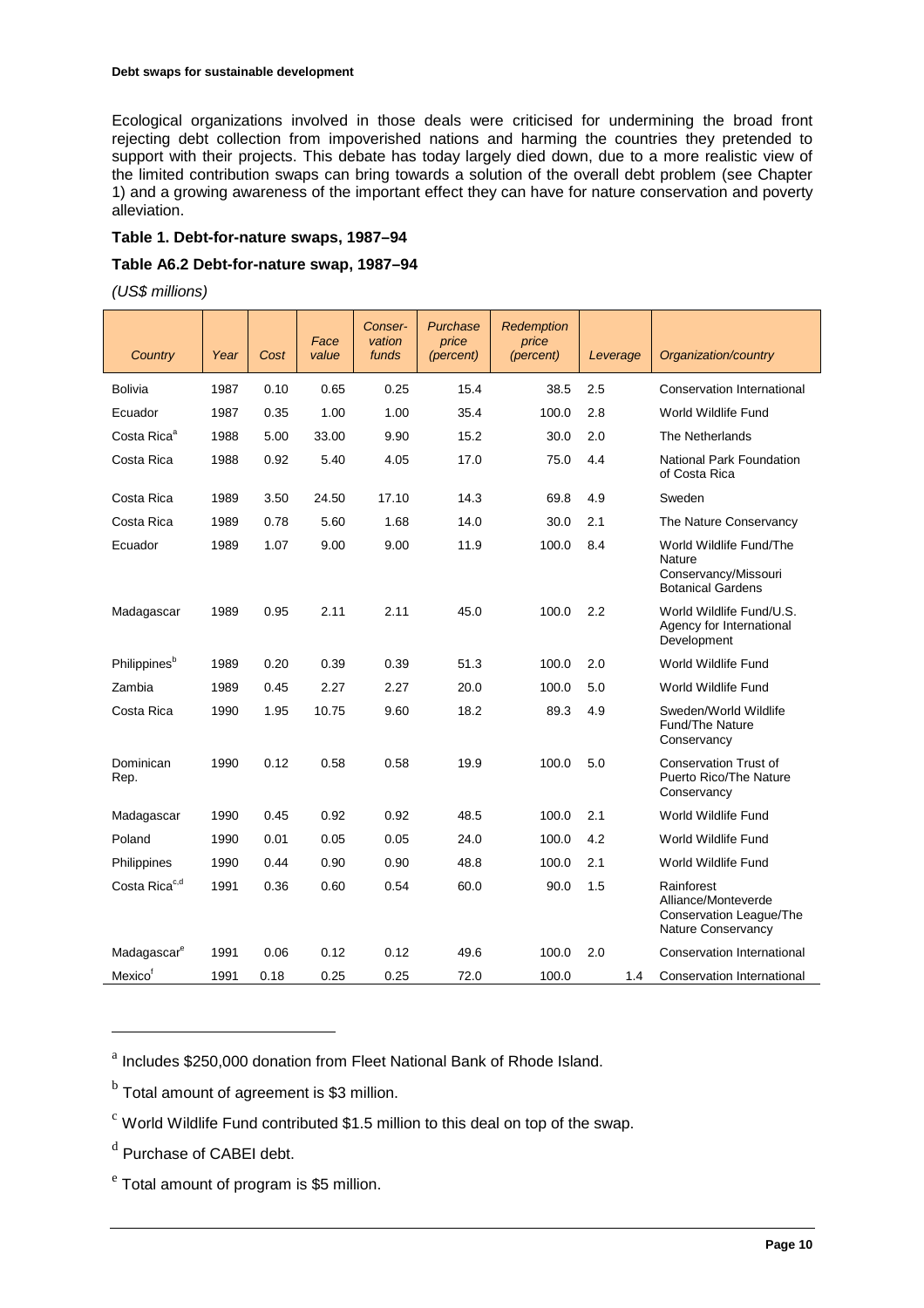| Country                  | Year | Cost  | Face<br>value | Conser-<br>vation<br>funds | Purchase<br>price<br>(percent) | <b>Redemption</b><br>price<br>(percent) | Leverage | Organization/country                                                                       |
|--------------------------|------|-------|---------------|----------------------------|--------------------------------|-----------------------------------------|----------|--------------------------------------------------------------------------------------------|
| Mexico <sup>f,g</sup>    | 1991 | 0.00  | 0.25          | 0.25                       | 0.0                            | 100.0                                   | n.a.     | <b>Conservation International</b>                                                          |
| Ghana <sup>h</sup>       | 1991 | 0.25  | 1.00          | 1.00                       | 25.0                           | 100.0                                   | 4.0      | Debt for Development<br>Coalition/Conservation<br>International/Smithsonian<br>Institution |
| Nigeria                  | 1991 | 0.07  | 0.15          | 0.09                       | 43.3                           | 62.0                                    | 1.4      | Nigerian Conservation<br>Foundation                                                        |
| Jamaica                  | 1991 | 0.30  | 0.44          | 0.44                       | 68.6                           | 100.0                                   | 1.5      | The Nature Conservancy                                                                     |
| Guatemala <sup>d</sup>   | 1991 | 0.08  | 0.10          | 0.09                       | 75.0                           | 90.0                                    | 1.2      | The Nature Conservancy                                                                     |
| Mexico                   | 1992 | 0.36  | 0.44          | 0.44                       | 80.5                           | 100.0                                   | 1.2      | Conservation<br>International/U.S. Agency<br>for International<br>Development              |
| Philippines <sup>'</sup> | 1992 | 5.00  | 9.85          | 8.82                       | 50.8                           | 89.5                                    | 1.8      | World Wildlife Fund                                                                        |
| Guatemala                | 1992 | 1.20  | 1.33          | 1.33                       | 90.0                           | 100.0                                   | 1.1      | Conservation<br>International/U.S. Agency<br>for International<br>Development              |
| <b>Brazil</b>            | 1992 | 0.75  | 2.20          | 2.20                       | 34.0                           | 100.0                                   | 2.9      | <b>Conservation International</b>                                                          |
| Panama                   | 1992 | 7.50  | 30.00         | 30.00                      | 25.0                           | 100.0                                   | 4.0      | <b>Conservation International</b>                                                          |
| Bolivia <sup>l</sup>     | 1992 | 0.00  | 11.50         | 2.76                       | 0.0                            | 24.0                                    | n.a.     | World Wildlife<br>Fund/Conservation<br>International                                       |
| Philippines              | 1993 | 13.00 | 19.00         | 17.70                      | 68.4                           | 93.2                                    | 1.4      | World Wildlife Fund                                                                        |
| Madagascar               | 1993 | 0.91  | 1.87          | 1.87                       | 48.7                           | 99.9                                    | 2.1      | World Wildlife Fund                                                                        |
| Madagascar               | 1994 | 0.00  | 1.34          | 1.07                       | 0.0                            | 79.9                                    | n.a.     | World Wildlife Fund                                                                        |
| Total/average            |      | 46.30 | 177.56        | 128.77                     | 37.2                           | 86.3                                    | 2.3      |                                                                                            |

n.a. Not applicable.

 $\overline{a}$ 

*Note: Cost* = Expenditures by environmental agency to acquire the sovereign debt. *Face value* = Face value of the sovereign debt acquired by the environmental agency. *Conservation funds* = Value in dollars equivalent to the local currency part of the swap (either face value of the environmental bond or local currency equivalent). For bonds, the figure does not include interest earned over the life of the bonds. Overhead fees charged by government are not deducted. *Purchase price* = Price at which the debt was acquired (cost or face value). *Redemption price* = Conversion rate from foreign debt to local debt (conservation funds or face value). *Leverage* = Redemption price or purchase price.

 $f$  Total amount of program is \$4 million.

 $f$  Total amount of program is \$4 million.

 $<sup>g</sup>$  Debt donated by Bank of America.</sup>

h Involves buying blocked local currency funds from multinational. Also includes Midwest Universities Consortium for International Activities and U.S. Committee of the International Council on Monuments and Sites.

<sup>d</sup> Purchase of CABEI debt.

<sup>j</sup> Debt donated by JP Morgan.

<sup>j</sup> Debt donated by JP Morgan.

<sup>&</sup>lt;sup>i</sup> Face value of debt includes \$200,000 debt donation by Bank of Tokyo.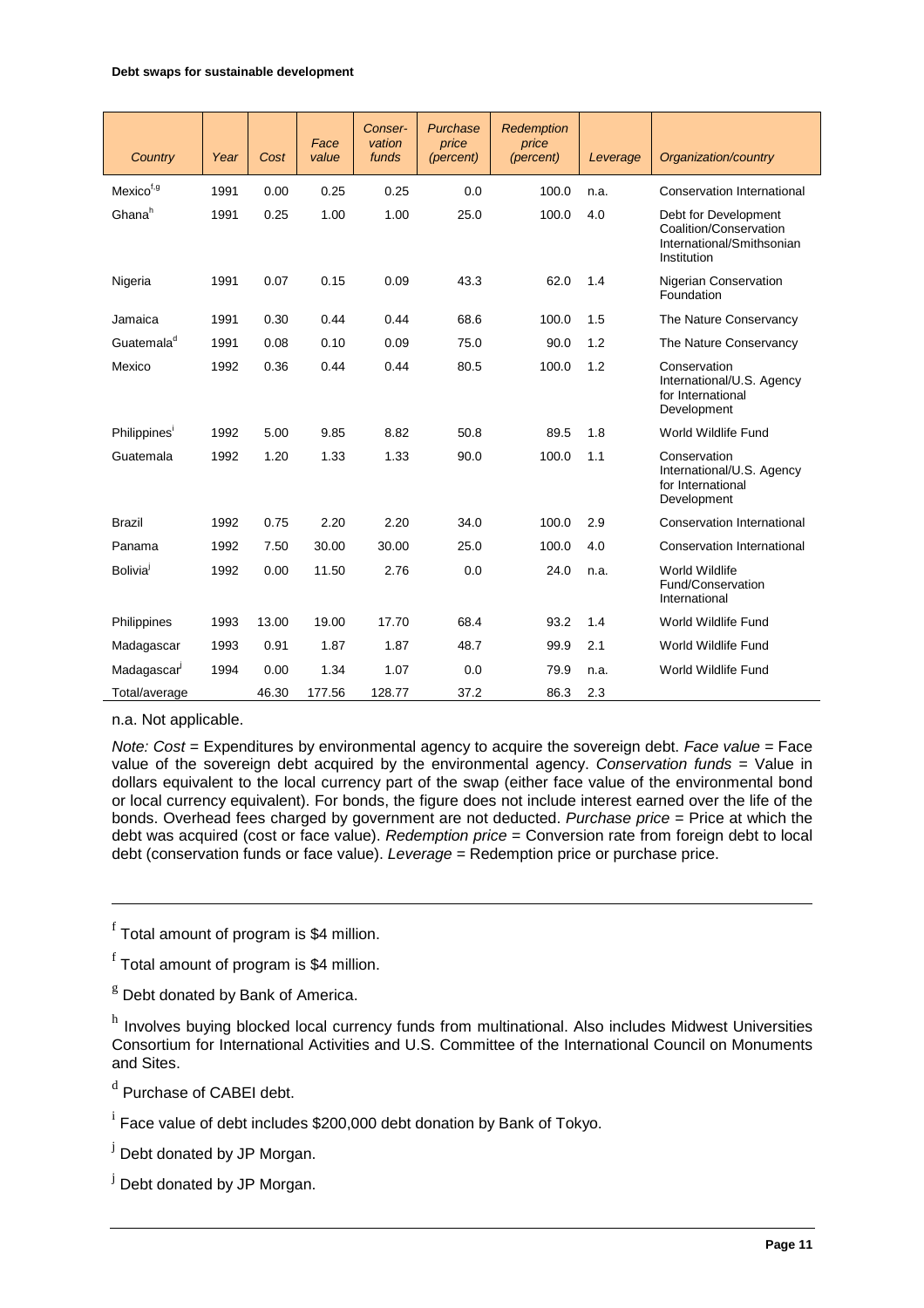*Source:* World Wildlife Fund, The Nature Conservancy, and World Bank data.

*Source: World Debt Tables 1995, page 165*.

### *Maximal vs optimal conversion*

From a development point of view it may be helpful to distinguish between a maximal and an optimal conversion. The former obtains a maximum amount of local currency for a development project or programme in exchange for a given amount of foreign debt. An optimal conversion would balance obtainable funds against macro-economic factors that tend to diminish the local currency proceeds: there should be no unsustainable burden on the national budget, the danger of inflation should be minimized, etc. UNICEF's debt-for-child-survival programme (see below) is a clear case of a big organization passing on any inflationary risk onto the shoulders of the debtor government. In Madagascar UNICEF did not receive cash or local currency-denominated bonds, but eight US\$ denominated promissory notes with a value of US\$500,000 each. They were converted into local currency at periods during the whole duration of the programme.

### *Nature and development*

As nature conservation and development are strongly interlinked, debt-for-development swaps are not always easy to distinguish from debt-for-nature swaps. While the first `pioneering' debt-for-nature swaps were normally used to purchase land which was then exempted from commercial use, conservationists nowadays favour a more `holistic' approach. This implies financing traditional development activities, e.g. providing the landless with alternative employment in order to relieve pressure on the biosphere. IUCN-The World Conservation Union has focused particularly on promoting debt conversion that would alleviate over-exploitation of natural resources.

#### *Debt-for-development programmes*

It is estimated that up to 1994, US\$750m-1bn was cancelled in foreign debt to fund development projects or programmes in local currency<sup>9</sup>. Initially debt-for-development swaps were exclusively undertaken with commercial debt, i.e. debts were purchased from or donated by commercial banks. Since March 1991 an important source of funding for the buy-back and, sometimes, conversion of commercial debt has been the IDA debt reduction facility (see Chapter 6). The most important actor in swapping commercial debt for development is UNICEF with its debt-for-child-survival programme. US\$188.771m of debt has been cancelled through this programme since 1989 (see table 2, page 16).

#### **SILMICs SILICs AND TERMs**

# *SILMICs and SILICs, Toronto and Naples Terms*

In September 1990 the Paris Club (the consortium of big Western creditor governments) included a swap option into its standard proceedings for Severely Indebted Lower Middle Income Countries (SILMICs): 10% of a creditor's claims or US\$10m (whichever is higher) may be sold for investment, nature conservation, social development or any other similar purposes. In late 1991 the Paris Club extended this clause to the poorest countries (SILICs) in its `Enhanced Toronto Terms' (ETT). Most recently the clause has also been integrated into ETT's successor, the `Naples Terms' with a slight improvement in conditions, bringing the maximum amount up to US\$20m. The inclusion of a swap option for official bilateral debt must be considered an important step for development financing in general. The scheme suffers, however, from the lack of an adequate and recognised pricing mechanism. Creditors who sell debts under the 10%-clause do so mostly at a price fixed in line with the conditions the country has received for its bilateral official debt in the Paris Club. This means that an official creditor who has granted a 50% debt service reduction under Enhanced Toronto Terms will expect any investor or NGO wanting to buy another 10% of its claims to pay at least 50% of face value, even if the secondary market price for this debt is considerably lower. This expectation makes it difficult for countries with a low secondary market price for their debts to have a chance to get the additional 10% swapped (because possible investors can eventually get their local currency cheaper

<sup>9</sup> *World Debt Tables 1994/5*; p.164.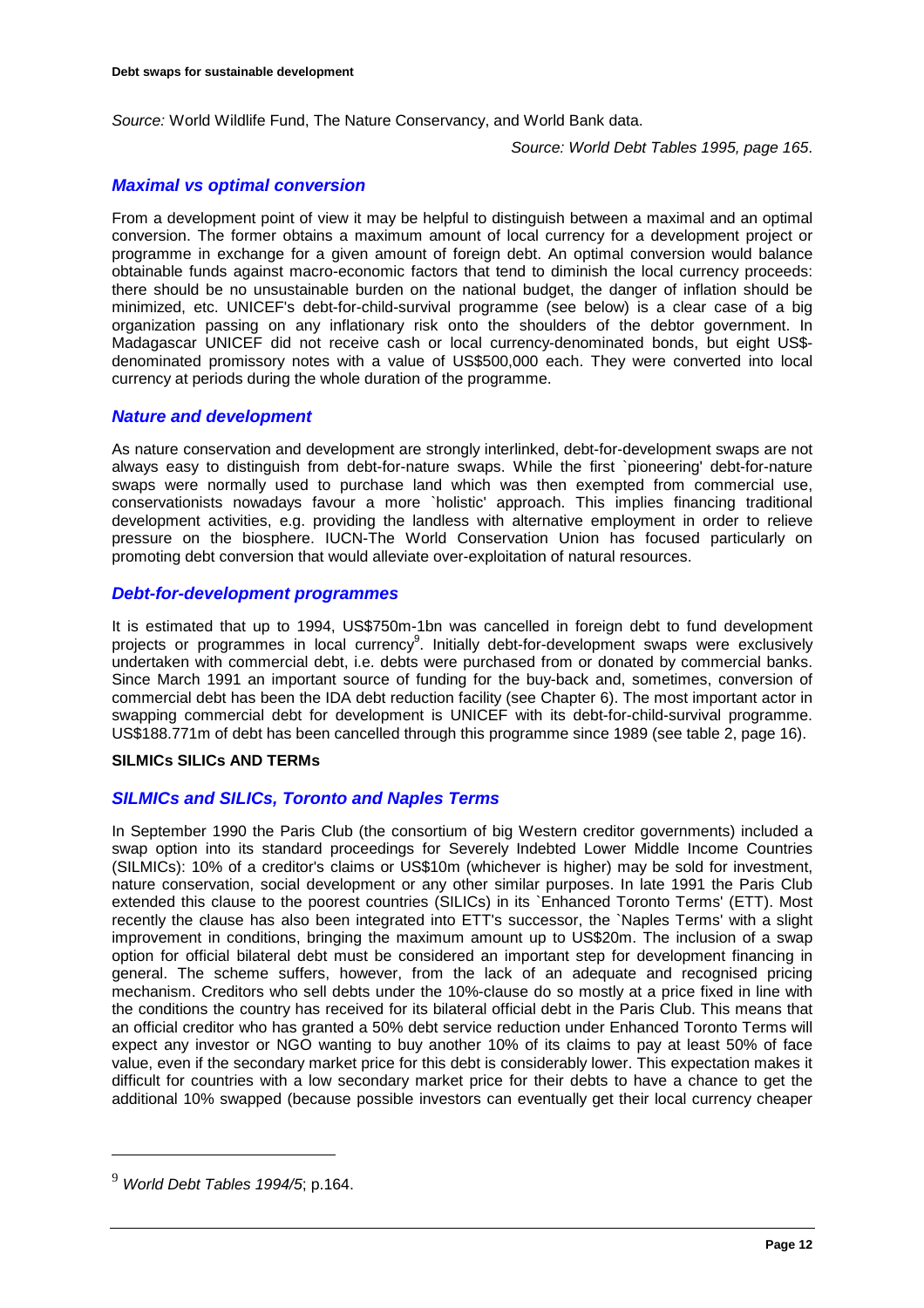on the secondary market). Therefore some actors strongly argue for the establishment of a secondary market for official bilateral debts $10$ .

**Table 2. UNICEF debt-for-development swaps.**

**UNICEF has done much to show how far forward debt swaps can be taken. Since 1989, 21 swaps in countries as diverse as Sudan, Madagascar and Zambia have retired \$193 million of debt at a cost of \$25 million and generating \$48 million of project funds. These swaps were financed in addition to regular country programs, through special fundraising campaigns or the donation of debt (as seen in the table where purchase price in \$0), and therefore represent new money. UNICEF's success has involved three critical factors: projects are always formulated in partnership with government to address national priorities, projects are chosen for their sustainability and high local-cost content; and projects are chosen with a life-span of 3–4 years to guard against inflation or currency devaluation.**

| Swap                          | <b>Face Value</b>  | Purchase price (PP)                      |                              | <b>Redemption price (RP)</b>           |                              | Leverage |
|-------------------------------|--------------------|------------------------------------------|------------------------------|----------------------------------------|------------------------------|----------|
|                               | in US\$ of<br>Debt | in US\$ on<br>Secondary<br><b>Market</b> | (as $%$<br>of face<br>value) | in $USS$ —<br>Local Funds<br>Generated | (as $%$<br>of face<br>value) | (RP/PP)  |
| Sudan 1989-1992 <sup>ª</sup>  | 59,355,000         | 0                                        | 0%                           | 3,285,000                              | 5.5%                         | n/a      |
| Jamaica 1992 <sup>b</sup>     | 4,000,000          | 2,877,000                                | 71.9%                        | 4,000,000                              | 100%                         | 1.4      |
| Madagascar 1992 <sup>c</sup>  | 4,000,000          | 2,000,000                                | 50%                          | 4,000,000                              | 100%                         | 2        |
| Phillipines 1992 <sup>d</sup> | 486,000            | 245,000                                  | 50.4%                        | 329,000                                | 67.7%                        | 1.3      |
| Phillipines 1993 <sup>e</sup> | 250,000            | 0                                        | 0%                           | 180,000                                | 72%                          | n/a      |
| Bolivia 1993 <sup>r</sup>     | 15,000,000         | 2,400,000                                | 16%                          | 3,600,000                              | 24%                          | 1.5      |
| Phillipines 1993 <sup>t</sup> | 1,226,000          | 864,000                                  | 70%                          | 1,000,000                              | 82%                          | 1.2      |
| Madagascar 1993 <sup>9</sup>  | 2,000,000          | 940,000                                  | 47%                          | 2,000,000                              | 100%                         | 2.1      |
| Senegal 1993 <sup>h</sup>     | 24,000,000         | 6,000,000                                | 25%                          | 11,000,000                             | 46%                          | 1.8      |
| Madagascar 1994 <sup>h</sup>  | 1,200,000          | 576,000                                  | 48%                          | 950,000                                | 79%                          | 1.6      |
| Madagascar 1994               | 2,000,000          | 1,000,000                                | 50%                          | 2,000,000                              | 100%                         | 2        |

<sup>10</sup> See e.g. Frans van Loon: Debt conversion for financing sustainable development; in: *Debt Conversion for Financing Sustainable Development. Highlights from a EURODAD workshop, March 23rd–25th 1994*. Brussels 1996; van Loon also shows that the unclear pricing mechanism goes along with a very arbitrary setting of the redemption price; i.e. some investors or NGOs get considerably more local currency for the same amount of foreign debt than others. Griffith-Jones and Mistry (*op.cit.* p.32) argue for a key role of the Paris Club in standardizing exchange instruments in the event of official debt sales in secondary markets, in order to do away with the present excessive complexity of official debt sales.

- <sup>a</sup> **seven swaps in water, health and sanitation sectors**
- <sup>b</sup> **primary health care, women and street children sectors**
- <sup>c</sup> **education, health and nutrition sectors**
- <sup>d</sup> **children in armed conflict**
- <sup>e</sup> **primary education sector**
- <sup>f</sup> **education sector**

 $\overline{a}$ 

<sup>f</sup> **education sector**

<sup>g</sup> **two swaps in water, health and sanitation sectors**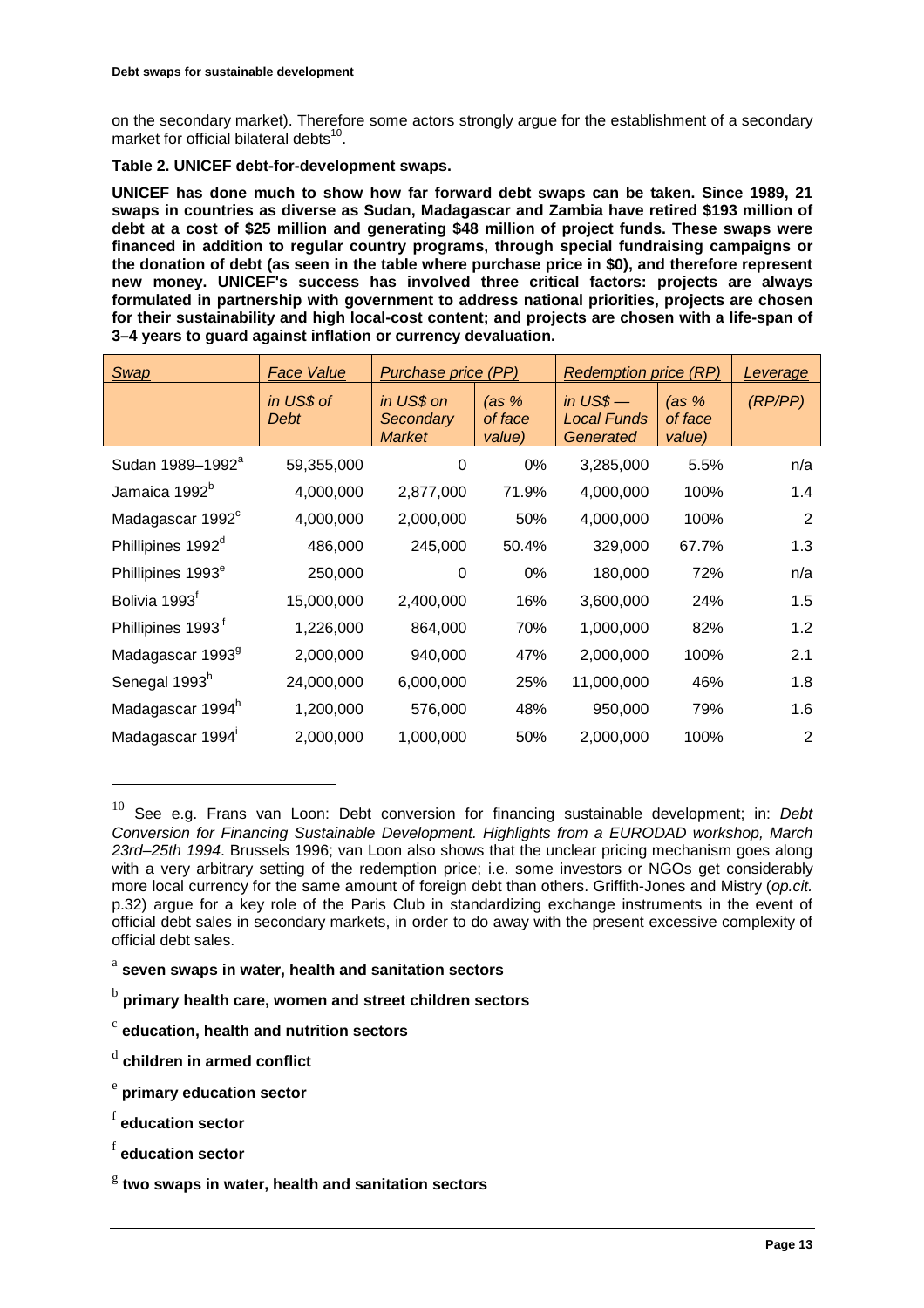| <b>Swap</b>              | <b>Face Value</b> | Purchase price (PP) |       | <b>Redemption price (RP)</b> | Leverage |     |
|--------------------------|-------------------|---------------------|-------|------------------------------|----------|-----|
| Peru 1994                | 10,880,000        |                     | $0\%$ | 2.720.000                    | 25%      | n/a |
| Zambia 1994              | 66,614,000        | 7,328,000           | 11%   | 10,990,000                   | 16.5%    | 1.5 |
| Mexico 1994 <sup>k</sup> | 1,870,000         | 1,015,000           | 54%   | 1.658.000                    | 88.7%    | 1.6 |
| Total                    | 192,881,000       | 25,445,000          | 13.2% | 47.713.000                   | 24.7%    | 1.9 |

*From: Saravannamuttoo, N. & Christopher Shaw: Making Debt Work for Education*;

*Association for the Development of African Education; Paris 1995; p.10*

# **CHAPTER 3 : Which debts can be converted?**

In principle any debt can be converted — provided there is an agreement between seller, buyer and debtor on the conditions of the arrangement. No debt is exempted from conversion by character or definition. Some are excluded, however, by political decision, mostly on the part of the creditor (e.g. debts on military expenditure).

### *Multilateral debt*

So **multilateral debt** is not available for conversion just as it is exempt from cancellation, because the International Financial Institutions (IFIs) have so decided and — at least so far — have the power and political backing of creditor governments to hold to that position. This does not mean that the IFIs are against conversion as such. Time and again they have expressed their moral support for a `marketbased solution' and the World Bank's soft-loan window IDA has even provided considerable amounts for debt buy-backs which sometimes have been associated with debt-for-equity swaps (see Chapter 6). It is just their own claims which they don't want to see converted. In the course of the international debate on a possible future `Multilateral Debt Relief Facility', the option to convert the claims of multilateral institutions into local currency funds has been introduced for the first time. The discussion has remained on a theoretical level so far, but international pressure may force the IFIs to accept multilateral debt conversion.

# *Commercial private debt*

An opposite case in point is **commercial private debt,** i.e. debt owed to mostly Western private banks. There is an extensive secondary market for these debts, which functions more or less according to market principles. As soon as banks understand that a claim towards a specific country may not be recoverable, they may be willing to sell it below face value. Investors, environmentalists and development NGOs among others are invited to come in and buy the banks' claims. Normally there are no restrictions on the sale. Everything depends on finding an agreeable price for buyer and seller and on whether a convenient procedure for the conversion can be established with the debtor government on behalf of the buyer.

# *Official bilateral debt*

Opportunities to swap **official bilateral debt** vary from country to country. The regulations of the Paris Club (see Chapter 2) state two fundamental principles:

- Official Development Aid (ODA) can be converted as it can be reduced without any limitation. It depends only on the creditors' will to do so.
- Non-concessional debt conversions, on the other hand, are regulated by the frameworks set up by the Paris Club in September 1990 for SILMICs (severely indebted lower-middle income countries) and in late 1991 for SILICs (severely indebted lower income countries) (see Chapter 2). These conversion terms largely depend on the category the debtor country belongs to: is it a severely or a moderately indebted country and is its per capita income low, lower-middle or middle according to World Bank terms? SILICs and SILMICs can have 10% (or US\$10m, whichever is greater) of non-concessional claims of a particular creditor converted in any kind of swap. Very recently the `Naples Terms' for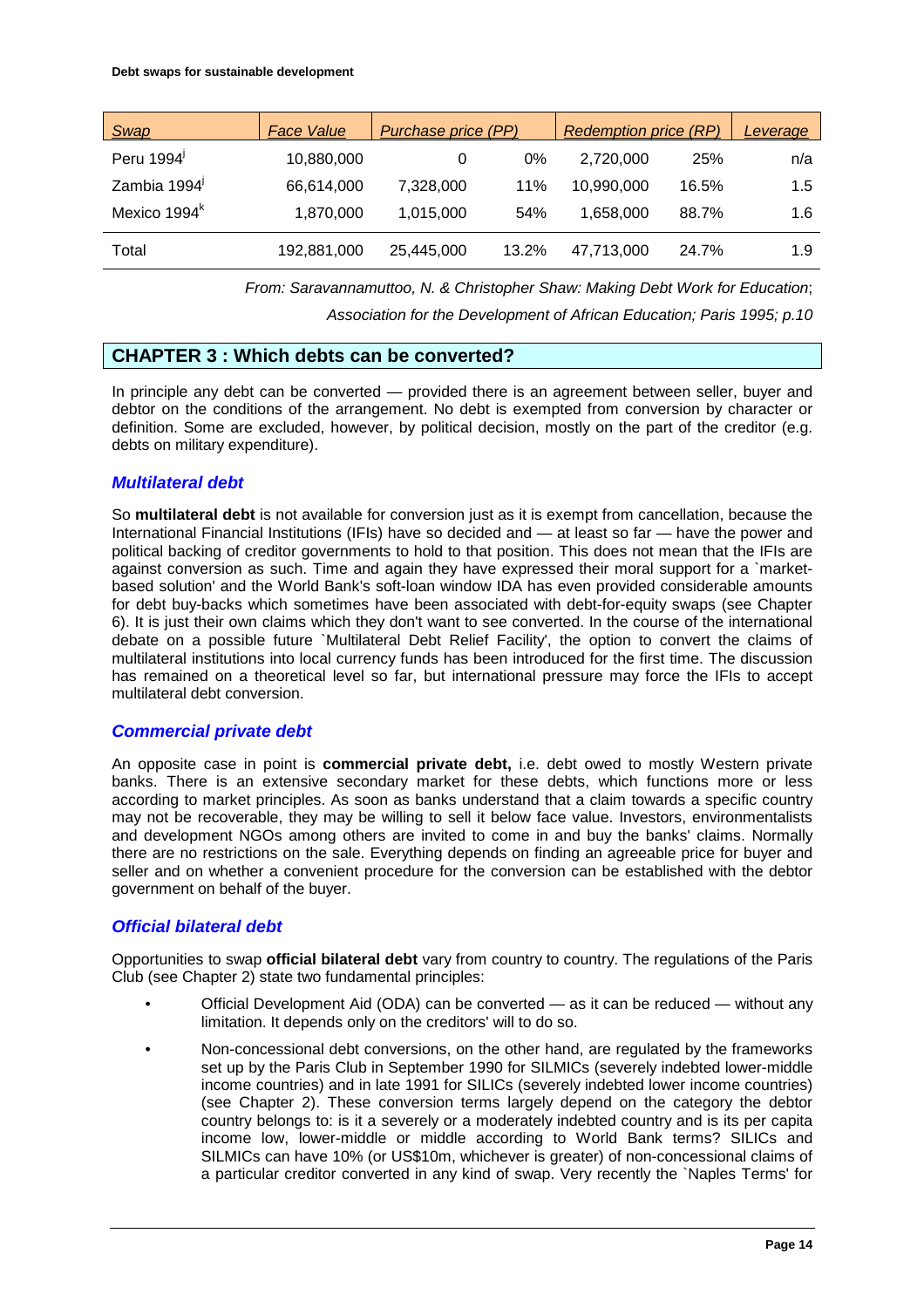countries of the SILIC category have elevated the minimum amount to US\$20m. For `moderately' or `less' indebted countries Paris Club regulations (`Standard Terms') foresee no debt conversion option.

| Debt structure of<br><b>Severely Indebted</b><br><b>Low Income Countries (SILICs)</b> |     |  |  |  |
|---------------------------------------------------------------------------------------|-----|--|--|--|
| Bilateral:                                                                            | 61% |  |  |  |
| Multilateral:                                                                         | 21% |  |  |  |
| IMF <sup>.</sup>                                                                      | 4%  |  |  |  |
| Private:                                                                              | 8%  |  |  |  |
| Short term:                                                                           |     |  |  |  |

*Source: World Bank Debt Tables — 1996*

List of SILICs and SILMICs: see Annex 2

### *Who holds the debt?*

Conversion of non-concessional debt is still further complicated by the various possible holders of that debt: the creditor government, its national Export Credit Agency (ECA) and/or the original provider/exporter, which under most export insurance systems is likely to still hold a `tail end' of its claim exempt from compensation. National law normally gives governments a mandate to include these claims into Paris Club agreements. But, of course, they are under pressure to minimize concessions. The key factor regarding the sale of these claims is the legal construction and market position of the ECA. There is an often confusing, and in itself contradictory, mixture — of governments' political interest to be concessional towards some countries and less so towards others — and an ECA's commercial interests. Such aspects cannot be examined comprehensively in an  $introducing the total number of  $11$ .$ 

As reported in the previous chapter, some member countries of the Paris Club have granted debt reductions or debt conversions beyond the limits established in the Club. They have done so for reasons of internal national politics, as in the case of the Swiss debt reduction facility, or because they have a special interest in benefiting, for example, former colonies, among them France and Spain. Therefore **the formally binding agreements made in Paris should not deter NGOs from asking their governments to consider swap options for bilateral official debt.**

# *Convention on Biological Diversity*

**Some international conventions have binding articles promoting the use of new and additional funding to implement them. This is particularly the case of the Convention on Biological Diversity. In Article 20 on Financial Resources it stipulates:**

**"The Developed country Parties shall provide new and additional financial resources to enable Developing country Parties to meet the agreed full incremental costs to them of implementing measures which fulfil the obligations of this Convention…"**

**IUCN is asking its own State members which are at the same time Parties to the Convention to activity promote debt-for-nature swaps, in accordance with Article 20 and as a way to implement the Convention.**

**NGOs may approach their national authorities and ask them to fulfil their international commitments assigning them bilateral debt that they can redeem in developing countries for their activities related to the implementation of this Convention or any other relevant ones.**

<sup>11</sup> For an overview, see Griffith-Jones *op.cit.* p.97–104.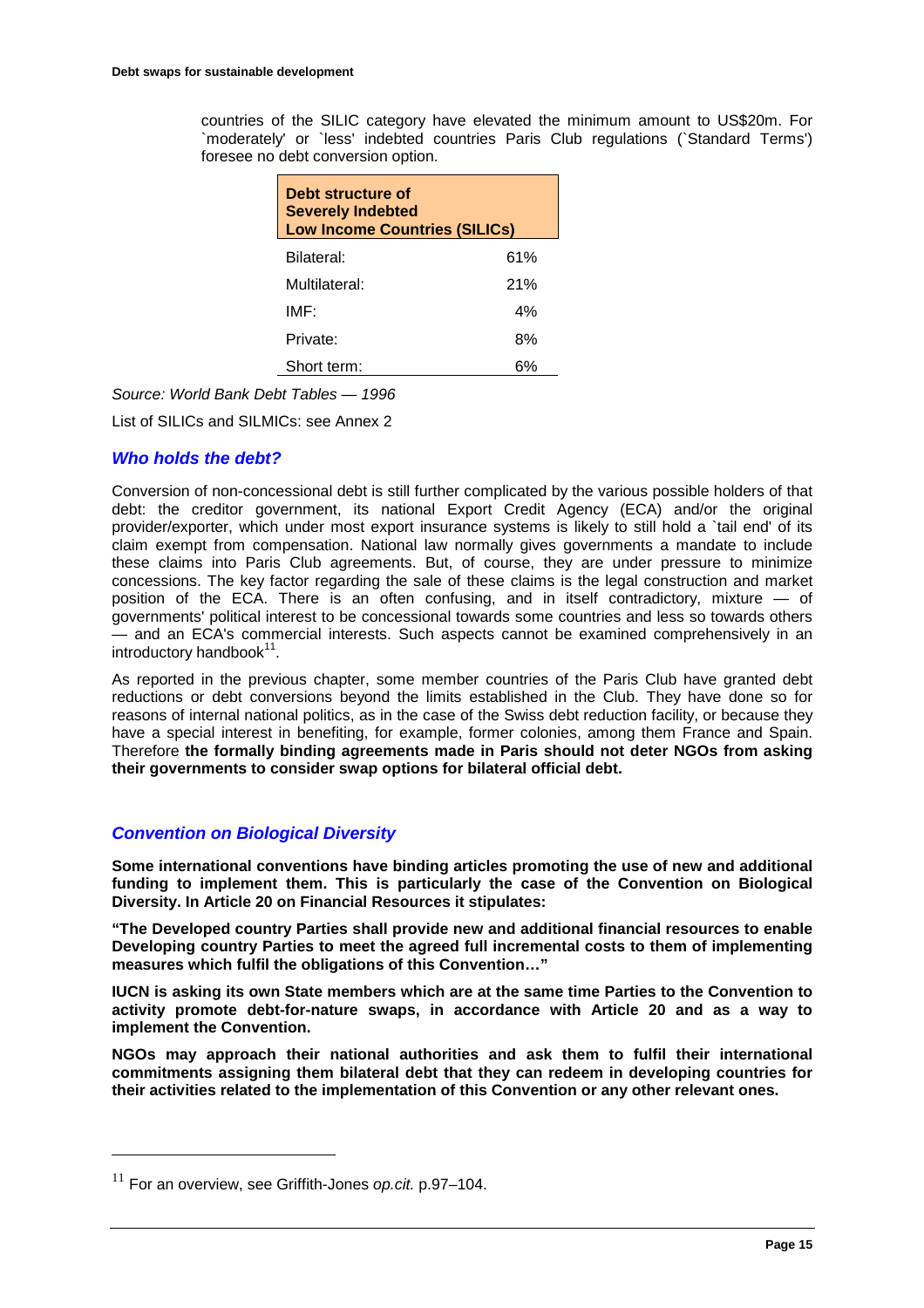



Nonetheless NGOs should also take the lead in pressing their governments to increase the opportunities to convert official bilateral debt beyond the present limits. In particular, the Paris Club's 10% clause is an all too arbitrary ceiling, limiting what could be an innovative instrument from a development point of view. Given the capacity of conversions to provide substantial relief in terms of foreign currency debt and at the same time to pass relief effects on to target groups, the 10% clause should either be abolished altogether or elevated to a level which provides 100% foreign currency relief in combination with an implementable level of debt reduction. In addition, the cut-off-date should be deferred for debt conversions, and previously rescheduled debt should be made eligible for conversion (When general reduction schemes are agreed, the partners usually stipulate that these measures apply only for debts contracted before a specific `cut-off date'). Even if post-cut-off-date debt continues to be exempt from cancellation, it should be made tradable, especially for some African countries, because such debt represents a considerable amount of their overall external debt.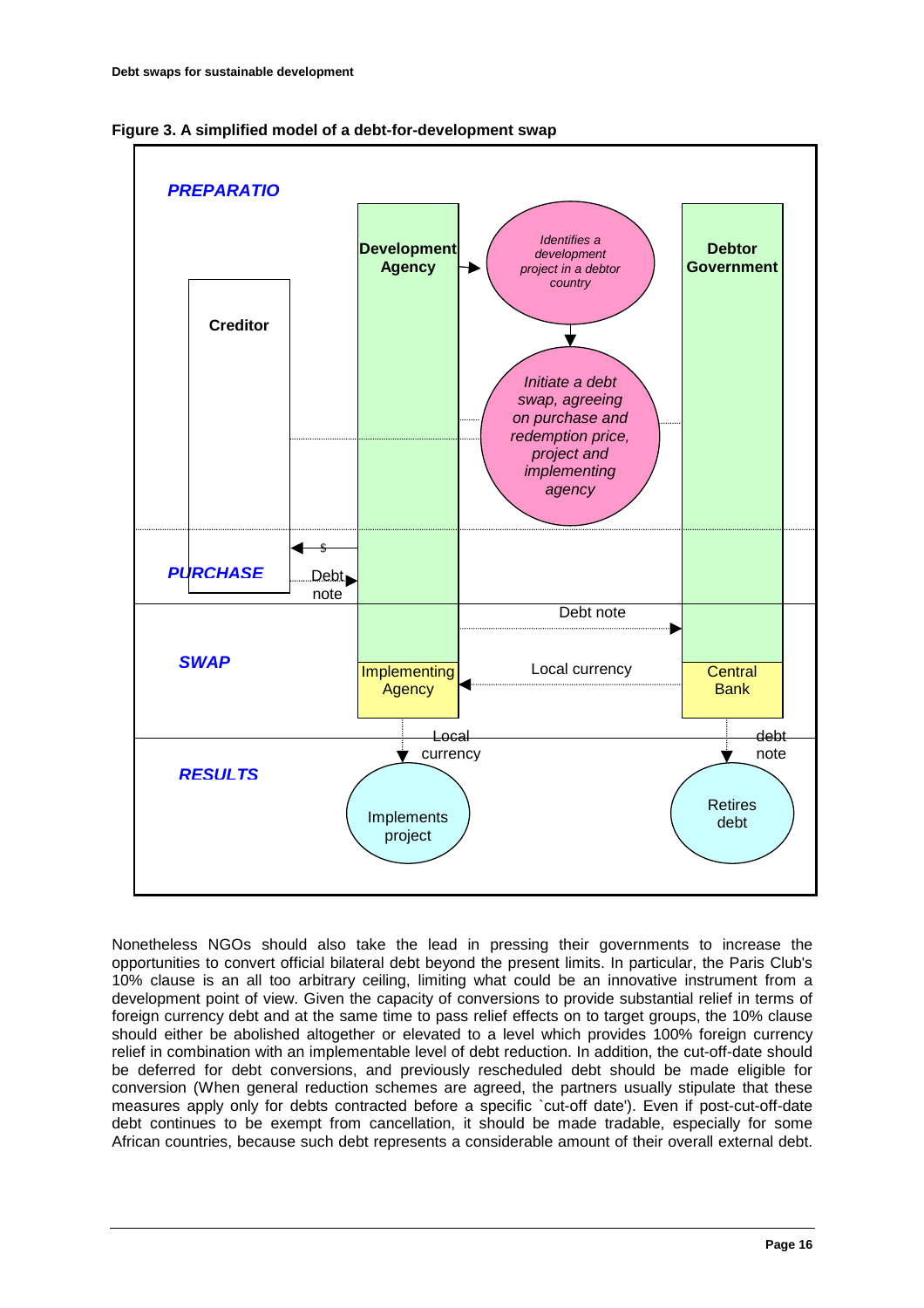Selling and converting debts which are already considered below their face value is not likely to have any negative effect on creditor-debtor-relations in the future<sup>12</sup>.

# *How to find convertible debts*

From a development point of view there is a clear priority to convert debts which are (a)nonconcessional and (b)being serviced, as against those which are concessional and in arrears<sup>13</sup>. As we have seen, however, the latter are `softer' targets because creditors are more likely to give them away. Therefore development NGOs wishing to engage in conversion need to balance the desirable against the practicable. An additional incentive for private banks may be the disproportion between a claim's size and its probability of being serviced or the administrative effort needed to maintain it. So, once they have a project in a particular country which they want to finance through a conversion, NGOs should also investigate whether a bank is holding small, unserviced claims.

There are three fundamental options to obtain convertible debt:

#### **THE FIRST STEP**

(a) An NGO can have it donated by a commercial creditor which considers the gains from donating it, in terms of tax-benefit or publicity effect, to be superior to the chance of recovering part of that debt. A variant would be the inclusion of the NGO and its programme in an official debt conversion scheme financed from the creditor country's aid budget or from a national or multilateral debt reduction facility.

(b) The NGO purchases commercial private debt on the secondary market. Generally that market is accessible through any internationally operating commercial bank or a highly specialized NGO. You need to consider that restrictions may be tied to particular portions of such foreign debt. Among these may be prepayments to one as opposed to all creditors, or factors in the relation between government and the Central Bank<sup>14</sup>. We discuss some of the potentially negative side-effects of debt conversion in Chapter 7.

(c) The NGO agrees with its own or any other creditor government to purchase official bilateral debt at a discount or have it donated, and at the same time reaches agreement with the debtor government on a conversion scheme.

### *The first step*

In practice the first step in any of the three options is to contact the financial authorities (Ministry of Finance, Export Credit Agency, Development Co-operation Agency) to inform yourself about their policy regarding debt swaps. Some Development Co-operation Agencies have earmarked funds specifically for debt relief activities. Most of the Export Guarantee Institutions are public bodies; others have public funds for debt relief activities. Every government institution dealing with the debt has its own policy and those are changing very fast. The best way to find out is therefore to ask!

If you seek donation of private bank debt, the approach is quite similar: regardless of the amount, managing a debt is a very expensive activity, with travel costs, lawyers' fees, accounting expenses, etc. Some banks therefore wish to get rid of some (for them) small debts because the likelihood of getting them paid is extremely low and the management costs are too high. They may also wish to unload these debts because the local legislation provides a tax rebate for such operations. Or they may want to strengthen their operating balances in order to be better rated on international financial markets: if the bank is seen as a very well managed, safe and reliable financial institution, and therefore rated highly (AAA), it has easy and cheap access to the international financial market to borrow money. The only way to know if banks are interested in divesting itself of any of its claims is to visit them and ask. Of course, not every bank is holding claims on the country you may be interested

 $12$  For a comprehensive NGO agenda on conversion-ceilings and eligibility, see Martin(1994), p. 36.

<sup>&</sup>lt;sup>13</sup> See: Debt for Development Coalition: *Debt for development conversions in the context of the debtreduction facility for IDA-only countries*; Oct.1993, p.10

<sup>14</sup> *ibid.* p.10/11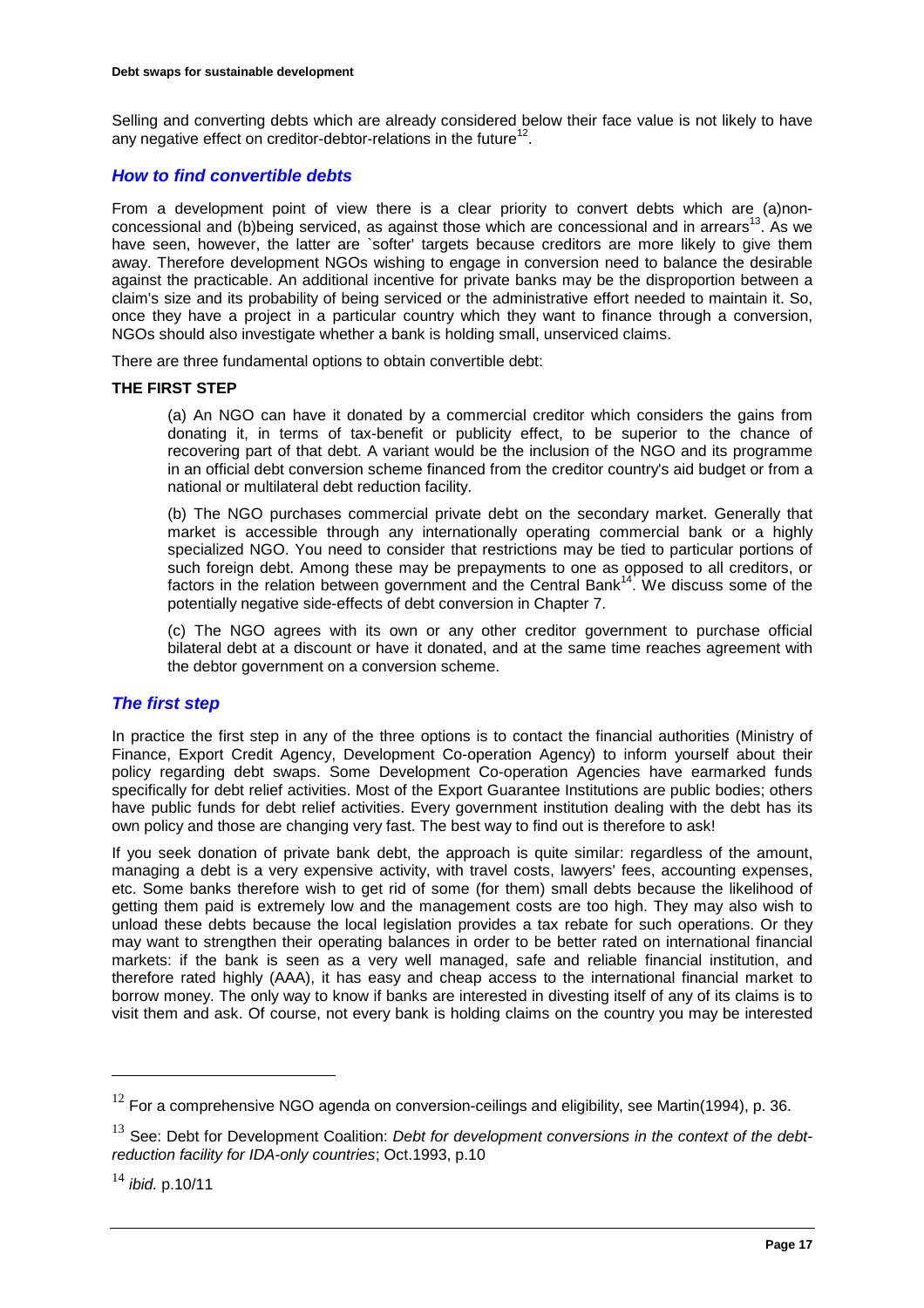in. So you can either go from door to door starting with the major players or try to get advice from your national banking association.

# *Multilaterized operations*

One more innovative means to `multilateralize' development swap operations has been to leverage the large amounts of debt owed by Third World nations to countries of the former Socialist bloc through comparatively small amounts of debt relief for the latter by Western creditors. As most of the ex-Communist countries do not provide aid any longer for their old allies, their chances of recovering any considerable part of their money are very slim.

As an example, Nicaragua owes more than US\$3.2bn to Russia as the successor to the former Soviet Union. Nicaragua is, per capita, the most indebted country in the Third World; it is unable to service its obligations towards multilateral creditors other than through new aid money; it obtained a 67% debt service reduction from the Paris Club in March 1995, but will clearly be unable to service the remaining part of Paris Club debt. Therefore Russia knows that it won't see a ruble from Nicaragua for a very long time. It has offered to cancel 90% of the debt, if it has the remaining 10% guaranteed and repaid over a relatively short period. Nicaragua, in turn, has suggested a 95% reduction. Given such redemption rates, Western donors can exert an otherwise inconceivable leverage with a comparatively small amount of money. For example, it could pay Russia 5% of its Nicaraguan debt in hard currency right away, and have Nicaragua pay the equivalent with a premium over a longer period. Or Nicaragua could be asked to put the money immediately into a counterpart fund for social development without having to pay the premium. Such a scheme would serve two purposes at once. It would help a creditor country, which itself is a huge debtor, and one which the West has a strong interest in stabilizing socially and politically. And it could mobilize development money in a terribly indebted Third World country to the equivalent of 10% of its Gross National Product.

There has been some research into the possibilities of such a scheme by UNCTAD (the Secretariat of the United Nations Conference on Trade and Development), but no results are yet available. Nor has such a swap ever been implemented. However, such schemes would enable NGOs to `multiply' their resources even beyond what is possible in an ordinary `bilateral' conversion. Nevertheless, NGOs must bear in mind that not only resources but also complications, delays, misunderstandings and additional technical difficulties tend to multiply in such schemes.

IUCN is working on a similar scheme for Vietnam's ruble debt, presuming that Russia would prefer its loans to Vietnam to be repaid in hard currency and would therefore accept a discount on the face value of the debt. It is also interesting to note that Russia is both a debtor and a creditor country and would itself like to benefit from debt conversion. The Russians should therefore have an interest in being as generous towards their own debtors as they would like their creditors to be with them, an argument it is possible to make to other ex-Socialist states.

# **CHAPTER 4 : Who can become a debt converter?**

The easiest answer to that question is: everybody! Trading debt is a market operation; so the full answer is: everyone can become a debt converter, provided they have the money or are able to mobilize it from a third party. For NGOs interested in financing development through debt swaps this means they either must have enough resources to cross a critical threshold beyond which creditors have an interest in selling their claims; or they must be able to ensure that the necessary funds are donated to them (see previous chapter); or they must be able to influence governments so that debts are donated to them.

But not everybody who can become a converter according to these fundamental criteria should also engage in this kind of business. Some additional criteria may help to discern who actually should try to use this instrument.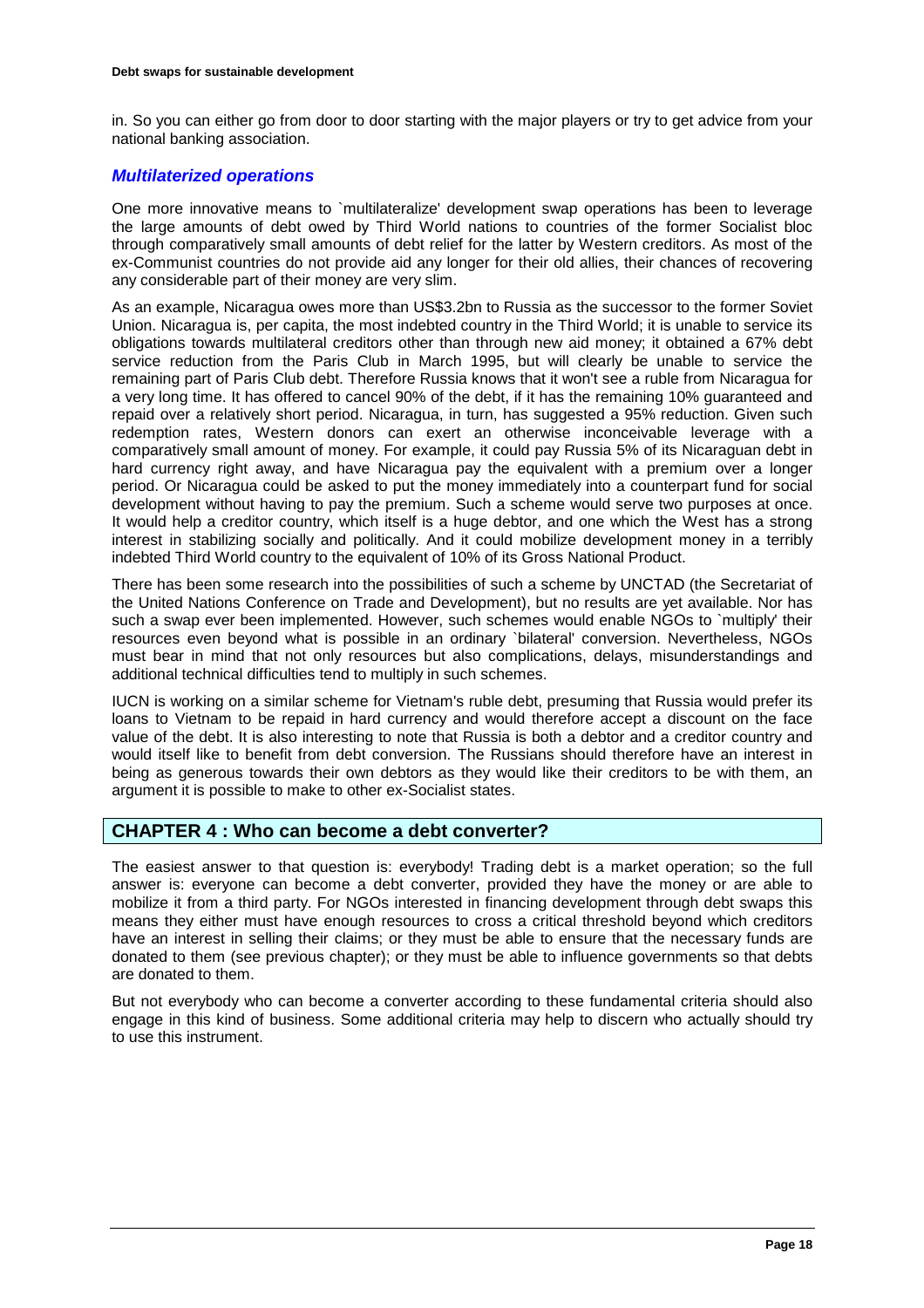### *Criteria for a converter*

First of all, an NGO that wants to convert debts into a counterpart fund should have a constituency at both ends of the pipeline<sup>15</sup>. It must have political backing, connections to the private or public creditors, the right personnel and, also, the technical capacities to mobilize funds, to have them donated or to convince a third party to finance the deal. And at the receiving end it must have the capacity to transform the mobilized resources into sound development efforts that reach the target group envisaged.

Many Northern NGOs that may be able to fill such a role in their home country tend to overestimate the capacities of their partner organizations in the South. A counterpart fund is generally more difficult to administer than normal grant-financed development programmes. It also comes under closer surveillance by outside institutions. Therefore, the capacities of partner organizations to fulfil expectations related to the setting up of a counterpart fund should generally be considered to be the single most important factor in a successful debt swap — and its most likely bottleneck. This capacity factor must not be neglected.

Debt swaps, it has been suggested, can even be considered from the viewpoint of `demand-side' economics<sup>16</sup>. In the first place, a Southern NGO must demand funds for a specific project or programme. Then there must be an in-depth evaluation of its `absorptive capacity' (capacity to manage a counterpart fund). Only then should Northern partners look for convertible debts.

### *Help from two sources*

Two agents can play an important positive role in fostering debt conversion by NGOs, especially smaller ones: first, of course, the debtor government; and second, other NGOs with experience in debt-for-development swaps.

Governments should invite a broad spectrum of national and international NGOs to take part in debt swaps, and should provide some technical services for them on a more centralized basis. Two middle-income countries have taken up such an initiative so far: Mexico and the Philippines (see pages 10 and 26).

#### *NGOs and the debtor government*

**Debtor governments normally expect the following information from a Northern NGO which wants to finance a development programme or project through a debt swap20:**

- a general description of the NGO and its track record in the country
- general information about its local partners
- a description of the project or programme to be financed through the conversion; in particular, the expenses which are to be covered by the conversion proceeds should be outlined in detail
- a statement on the project/programme's relevance for the country's social and economic priorities.

NGOs submit potential projects to be funded through a debt swap and if the government approves the project, then the NGO is advised of appropriate debt notes that can be purchased and at what rate they will be redeemed in local currency. Such national debt-for-development funds can also be used

<sup>15</sup> Gonzales, E.: Swiss debt conversion and the counterpart fund in the Philippines; in: *Debt conversion for financing sustainable development*, op.cit.

 $16$  Association Conversion de la Dette pour le Développement et l'Environnement (ACDE), undated Folder

<sup>20</sup> Fues *op.cit.* p. 18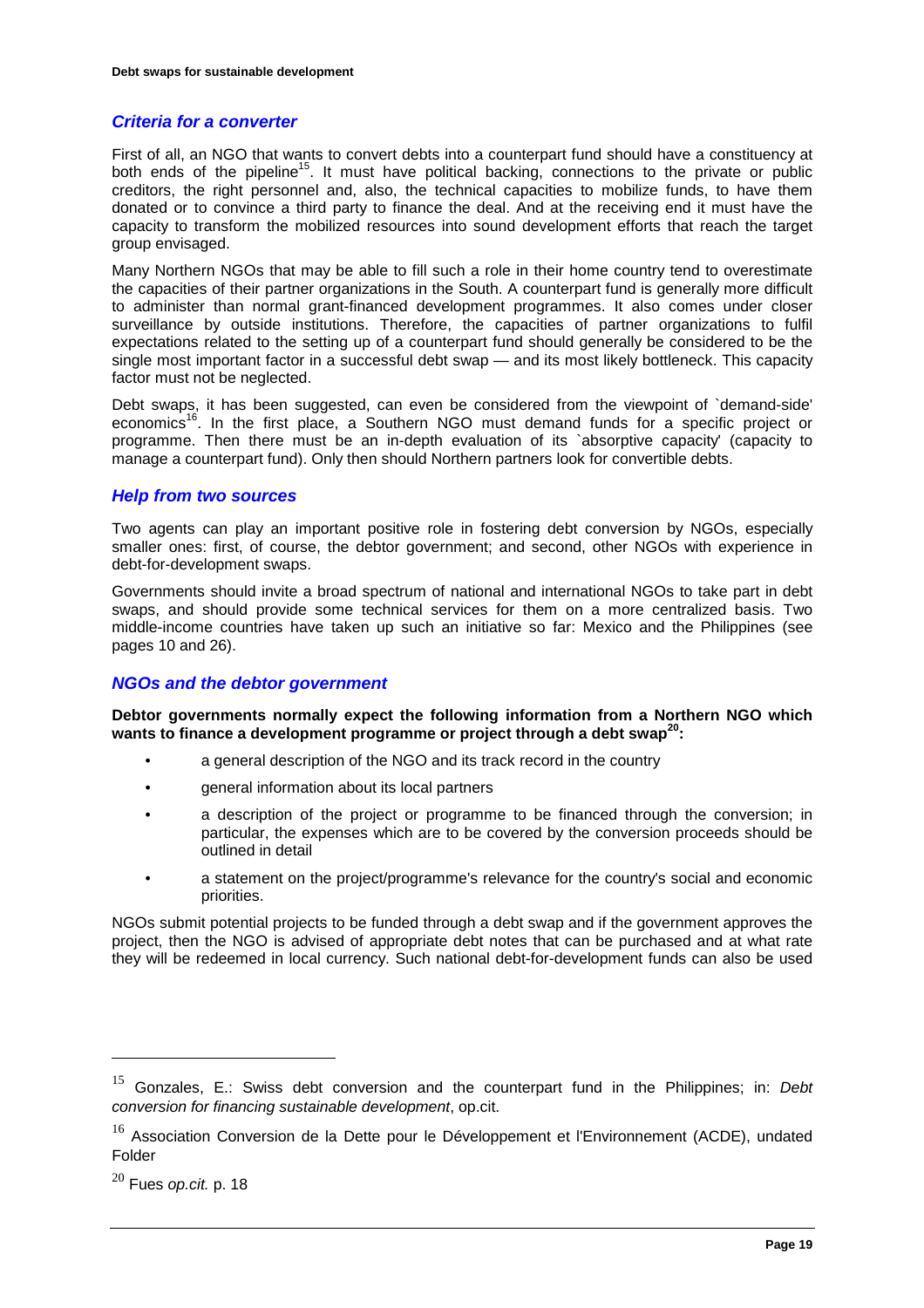as a tool for encouraging creditors to donate their debt notes. They can therefore be offered a range of development projects that can be supported through a swap<sup>17</sup>.

The Philippine Central Bank's Debt for Development Fund also supports swaps technically. So far NGOs have been surprisingly reluctant to take advantage of this<sup>18</sup>. On the national NGO scene in Mexico the reaction towards a comparable facility has been somewhat more enthusiastic<sup>19</sup>

In France ACDE (l'Association Conversion de dette pour le Développement et l'Environnement), which has been established by several NGOs in order to provide technical advice and support to members during debt conversions, also provides the opportunity for smaller NGOs to benefit from conversions. ACDE pools minor contributions from particular smaller NGOs (which otherwise would not have justified the administrative effort for a conversion) into one bigger operation which then gives reasonable leverage to all participants<sup>21</sup>.

# **CHAPTER 5 : Who can participate?**

One of the most difficult aspects of development policies in general is bridging the gap between rich donors — be they private or official aid agencies — and the poor in the developing countries. Debt conversion is no exception to that fundamental problem. Debt converters should be prepared to find this substantial difficulty complicated further by the vicissitudes of the conversion process. The opportunity to reduce a country's debt burden and to provide development financing in one single operation has to be paid for by the extra effort needed to ensure that the target groups actually benefit. In this chapter we explore the experiences which some institutional converters have already gained.

# *The problem of representation*

One fundamental concept of development policy is that target groups should be reached in ways that give them the opportunity to represent themselves instead of being taken care of in a paternalistic manner. The question is: how can a country's poor, who are often poor precisely because they are treated as an amorphous unorganized mass, represent themselves? And how can they do so in the complicated context of a debt conversion scheme? A very general answer will serve as the starting point for this chapter: that is, they must do it through their own organizations, ones that already exist and serve them well before the converter appears on the scene<sup>22</sup>.

So who is there, willing and able to represent the poor, whom the authors of a conversion scheme would be seeking to benefit? Broadly speaking, we can distinguish four possible actors:

- (a) national or local people's or mass organizations (referred to as `POs')
- (b) national or local NGOs
- (c) local governments

<sup>17</sup> Saravanamuttoo, N & C. Shaw: *Making Debt Work for Education — How Debt Swaps Can Contribute to African Education*; Association for the Development of African Education; Paris 1995; p.29

<sup>18</sup> Gonzales *ibid*

<sup>19</sup> P. Enrique Gonzales Torres, S.J.: *Fondo para la Asistencia, Promoción y Desarrollo, I.A.P. (Una experiancia de Swap-social en Mexico)*; Mexico 1994

 $21$  Association Conversion de la Dette pour le Développement et l'Environnement (ACDE), undated Folder, p.8

 $22$  This question is the subject of a huge quantity of literature which can not be dealt with here. Therefore we just define this baseline and move on to the more technical question that is particular to the conversion process.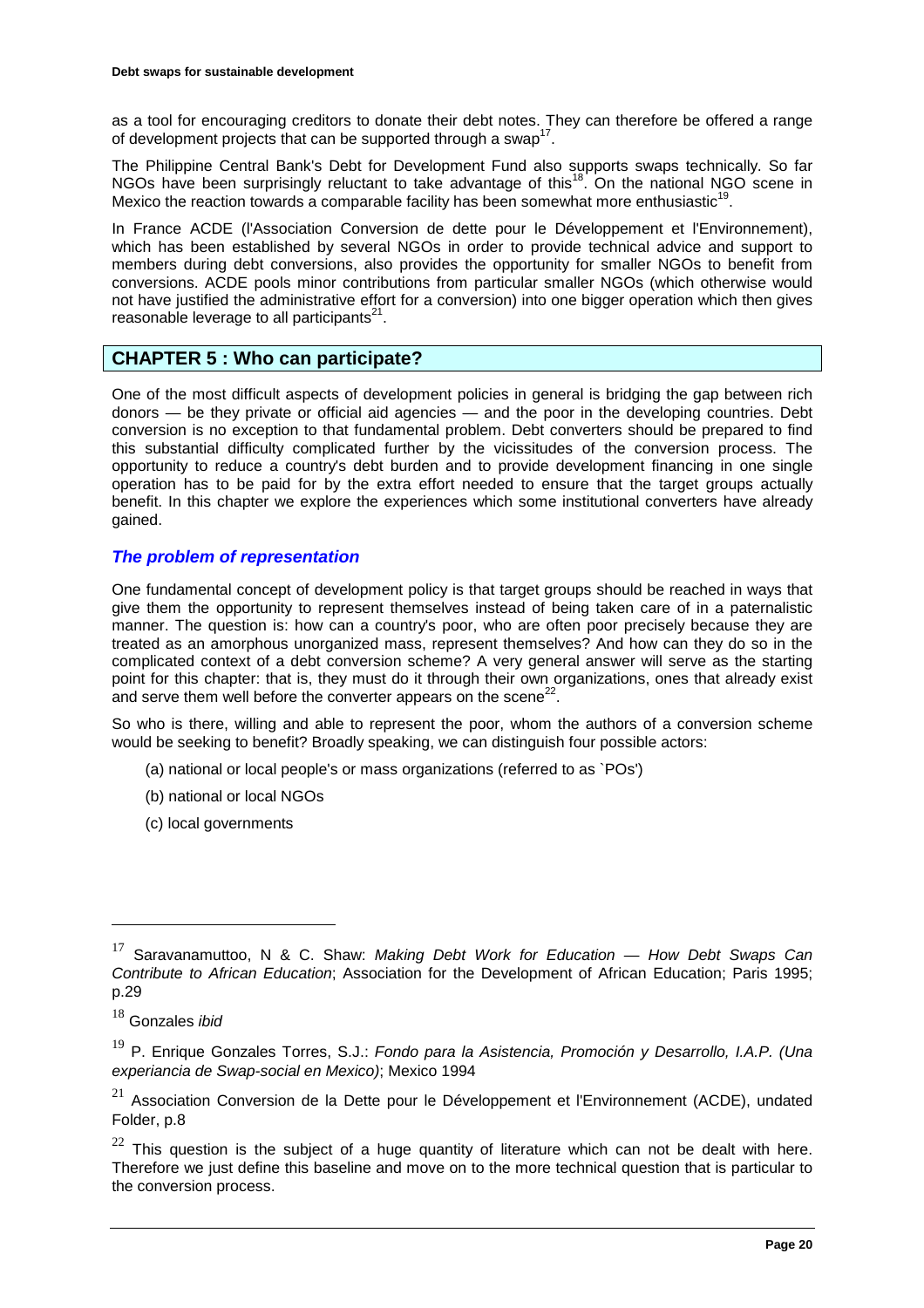(d) national government $^{23}$ .

Generally one can state that the possibility for the poor to express their own interests diminishes from (a) through (d). Consequently the converter should seek representation of POs when and wherever this is possible. However, as a rule, institutional capacities, especially for the administration of funds, vary in the opposite direction. To escape a trade-off between target group participation and institutional capacity, candidates for the administrative body of a counterpart fund should be identified by using the same criteria for NGOs that receive regular funding from Northern counterparts: they must have a track record and they must be transparent in their set-up and operation.

# *Debt conversion as a form of foreign domination?*

**Some authors who emphasize that debt swaps only have a marginal debt reduction effect consider the shift of decision-making power over the debtor country's internal resources to be**  the single most important effect of swaps. Garnier<sup>\*</sup> is highly critical of a "whole spectre of new **actors interested in a new alchemy' regarding the allocation of a nation's public funds: whereas ministries, parliaments, and parastatals were used to deciding on the allocation of resources, they now find themselves replaced with a "new alchemy" of central bank, national and international NGOs, investors and international financial institutions.**

**This argument points to the real danger of imposing a kind of foreign domination onto a country through the leverage of its indebtedness. As real as this danger may be, it needs to be calculated against some countervailing factors:**

- **debt swaps are no more an intervention from outside than ordinary project financing — especially when it comes as a loan;**
- **there is at least some manoeuvering space for any government to finance internal investment through swaps without igniting inflation; the swap needs to be tailored to that capacity;**
- **swaps are not necessarily a zero-sum-game, especially when they are used to finance productive investment; even if the resulting internal indebtedness is not less than the burden of the former scheduled debt service, the investment will create net income which in the same or a following period will serve the indebted government or the population at large; debt service never does so.**

**Beyond these more pragmatic considerations it needs to be pointed out that the idea of a democratic state serving an indebted society to its best is all too often a myth. And it is even more so in the era of orthodox structural adjustment, where an "old alchemy" of oligarchic national interests and IFI's intervention along the lines of neoliberal ideology allocate resources for anything but a country's poor.**

Here again the Swiss experience shows how such opportunities can be used, through the example of the Philippines (see also Figure 4):

# *NGOs in CPFs: a Philippine example*

 $\overline{a}$ 

The situation in the Philippines is characterized by an enormous number of NGOs. These are further grouped in several, partly competing NGO networks. When the Swiss, in the context of their debt reduction facility, came to set up their counterpart fund, it was crucial to get a strong NGO representation into the decision-making body of that structure. They found the legal ground for including NGOs: the Philippine Local Government Code assigns NGOs a comparatively broad

 $23$  Like `NGO', which in recent years has been widely covered in the literature, the term `PO' covers a very broad range of organizations. For the purpose of this book the two may be distinguished as follows: an NGO is an organization which acts mainly through a technically competent staff led by a leadership which represents the organization's membership. A PO is a mass organization which represents or aims to represent a considerable part of the respective sector's population (be that sector defined socially, geographically or both).

<sup>\*</sup> *Garnier, L.: Los debt swaps: una evaluación critica. San José 1991*.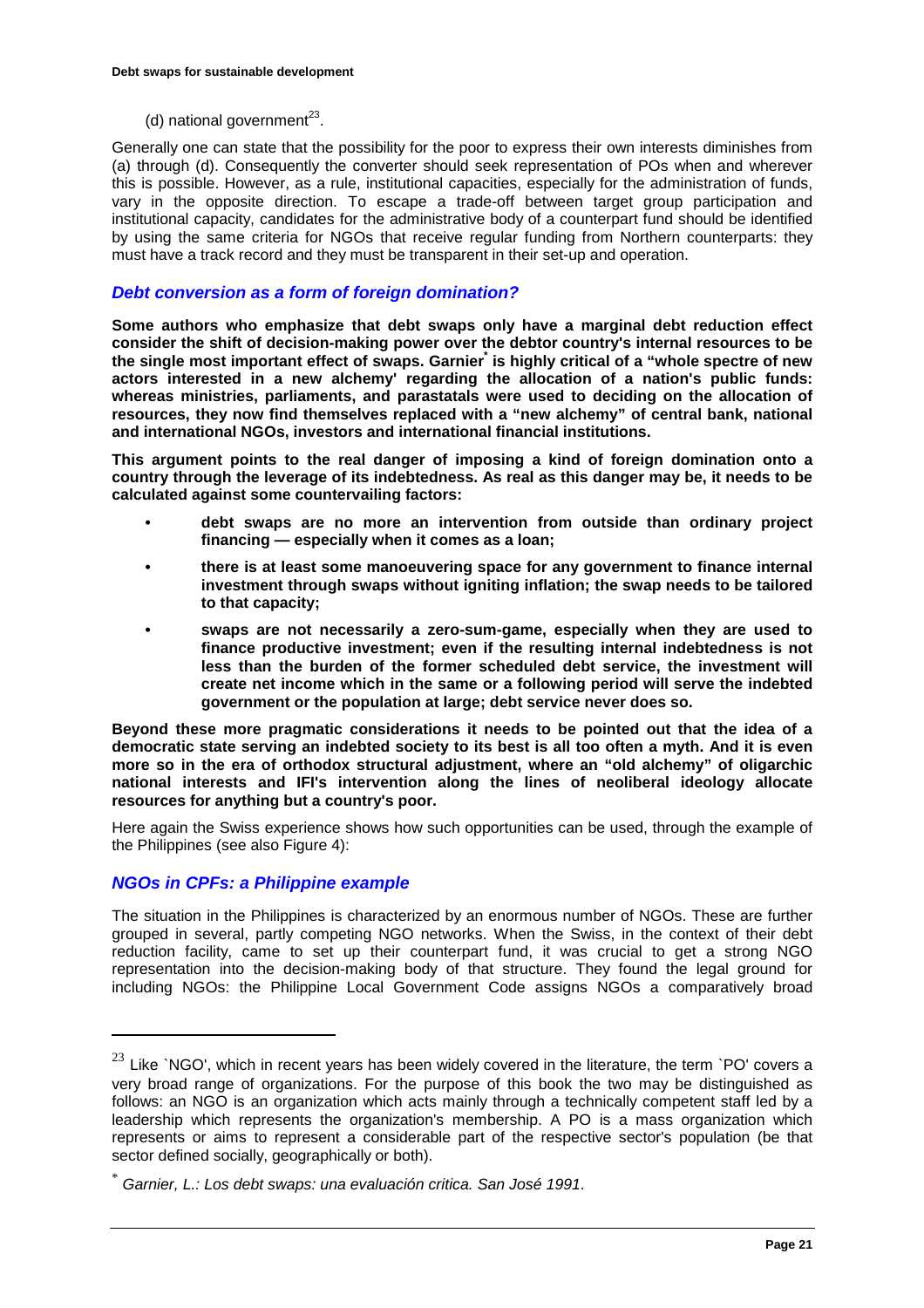influence in the design and implementation of local development projects. On the national level, the Swiss contacted an umbrella organization of NGO networks, the `Caucus of Development NGO Networks' (CODE-NGO). This network, in turn, resisted the temptation to act as the monopoly NGO grouping for the Swiss fund. Instead CODE-NGO proposed hosting an open series of consultations regarding criteria for structures and projects.

# **NGOs iN CPFs**

# **Figure 4. Swiss Counterpart Fund Structure, Philippines.**



**Source : The Swiss Debt Reduction Facility**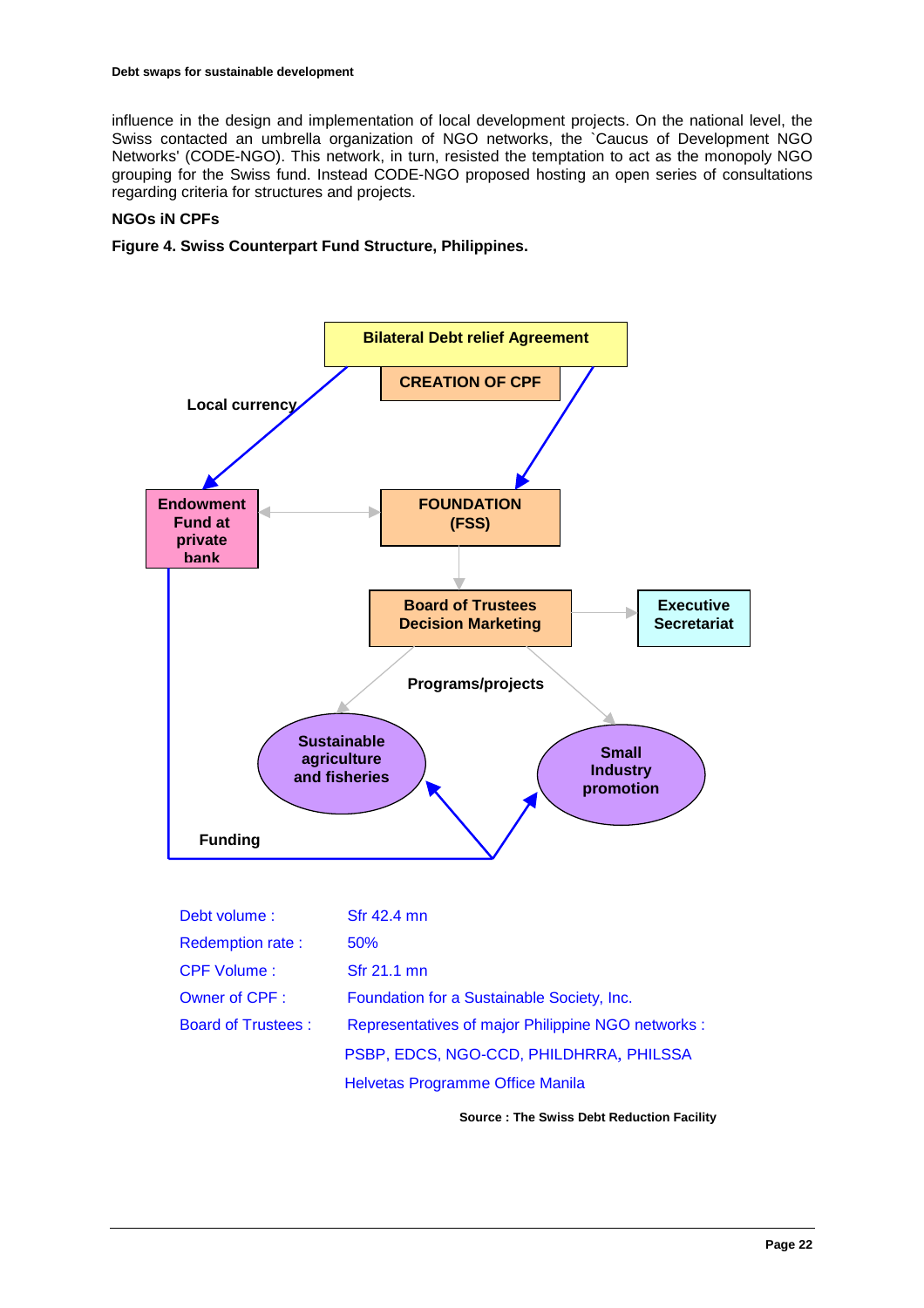![](_page_22_Figure_1.jpeg)

![](_page_22_Figure_2.jpeg)

**Source : The Swiss Debt Reduction Facility** 

The basic principle that no single NGO should benefit from the CPF was extended so that no single NGO network had a monopoly. In a long and sometimes exhausting process Philippine NGOs, through most of the relevant networks, have been able to participate in a single-level-administrative structure (see below) with its own and the Swiss governments. In this country with an estimated 13,000–14,000 NGOs it proved to be a decisive element, not only for the democratic quality of the whole programme, but also for its viability in the possible storms of rivalry among NGOs.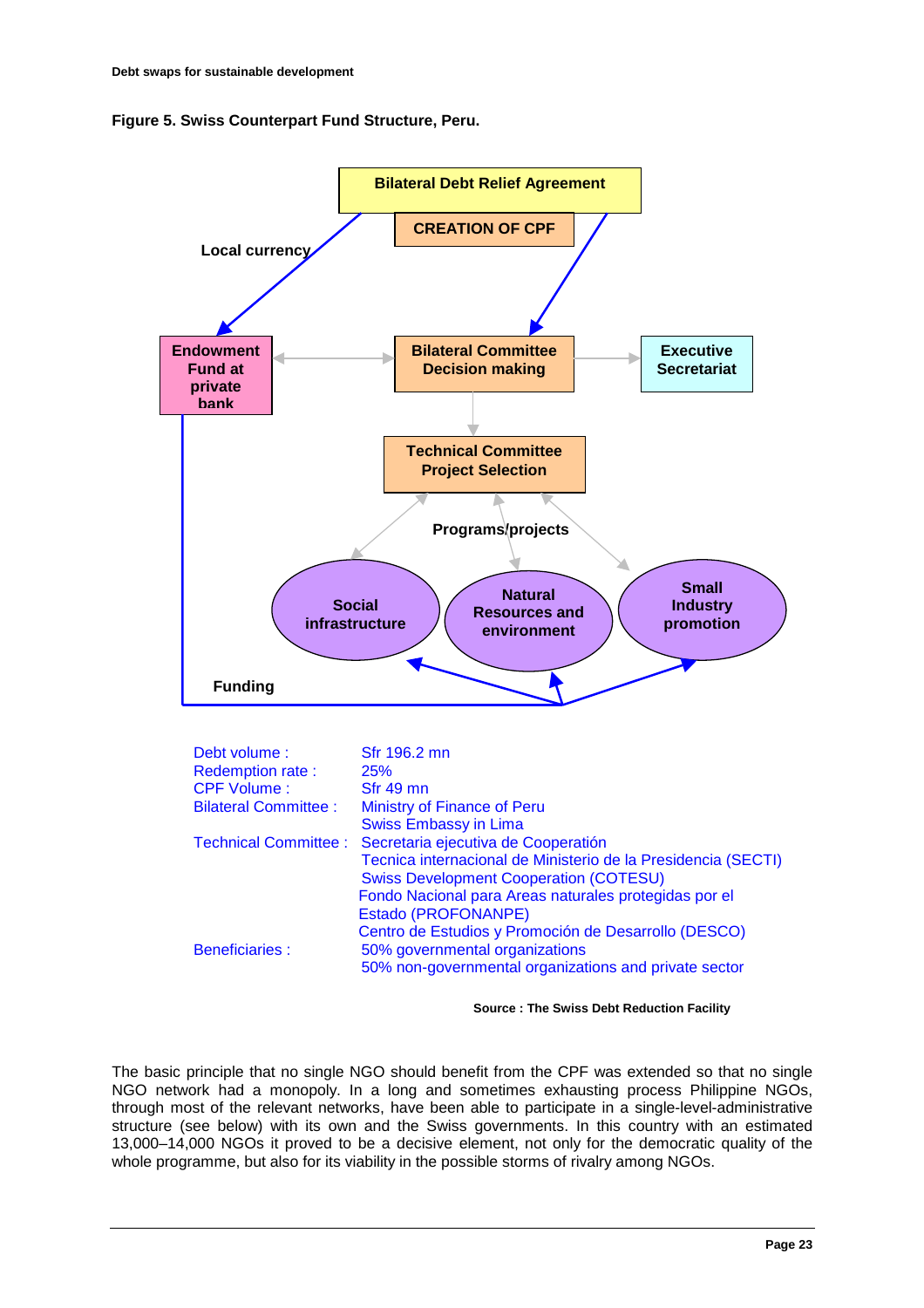# *How to organize participation*

After finding an answer to the question "Who is to participate?", the next problem is "How is participation to be organized?" This brings us to the issue of the administrative structure of a Counterpart Fund. And again very broadly we can find two fundamental models:

- the one-level-structure
- the two-level-structure $^{24}$ .

# *The two-level structure*

We shall look first at the second model, as it is by far the most common in the Swiss context. This model distinguishes between the two levels of a `bilateral committee' (it may in particular cases be named differently) and a `technical committee' (see the Swiss CPF-structure for Peru in Figure 5 as a typical example). In the bilateral committee the two governments are represented. It is the ultimate decision-making body for the CPF. Any funding needs to be approved there. The two governments either can participate on equal terms in that committee — as is the case in most of the Swiss funds or there can be a distinction which reserves most of the ultimate decision-making power to the creditor government. The technical committee's main task is to invite the submission of projects, to consider them and in turn submit them for approval to the bilateral committee. This is where governments sometimes like to have national or international NGOs involved, in order to carry out the nitty-gritty work and also to buffer discontent from submitting NGOs or POs which do not find their projects approved<sup>25</sup>. The work of the NGOs/POs in that committee can be an exhausting, rewarding and/or frustrating exercise. They may find themselves in a double bind: being allowed to submit projects themselves or find them submitted by other NGOs to whom they are strongly connected; and then having to analyse their own (or supported) projects but having to leave the ultimate decision to their own and a foreign government. They will not necessarily be on good terms with either of these two authorities.

On the other hand, there are some debtor governments that not only rhetorically but very honestly wish to foster NGO participation, whether for lack of capacity on their own, or recognising the NGOs' stronger ability to mobilize people. Such governments make approval by the bilateral committee a formal matter. As a result, this upgrades the technical committee to the position of the real decisionmaker. In such a case even the two-level structure implies broad opportunities for the nongovernmental system. So far experience tends to fall somewhere between these two extremes.

# *The one-level structure*

 $\overline{a}$ 

The other model can be considered as more advanced regarding the participation of the nongovernmental sector. Instead of the two committees there is only one, which tends to be named `administrative committee'. Both kinds of players sit at the same table: government representatives and NGOs which have been appointed to be members in their capacity as representatives of the development community, for their technical capacities, or for their ability to mobilize target groups. As shown in Figure 4, the Swiss-Philippine CPF offers a typical one-level-structure.

This administrative committee invites project submissions and revises and approves them, although some of the more technical tasks may be delegated to member NGOs, state agencies or some independent institution. Once this committee has been established, decision-making tends to be quicker and more transparent than with a two-level structure. Establishing the committee may, on the other hand, be a more difficult process.

Its structure implies a very broad participation of local NGOs, not only at the technical but also at the decision-making level. It even has been designed in a way which allows it to receive more conversion

 $24$  One could as well speak of two- and three-level-structures instead, counting the executive secretariat as an entity on its own. We do not do so here, in order to keep the models as simple as possible — we just want to mention that in addition to the representative bodies, an entity needs to be set up for the implementation.

 $25$  The Swiss experience has been that generally the creditor government has been much more interested in genuine involvement of NGOs than have most debtor governments.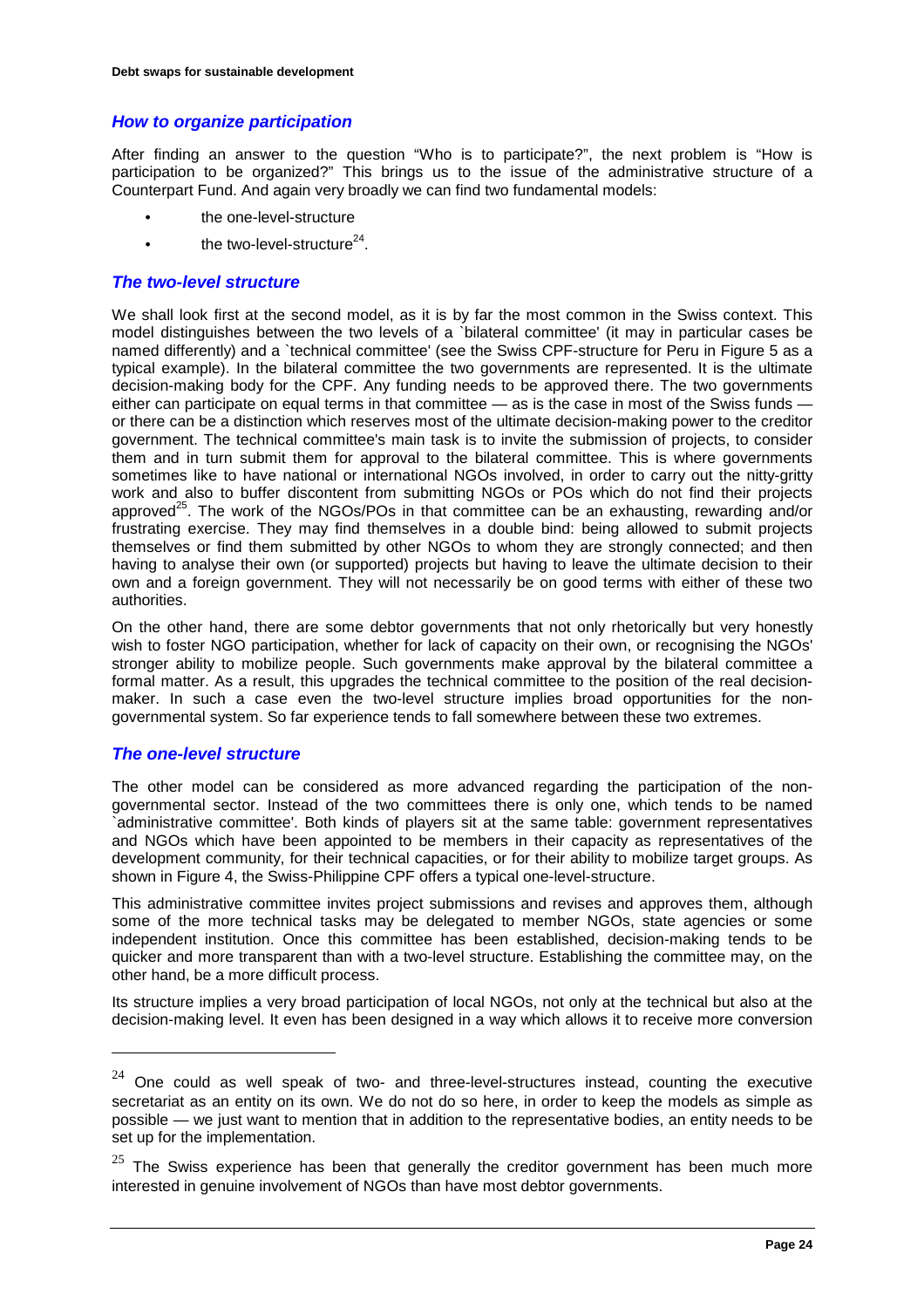funds unrelated to the Swiss facility for which it was designed in the first place. So those NGOs which have a primary interest in debt reduction rather than in financing a specific development programme, and are newcomers in the conversion business, may find it attractive to have the counterpart resources managed within an existing structure: one which has been set up in the context of one of the most sophisticated conversion programmes in the world, with the participation of the broadest possible spectrum of Philippine  $NGOs<sup>26</sup>$ .

# *The `multi-purpose' structure*

The idea of a `multi-purpose' structure has also been developed elsewhere. Within the context of its Global Initiative for National Environmental Funds (GINEF), IUCN-The World Conservation Union has included the management of counterpart funds into the menu of NEFs set up in different parts of the world. Examples are the Foundation for the Philippine Environment (FPE) and Bolivia's joint government/NGO structure Fondo Nacional para el Medio Ambiente (FONAMA). Characteristics of a structure such as IUCN/FONAMA's are: actors on both sides of the transaction are efficiently coordinated; and FONAMA is a multipurpose mechanism, which is perfectly able to manage counterpart funds but also has a range of other possible sources of funding and is therefore less dependent on debt swaps alone. So far the majority of FONAMA-approved projects have been funded through donations $27$ 

# **`MULTI PURPOSE' STRUCTURE**

The Fondo para la Asistencia, Promoción y Desarrollo (FAPRODE) in Mexico plays a similar role to that of the NEFs. It uses its own resources and international credits to buy Mexican debt, which has been declared by the Mexican Government beforehand as eligible for conversion at a specific rate. Subsequently Mexican NGOs have the opportunity to change their foreign currency into Mexican pesos at about 115% of the normal rate. The premium is relatively small as compared to other swaps, because the secondary market price of Mexican debt is quite stable at around  $80\%^{28}$ .

![](_page_24_Figure_6.jpeg)

![](_page_24_Figure_7.jpeg)

<sup>&</sup>lt;sup>26</sup> There is broad agreement among specialists that the Philippine NGO scene is one of the largest  $$ with more than 15,000 institutions nationwide — and due to the wars of the past a most difficult one to organize for a common project.

 $27$  See address in Chapter 8.

<sup>28</sup> P. Enrique Gonzales Torres *op.cit*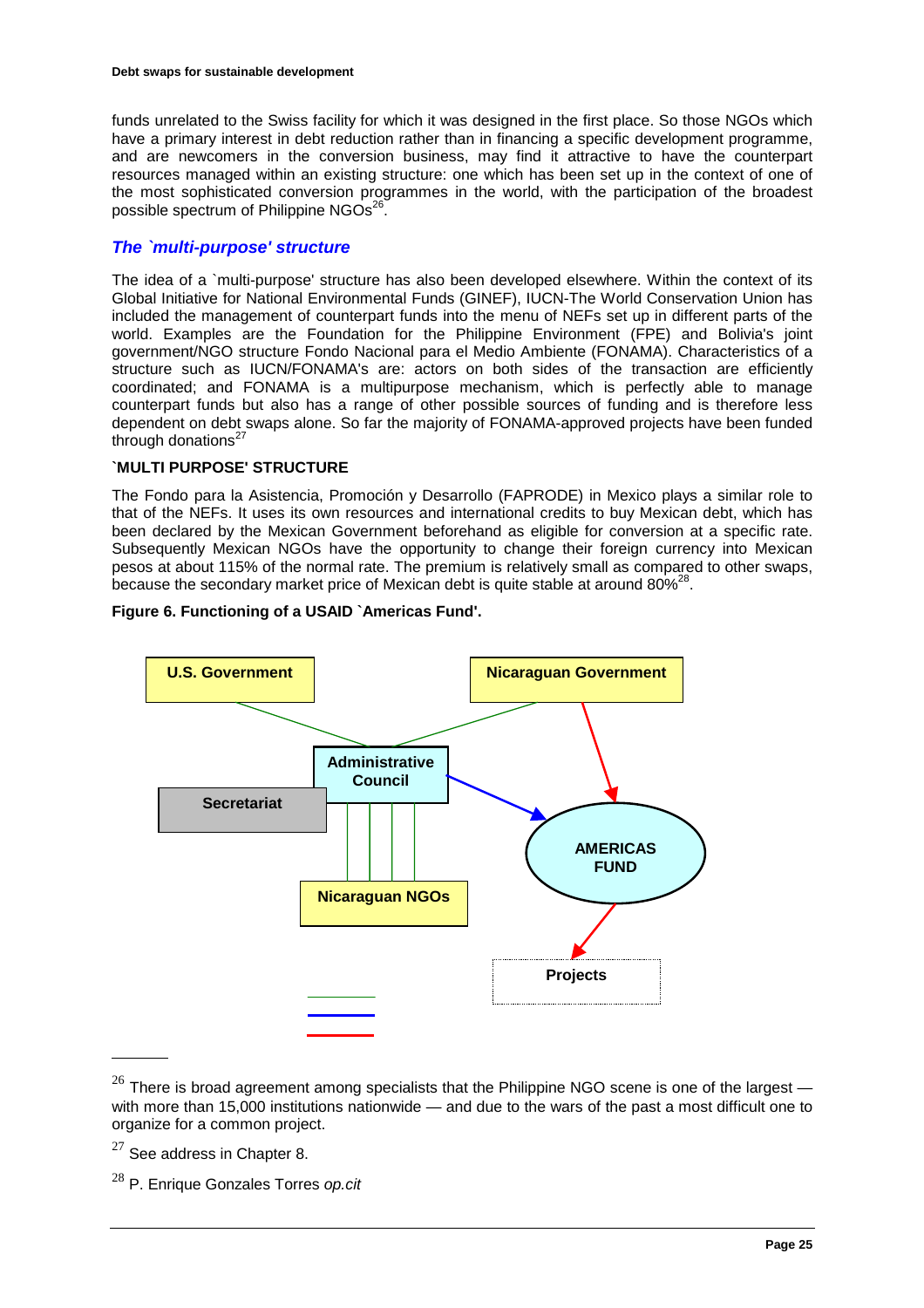The higher degree of participation assumes, of course, that everybody at the table has equal rights and duties. The Americas Funds, which the US State Department has set up out of converted debt service by some countries with debts to the USAID, show how some decision-makers can be more equal than others. At first sight the Americas Funds resemble the Swiss-Philippine Fund. A closer look at the governments' treaties which establish the funds shows two important differences:

- Participating NGOs are not elected in an open and transparent process by fellow NGOs, but nominated by the two governments
- Notwithstanding voting in the administrative committee, the representatives of the two governments have the right to veto any project if it exceeds US\$100,000<sup>29</sup>.

CPFs with such strings attached, especially in countries with a counterinsurgency tradition, can hardly be considered as viable forms involving target group participation in development financing<sup>30</sup>.

# *The WWF model*

The WWF (Barry Spergel, WWF-US) has elaborated further the concept of environmental funds and sees three main possibilities for fund governing structures:

### **Funds with a mixed government/NGO Governing Board**

#### **Advantages**:

- Can serve to institutionalize co-operation between the public and private sectors
- Can combine most of the advantages offered by both of the other two types of funds, while avoiding many of their limitations
- Likely to result in projects that are sustainable in the long run, by combining local initiative with government support

#### **Disadvantages**:

- Citizens of the country may be confused about whether or not to regard the fund as an official government organization
- Likelier to suffer from lack of focus than the other two types of funds, if purposes and project criteria are not clearly specified at the outset
- If the NGO side always has a clear majority, then the government may not take the fund as seriously or commit as many resources as it would to a government fund; if the government side always has a clear majority, the NGOs may be taken for granted and they may simply focus on getting near-term funding for their own projects

# **Funds associated with a Government Agency**

#### **Advantages**:

- Can be a tool for implementing national environmental strategies and effecting policy changes
- Can provide a way to organize and coordinate official development assistance for the environmental sector
- Can provide support for under-funded governmental responsibilities, such as park guard salaries, protected area infrastructure, and so on

<sup>&</sup>lt;sup>29</sup> E.g. Agreement between the Government of the United States of America and The government of *the Republic of El Salvador concerning the establishment of an Americas Fund and administering commission*. In this particular case the proposal with its mutilated participation has sparked fierce discussions within the NGO scene on whether to participate or not.

 $30$  Moreover an EAI's Americas Funds is conditional on a current IMF structural adjustment programme; see: Debt For Development Coalition: *The EAI program: Implications for the Not-for-Profit Community*; Washington DC July 30th 1990.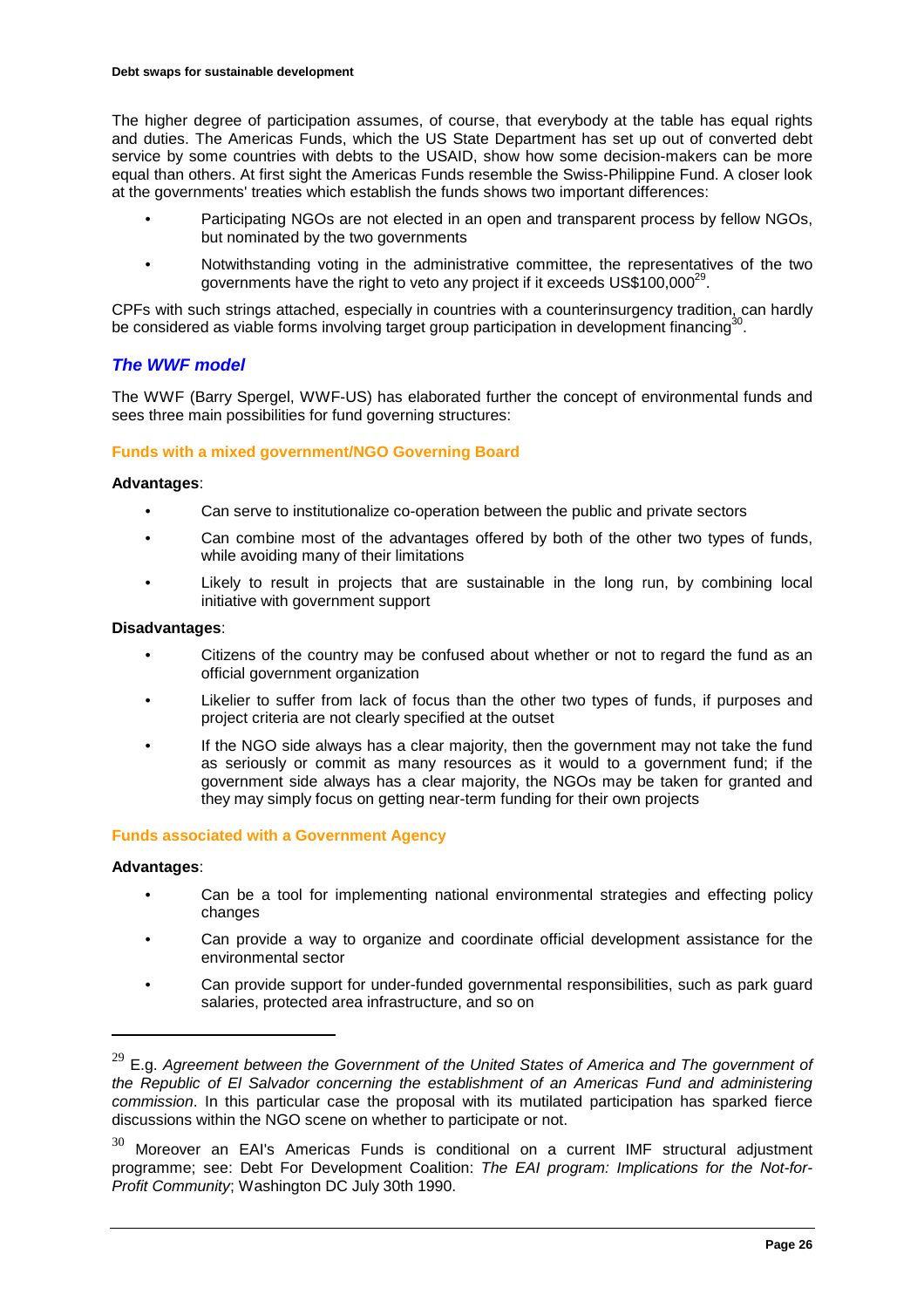• Can be a recipient for earmarked taxes, fines, and permit fees

### **Disadvantages**:

- Personnel, programmes, and policies can be subject to sudden political changes
- Can be top-down in approach and insufficiently responsive to local needs
- NGO and local community suspicion of government
- Can be bureaucratic and restricted by civil service rules and government pay scales

# *Funds with a Governing Board composed entirely of NGOs*

#### **Advantages**:

- Likely to be responsive to local needs, based on popular participation
- Promotes values of democratization and local participation
- Able to integrate grass-roots economic and social development with environmental programmes
- Well suited for institution strengthening of local NGOs and providing support to local grass-roots projects
- Independent of changes in government, thus offering institutional continuity
- Can serve as a vehicle for private donations (individual, corporate and foundation)

### **Disadvantages**:

- With a diverse group of NGOs, it can be difficult to reach consensus on programmes, policies, and implementation
- Not being associated with government can mean that it is hard to influence national environmental strategies and policy reform
- Generally unable or uninterested in funding governmental responsibilities, such as park guard salaries, protected area infrastructure, and so on, which may be essential for biodiversity conservation

# *Alternatives for a Counterpart Fund*

In either case, the one- or two-level structure, the fund itself can take at least three fundamentally different forms: It can be designed either

- as a cash fund
- as an endowment fund, or
- as a revolving fund.

# *Cash fund*

To start with the simplest form: the cash fund receives the counterpart money in one or several tranches and spends it according to the availability of money and approval of projects. All spending is done on a grant basis. Project monitoring can be carried out by the fund administration; and it may serve as basis for future approvals of projects by the same institution.

# *Endowment fund*

The endowment fund invests the counterpart money received from the debtor government in an interest-bearing form such as bonds, private bank accounts, real estate, etc., and spends only interest earned on those investments for the purposes of the CPF. This form trades cash availability, which, of course is considerably smaller than in the case of the cash fund, against the establishment of a longterm instrument for development financing. Moreover the establishment of administrative bodies is also a more long-term affair. The more emphasis the purchasing NGO or debt-donating government puts on the development financing (as opposed to the debt reduction) dimension of the operation, the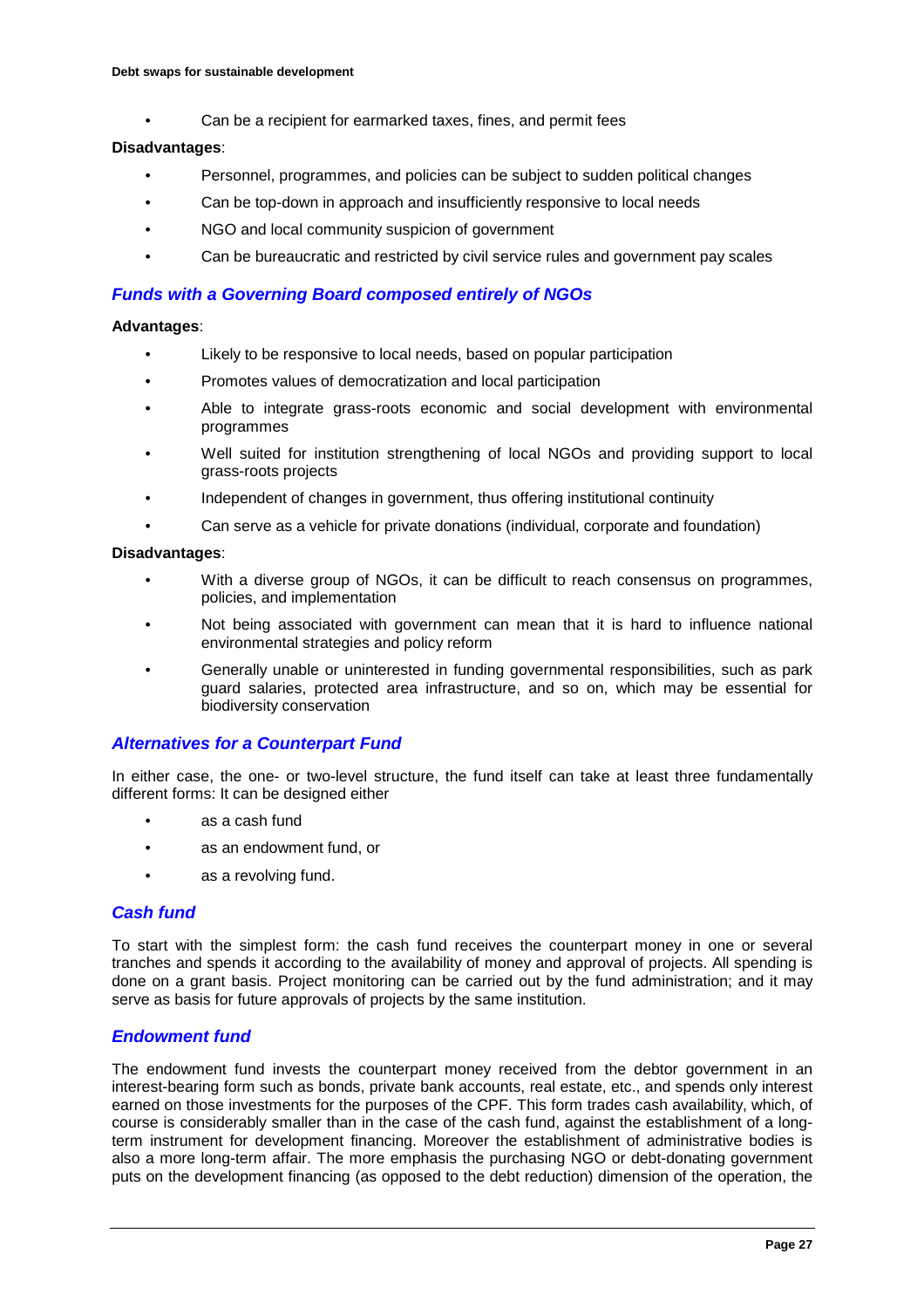more likely it is to establish such a long-term structure. It needs to be said, however, that for an endowment fund there is a critical mass, below which annually available disbursements would be too small to justify the administrative effort $31$ 

# *Revolving fund*

The revolving fund, in turn, disburses the cash in the same way as the cash fund, but it does so on a loan basis. A long-term financing mechanism is thus established in the same way as with an endowment fund. The investment, however, is focused on the CPF's stated development goals. Here again there is a trade-off, this time between investment security and immediate outreach to the target groups. Assuming that loans made in the context of the fund's development aims are not as secure an investment as government bonds or real estate, the fund trades greater availability of cash for its projects against a higher degree of insecurity.

### *Immaterial equivalents for debt relief*

**Especially in the poorest and most debt-distressed countries creativity is really needed. In an environment where funds are difficult to set up and to administer, creativity can find unconventional ways to combine debt reduction with the provision of items which are essential for a specific development purpose. Examples:**

**In the context of the recent debt conversion between the Swiss Government, the Guinea Bissau Government and IUCN — The World Conservation Union, a counterpart fund has been set up in the country. IUCN through its local members, suggested setting up a relatively modest counterpart fund but favoured the adoption by the Government of a locally NGOdesigned Coastal Zone Management Plan including the creation of a National Park and a Biosphere Reserve. The government accepted on the grounds that this plan had been locally designed and driven and operated for the benefit of the local population. When the counterpart fund using local currency, held in a non-interest bearing account, saw its assets being eaten away by inflation, IUCN found a way to change these local currencies into Swiss francs by authorizing the use of these funds to finance local activities related to its own programmes and keeping the equivalent amount in Swiss francs at the disposal of the counterpart fund.**

**Another solution might have been to lend this money, with a bank guarantee provided by an institution like the FIG (Fond International de Guarantee), to a small peasants' trade cooperative which so far has had to borrow money every year from a private African bank at prohibitive interest rates. The loan is used to buy the produce of the small farmers to sell it on the London commodities market. Once the commodities have earned hard currency, the cooperative has to change the hard currency back into local currency to refund the private bank. The farmers' cooperative could have refunded the hard currency instead to the Counterpart Fund.**

**There are several such cooperatives in Africa.**

# *Deciding factors*

 $\overline{a}$ 

None of these alternatives is generally superior over the others. Which is chosen depends on several factors, among them: the immediate absorptive capacity of NGOs and state agencies, the amount of funds available, the experience NGOs have with revolving funds, and the relationship between the NGO community and the central government.

Experience shows that a clear and extensive definition of the criteria for project submission helps to make funding transparent and calculable for everybody involved. The various Swiss funds include very detailed regulations for project submission and approval<sup>32</sup>.

 $31$  The Swiss define the minimum investment gain needed as at least ten times the administrative cost in order to justify the establishment of a counterpart fund. See: Swiss Coalition: *Entschuldung und Gegenwertfonds. Erste Erfahrungen*; Seminarbericht März 1994; p.25

 $32$  They cannot be discussed at length here. For a good example see the criteria in the Bolivian case: Swiss Coalition: *Entschuldung und Gegenwertfonds. Erste Erfahrungen*; Bern 1994; p. 14–19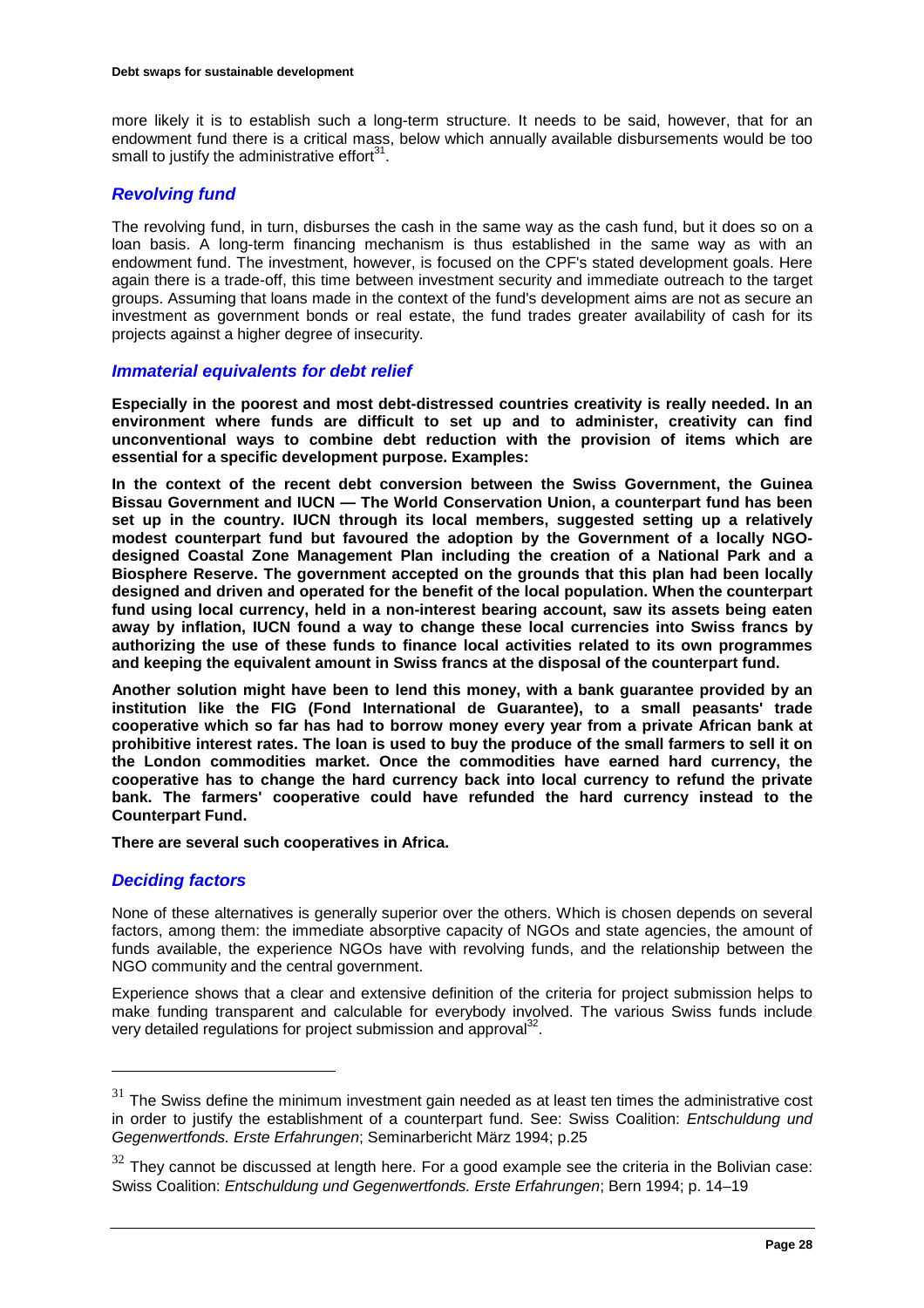# *Where should the fund be located?*

Whatever the form of the fund, you have to decide where to locate it. It is often, but not always, preferable to keep the money in the country in local currency. There are three main options, depending on the local financial situation: each has its pros and cons. You have to carefully analyse the local financial situation and be able to answer the following questions before taking a decision:

- Are we in a country where there is an existing good and secure banking system?
- Are we in a country where a devaluation exercise is likely in the near future (cf. the CFA zone)?
- Are we in a country with hyperinflation?
- How is the local financial market: regulated, partially deregulated, totally deregulated?
- What is the balance of payments (BOP) situation of the country?
- What is the legal situation?

Once you have carefully analysed the local financial situation, you might consider one of the two main following options:

#### **1) The funds are located in local currency in a domestic bank.**

(They could also be placed in a hard currency account in a domestic bank.)

#### **Advantages**:

- The fund operates under the law and customs of the country of the beneficiary.
- It builds domestic capacity in trust and financial management.
- NGOs have a strong sense of ownership.
- It increases confidence in the local financial market, which may attract more capital to the country and has a macro-economic effect.
- The fund can be used to raise awareness of environmental/development issues.

#### **Disadvantages**:

- If the structure of the governing body of the fund is not well designed, it may give the impression that the fund is nothing more than another budget line for the government.
- The fund is prey to political instability and corruption.
- Its legal status may not meet minimum requirement regarding fiscal situation.
- There is always the risk of devaluation.
- You may be working with an inadequate banking systems (no interest-bearing accounts, high inflation).

# **2) The funds are invested abroad, in a fiscal `paradise' (Offshore Trust) and managed by Offshore Asset Managers.**

This can of course only be implemented if you have decided to have an endowment fund and the local currency can be legally exchanged into hard currency. (An alternative could be that the fund be located in a `developed' country and managed in close co-operation with a Southern NGO.)

### **Advantages**:

- Your investment remains in hard currency, in a secure place and managed by highly qualified professionals.
- You have a highly sophisticated and secure legal framework for your money.
- Good facilities for asset mobility are available if it becomes necessary.

#### **Disadvantages**: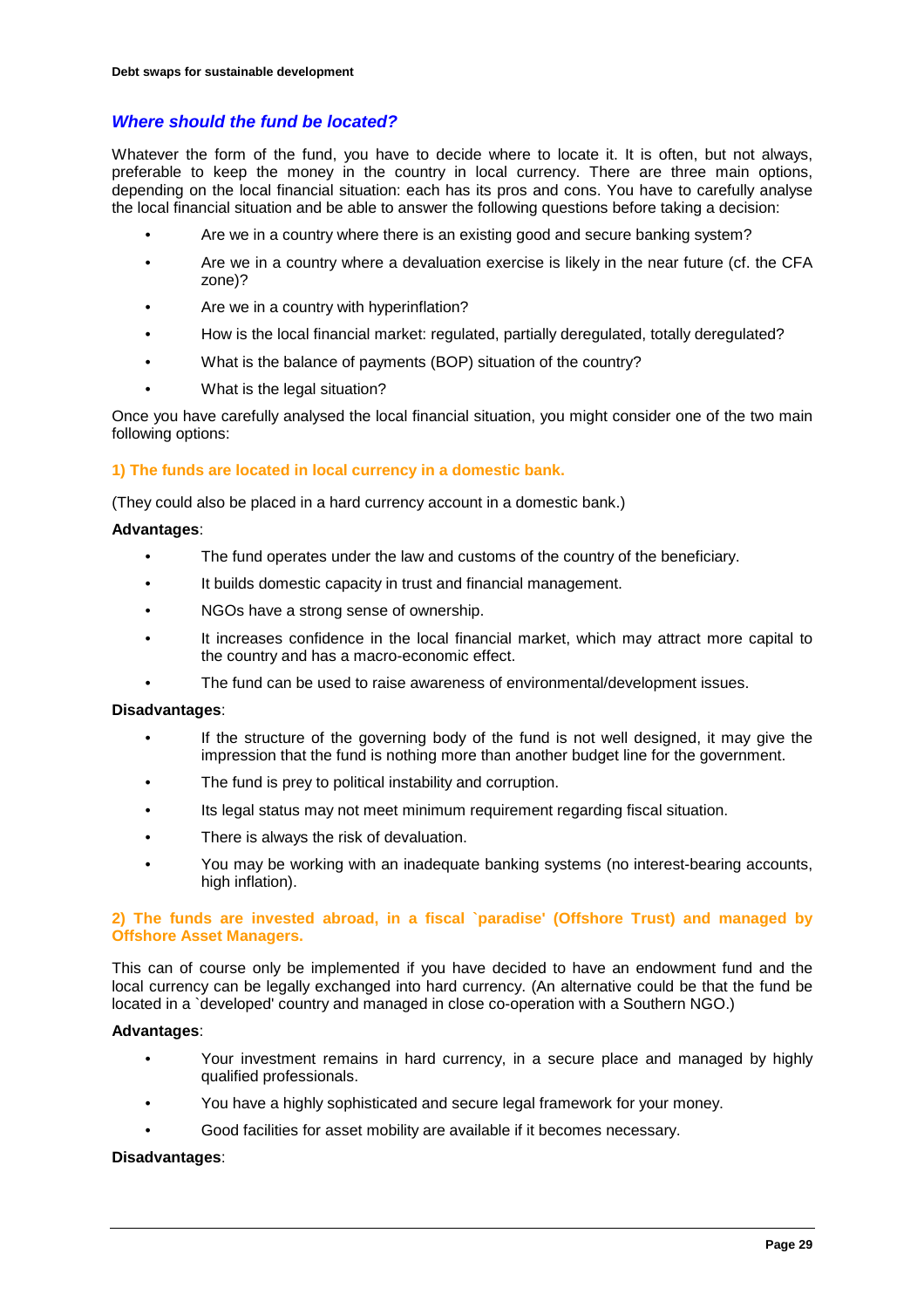- You lose the opportunity to build domestic financial and fund management capacities and you have a high technical dependency.
- There is a loss of sense of ownership and control.
- You must pay the cost of services.

These are only options and should not be seen as universal rules. Each situation requires its own mechanism and structure.

### **CHAPTER 6 : Financing the debt conversion**

#### *Who will provide financing for debt conversion, and how much does it cost?*

"Who will pay?" is, as in all things, one of the most important questions for debt conversion. There are basically two alternatives: a very simple one, and a more complex one which will trigger off a lengthy discussion about pricing and other details. We discuss both in this chapter. Finally, we present a third possible source of finance.

The simple answer is that funding comes from the converter itself. A well-funded development agency which prefers to get its local currency for a specific programme by a conversion operation, rather than through a currency transaction, simply takes it out of its country-, programme- or sector-budget. UNICEF is a case in point. Some of the bigger agencies operate the same system. They buy private debts on the secondary market and convert them into local currency according to agreements they themselves conclude with the debtor government.

Things are, of course, more complicated if the converter is a development agency which does not dispose of the necessary resources. They have two options: they can either get the debt donated to them (a `debt assignment') or quasi-donated (against a symbolical or immaterial equivalent — see box); or they can have recourse to private donor or public fund money to buy the debt from its original bearer.

Commercial banks and other corporations donating depreciated debt for debt-for-development swaps may find enough reason to do so through a combination of tax-deductible business losses and charitable contributions. These may be large enough to compensate for the whole remaining value of the debt.

How profitable these donations may be for the donor will, of course, depend on legislation regarding loss-deductibility and tax exemption of donations in the respective country (see also: "How to find convertible debt" in Chapter 2).

#### *Debt assignment*

**A debt assignment is an operation whereby a creditor (usually but not always a public creditor) gives (assigns) the debt to an NGO under certain conditions. The NGO receiving the debt negotiates its value with the debtor government. As it received the claim for free, the NGO is of course well placed to sell its debt to the debtor government at an extremely low price. Whatever the price, it will be pure profit for the NGO.** 

**The negative side of such an operation is the conditionality that the creditor government may wish to attach to the deal. The creditor may also request a minimal price.** 

**This kind of operation is very attractive for NGOs because it does not require any financial investment for the deal, nor does it require any technical negotiation. But a disadvantage is that it may require a lot of political negotiation and the use of the proceeds depends very much on the creditor.**

### *The 10% clause*

Official debts can be sold to a converter under the 10%-clause which the Paris Club has established within its Toronto and Naples Terms for Severely Indebted Low Income Countries (SILICs) and Houston Terms for Severely Indebted Lower Middle Income Countries (SILMICs). The clause does not say anything about pricing, so that in extreme cases, governments may be free to donate their debts for nature conservation or development. In reality, however, the clause is regarded by creditor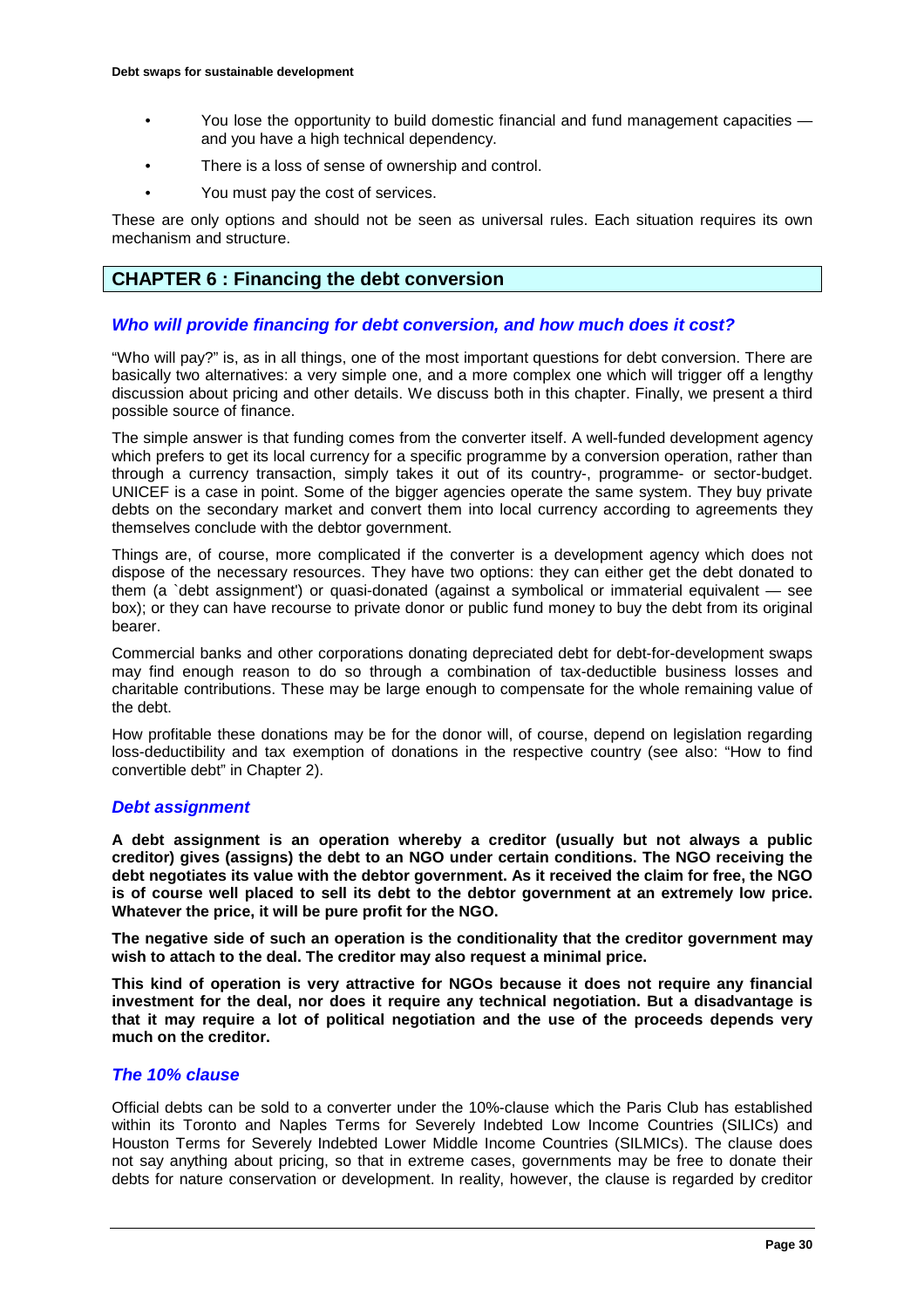governments as a means to get immediate cash for some of the debt's face value. Especially in the cases of Severely Indebted Low Income Countries (SILICs), which presently are eligible for up to 67% debt- or debt-service reduction, creditor governments find their claims diminishing more and more in value without a real improvement in the indebted country's future capacity to pay. Therefore NGOs should be prepared to meet with great reluctance from their finance ministries or central bank when they try to obtain debt-for-development swaps under the Paris-Club clause — unless they are able to come up with a very good reason to give special treatment in a particular case<sup>38</sup>.

### *Overview of major bilateral debt reduction facilities*

**Some creditor countries have set up special funds in their national development aid budgets in order to make use of the 10% clause. Some have funded debt cancellation without paying much attention to whether they have been within the 10% framework. Moreover some have not restricted funds to the conversion of ODA debt covered by the Paris Club or any other multilateral regulation. The most important national funds established so far are:**

#### **Belgium**

 $\overline{a}$ 

**The Belgian Round Table on Commercial Debt Relief33. In 1985 the Belgian export credit agency Delcredere/Ducroire (OND) started to explore alternative ways to deal with the considerable amounts of outstanding unserviced debt by Third World countries. At the same time the official Belgian aid agency was looking for ways to reduce the negative impact of the external debt on the development of Least Developed Countries (LLDCs). Close cooperation between the two agencies led to the first debt-for-aid conversion in 1987. A small stock of debt was sold to the aid agency at full nominal value (100%!) and then converted into a counterpart fund in local currency, also to its full amount. The fund was to be jointly managed by the Belgian aid agency and the debtor country's authorities. In 1992/3 efforts were made to extend the debt-for-aid swap mechanism to other categories of debts due to Belgian creditors, mainly commercial banks.**

**Belgian NGOs pushed strongly for inclusion of commercial debts in the scheme. But they were as strongly opposed to using official — and even more so aid budget — money to bail out private banks. Consequently they first proposed swapping debts against a symbolic franc. This proved unacceptable to the creditor banks. They suggested selling at full face value with a minimum of 100% of the secondary market price. They finally agreed to sell at 50% of OND face value. This rate is not negotiable any more, but banks are, of course, free to accept the deal or leave it.**

**The Minister of Development Aid and the Association of Belgian Banks signed a framework agreement on 21 October 1993. They hoped that it would reduce by half the debt owed to Belgian banks in the three following years. Belgian development NGOs argue that banks are not held adequately responsible for their role in bringing about the over-indebtedness of many debtor countries, as they still receive** *at least* **the secondary market price for their claims. NGOs tried in vain to put a ceiling of 5 to 10% of the nominal value onto any buy-back operation.**

**The NGOs were also unhappy with the limited impact of potential relief. The October 1993 agreement between the government and the banks is limited to LLDC long-term debt with the (politically motivated) exclusion of Zaire. That country owes the bulk of all LLDC debt towards Belgian banks.**

 $38$  The former GDR debts are one such case: German NGOs argue for special treatment beyond the Paris Club regulations, or at least to their fullest possible debt reduction effect — this could mean, for example, selling 10% of commercial claims for a symbolic price. So far NGO efforts have not been successful.

<sup>33</sup> See: J.L. Hick and Rudy De Meyer in: *Debt conversion for financing sustainable development; op.cit*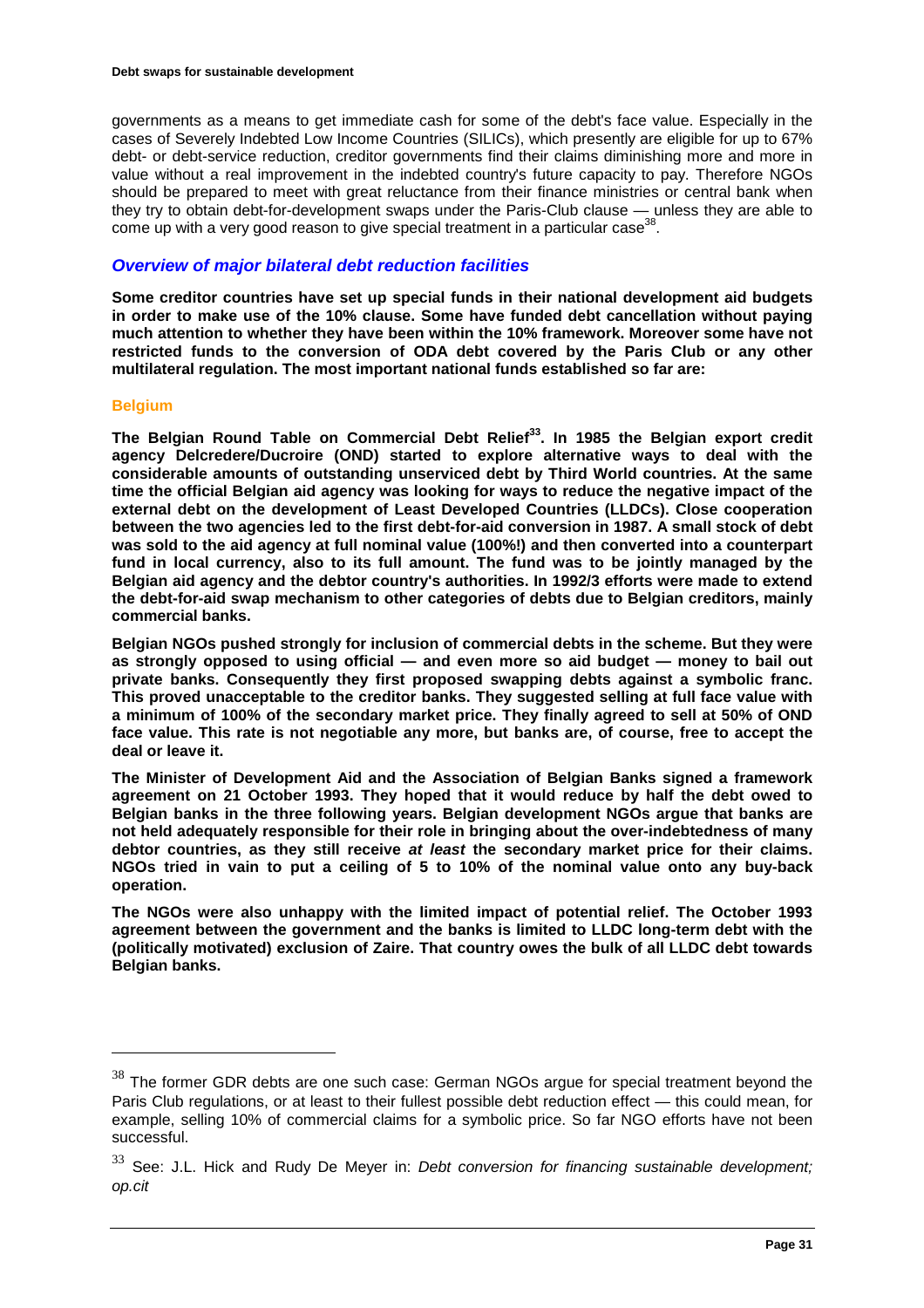### **Switzerland**

**Switzerland established a national debt reduction facility on the occasion of the 700th anniversary of the Swiss Confederation. The project was launched as a political campaign by Swiss development NGOs and led to a referendum in 1991. The vote paved the way for setting up the facility, which provides a total of SFr500m for the buy-back of debts owed to Swiss creditors.**

**The facility's funds are used to buy the `tail-ends' of Swiss suppliers who have been compensated under the national Export Credit Agency (the Swiss ERG). The 70% which is ERG-owned, is donated to the facility, if the holder sells its tail-end of 30%. So far some 95% of tail-end-holders with regard to countries in the programme have sold their claims to the facility. By the end of 1994 about half of the funds available had been spent. Half of that amount was invested in operations which led to the establishment of counterpart funds by the debtor countries.**

Up to August 1995<sup>34</sup> agreements have been set up with 17 of 28 eligible countries for buy**backs of export-credit debt, cancelling almost SFr1bn of hard-currency debt. In six countries debts have been cancelled without an equivalent effort by the debtor government, either because the debts were too small or because it was feared that setting up counterpart funds might cause unintended side-effects such as inflation or excessive stress for the national budget. In 11 countries `creative debt relief' was practised, i.e. governments set up counterpart funds (discussed in various parts of this booklet). A new and interesting element has been the `immaterial' equivalent scheme involving the Government of Guinea-Bissau, which in return for the debt cancellation, besides setting up a very small counterpart fund, committed itself to establish the legal basis for a future nature reserve.**

**As the Swiss facility was born out of an interest in debt reduction and not in financing development, it also differs from other schemes regarding the pricing mechanism. It is in the interest of the Swiss NGOs to share their gains from the facility with the debtor governments. Therefore the redemption price is** *below* **the facility's expenses for the debt titles. In that respect, the operation is not as good a deal for the development NGOs on the receiving side, but an even better one for the indebted country's government and society as a whole.**

**In order to promote and facilitate buy-backs and counterpart-fund structures, the Swiss NGOs have set up the `Debt for Development Unit'. The experiences which have been gained by the Swiss NGOs in this pioneering effort have been and still are an inspiration to NGOs in other countries.**

#### **France**

 $\overline{a}$ 

**The French government has set up a special fund for the cancellation of public ODA and non-ODA debt against the funding of priority development projects in local currency by the debtor government. The fund foresees the conversion of some FF4bn of non-performing development credits rescheduled under the Paris Club rules. It was set up in October 1992 at the francophone governments' summit in Libreville. The `Libreville Fund' is restricted to four franc-zone countries: Cameroon, Congo, Gabon and Côte d'lvoire. In contrast to the Swiss facility, its disbursements are not tied to the implementation of an orthodox structural adjustment programme. Up to the end of 1993 FF1bn was disbursed. This amounts to one**fourth of the whole amount scheduled for the operation<sup>35</sup>. NGOs may be involved in **counterpart-financed projects.**

**France also entered into debt-for-aid swaps with Egypt converting its ODA-debt of about FF58m. Local proceeds are deposited in a social fund for development. Similar transactions** 

<sup>34</sup> Swiss Coalition: *The Swiss debt reduction facility. A state of the art*. Berne 1995

<sup>35</sup> Bouchet, M.H.: *Les experiences des pays de l'OECD en matière de conversion et d'abandon de créances*; Papier pour le seminaire CNUCED, Genève 27/8.1.1994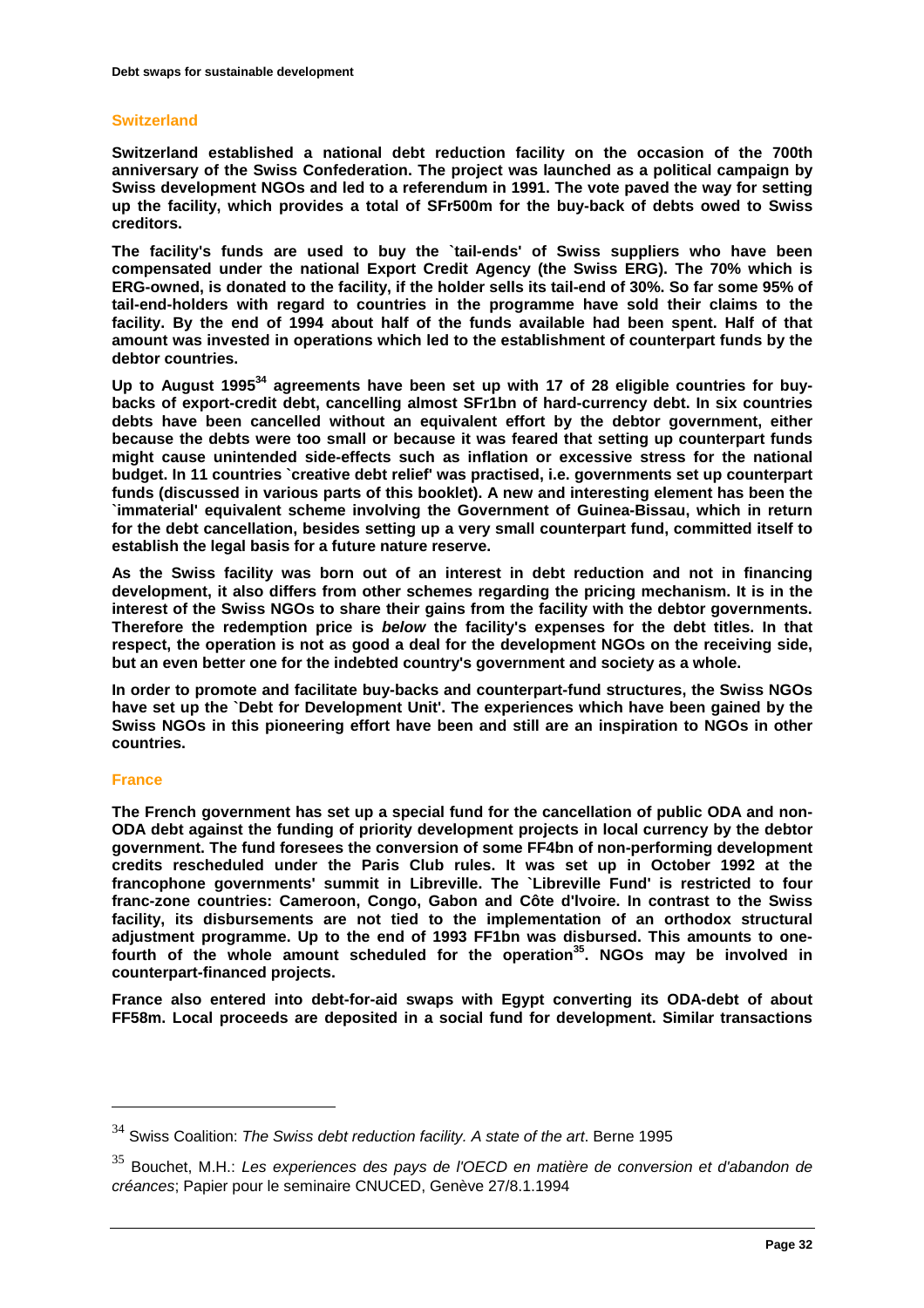**were concluded for the Philippines to an amount of FF20m. Further debts of Poland, Honduras, and Tanzania have been cancelled against the establishment of such funds36.**

#### **United States**

**In 1990 the United States initiated its `Enterprise for the Americas Initiative' (EAI) which among other things included a debt swap option for ODA claims to Latin American and Caribbean countries. Debts are being reduced and restructured. Interest on the new EAI debt can be paid in local currency, to be deposited in an environmental fund. The fund is administered jointly by the two governments. To a limited degree carefully selected NGOs are invited to co-administer it. Up to the end of 1993 some US\$1.6bn had been dealt with under that scheme. Roughly half had been written off. US\$134.1m has been paid in local currency as interest on the rest and**  invested in environmental projects<sup>37</sup>.

#### **Germany**

**In Germany a `Rio Fund', equipped with an initial DM50m, was established after the United Nations Conference on Environment and Development in 1992. The facility serves to finance the cancellation of ODA debt towards the German Government against the payment of 30–50% of its face value into a local ecology fund. NGOs are invited to submit project proposals to the Ministry of Economic Cooperation and Development and to participate in the administration of funds and projects in the recipient country. In the first years of the facility's existence resources were released slowly. Nonetheless its volume has expanded from year to year. For 1996 a total of DM200m has been provided in the budget for Economic Cooperation. The criteria for project eligibility have also been enhanced; they now include projects which aim at "eradicating poverty"; and the redemption rate has been lowered to 20%. The fund is being administered by the Ministery of Economic Cooperation (BMZ), and so far 14 countries (possibly soon to be 17) have become eligible for funding. In "special cases" debtor country NGOs are allowed to submit projects.**

#### **Canada**

 $\overline{a}$ 

**The Canadian Facility of US\$145m is similar to the German Rio Fund. Canada plans to use the fund to convert ODA debts owed by Latin American countries into local currency funds to finance environment and sustainable development projects. Beside these major conversion funds, most other Paris Club member countries provide the opportunity to swap either ODA or non-ODA debts or both.**

### *The debate about conditions*

By setting up debt conversion funds governments have sparked fierce discussions among NGOs as to whether or not aid money should be used for the cancellation of debts<sup>39</sup>. The common denominator, which has finally been defined and which allowed most NGOs to consent to the establishment and use of those funds, is that they must be additional to the normal aid budget. The problem with additionality is that it is sometimes hard to define. Nobody knows what would have happened to an aid budget, had a certain sum not been assigned to debt conversion. If aid budgets are shrinking and part is used for debt buy-backs and conversions, is the fresh money share shrinking because part is diverted into the creditors' own treasury via a special facility for buying back otherwise irrecoverable debts? Or does it provide at least something for the poor debtor country during a period when everyone is caring less? NGOs need to be aware of the danger of becoming instruments of

 $36$  Association Conversion de la Dette pour le Développement et l'Environnement (ACDE), undated folder

<sup>37</sup> Figures from *World Debt Tables 1994/5*, p.168. The implications of the EAI model will be discussed in more detail below.

<sup>39</sup> See especially: Fues *op. cit.*; Ted van Hees/Volker Kasch: `Policy and operational issues for the use of debt conversion'; in: *Debt conversion for financing sustainable development op. cit.*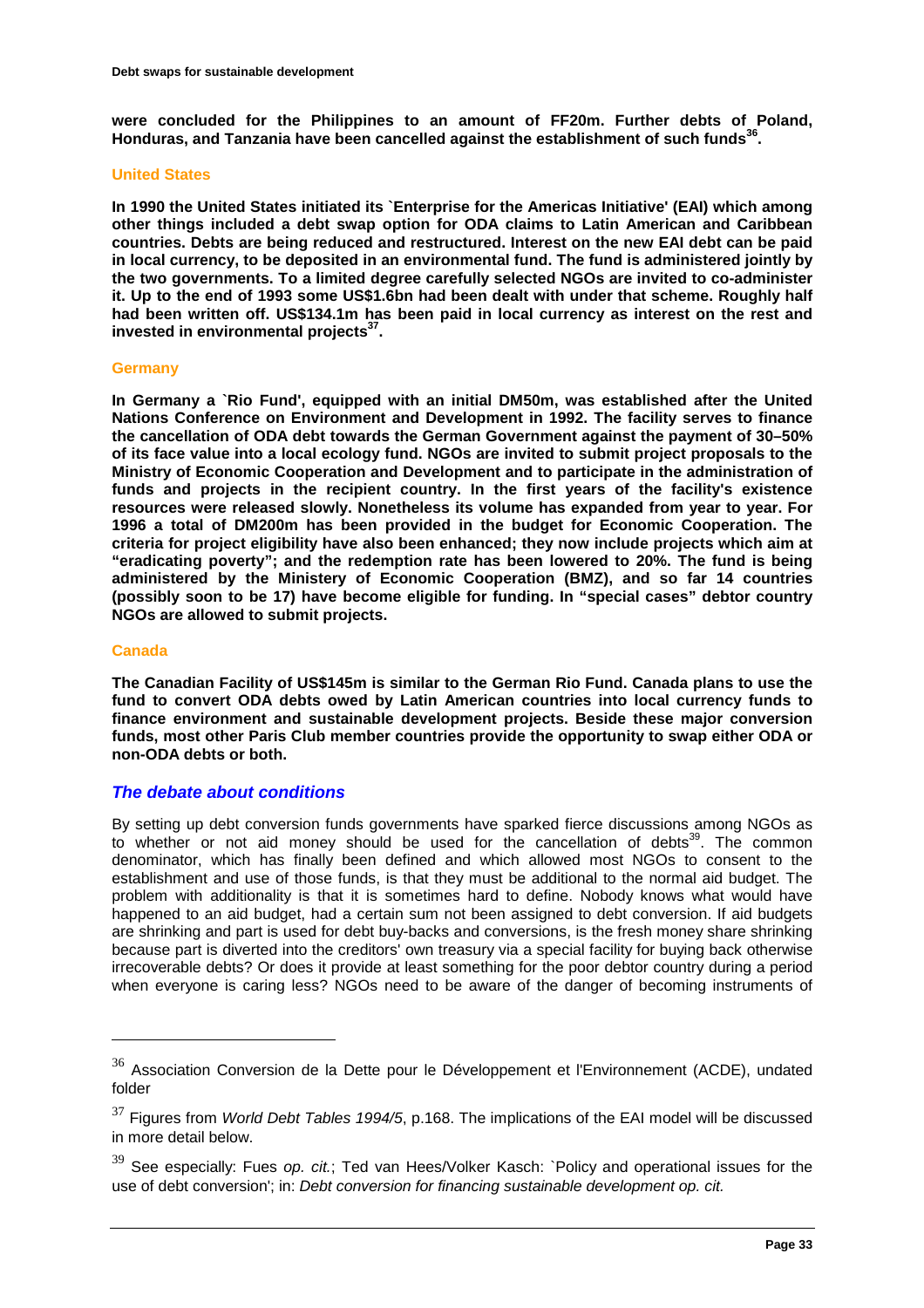their own country's finance ministries; but they should at least give their governments a chance to come up with real additional money.

![](_page_33_Figure_2.jpeg)

#### **Figure 7. Typical debt-for-development conversion structure.**

#### **Steps**

- 1. NGO purchases US\$ 1 million of debt at discount for US\$ 200,000 (20% of face value) from creditor
- 2. Debtor government purchases the US\$ 1million of debt at discount for US\$ 300,000 equivalent of domestic currency (30% of face value)
- 3. NGO invests the US\$ 300,000 equivalent in a government-approved development project in the country

**Results** 

**Debtor country** retired US\$1 million of external debt for US\$ 300,000 equivalent of domestic currency (30% of face value).

**Creditor** received market price for US\$ 1 million of debt (US\$ 200,000).

**NGO** receives US\$ 300,000 equivalent for US\$ 200,000 investment

**US\$ 300'000 equivalent** of domestic currency is invested in a domestic development project.

# **Figure 8. IDA-financed debt reduction operation with debt-for-development option (debt purchased by NGOs).**

![](_page_33_Figure_14.jpeg)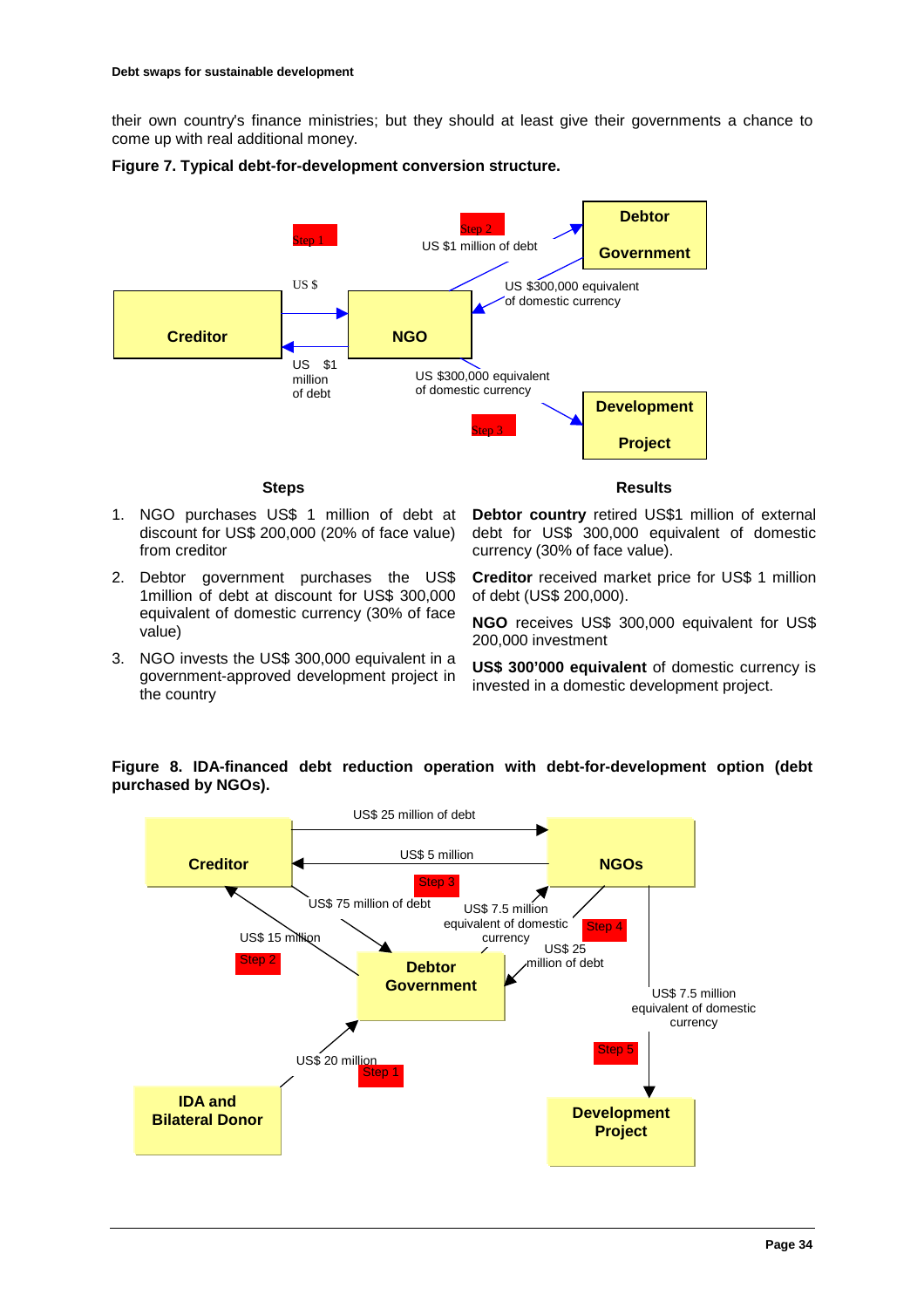#### **Steps**

- 1. IDA and bilateral donors provide debtor with **Debtor** retires US\$ 100 million of debt for US\$ US\$ 20 million grant.
- 2. Debtor purchases US\$ 75 million of debt at discount for US\$ 15 million (20% of face value)
- 3. NGOs use own hard currency resources to purchase 25% of debt (US\$ 25 million face value) at discount for US\$ 5 million (20% of face value)
- 4. Debtor purchases US\$ 25 million of debt from NGOs for US\$ 7.5 million in domestic currency.

#### **Results**

22.5 million (US\$ 20 million from IDA, US\$ 2.5 million from debtor- step 3-4).

**Creditor** sells US\$ 100 million of debt at market price (US\$ 20 msn).

**IDA and bilateral donors** finance buyback with US\$ 20mn).

**US\$ 15 million** of which goes to creditors ; US\$ 5 million balance is invested in domestic development projects in the debtor country.

**NGOs** receive US\$ 7.5 million equivalent of domestic currency for debt purchased for US\$ 5.0 million.

US\$ 7.5 million equivalent in domestic currency is invested in domestic development projects in the debtor country at a cost to the debtor government of US\$ 2.5 million.

### *Zambia's 1994 debt-for-development swap*

**In a two-tranche operation in July and September 1994, Zambia undertook an extensive programme to reduce much of its outstanding commercial debt.**

**This debt reduction programme began with negotiations between the government of Zambia and the World Bank to include Zambia as one of the countries eligible to participate in the IDA Debt Reduction Facility programme. Zambia fulfilled the three requirements of the programme, i.e. It was classified as low income, it had a World Bank approved medium-term economic plan in place, and it had a comprehensive debt management strategy.**

**Once Zambia's participation in the programme was agreed in principle, the government (represented by the Zambian Bank and the Ministry of Finance), in accordance with the World Bank, decided that Zambia's commercial creditors would be offered three possible options: first, they could receive cash for the debt directly from the government; second, they could sell or donate their debt note to an NGO, which would use it for a debt-for-development swap; third, they could exchange the debt for long-term bonds redeemable at a premium in privatizations for equity. The World Bank agreed to provide an IDA grant, in addition to resources from bilateral donors, to pay for the purchase of debt. For the debt-for-development swap option it was agreed that for every dollar paid by an NGO, the government would give it the same amount back in local currency plus a 50% premium. As an example, IUCN paid US\$230,000 to convert US\$2,200,000 and got \$230,000 back plus a premium of 115,000 in kwacha. The profit for the NGO was therefore equivalent to the premium.**

#### **Preparatory phase**

**In the `preparatory phase', four bilateral donors — Germany, the Netherlands, Sweden and Switzerland — agreed to add their own resources to that of the IDA Facility. US\$22m was eventually used for debt retirement. The government of Zambia received a further US\$3m technical grant to cover legal and financial advisory technical fees and other administrative expenses. The Government of Zambia contracted the Debt for Development Coalition (Finance for Development) to structure, coordinate and implement the swap. The Coalition advised the government of the structure of the questionnaire that potential NGOs would submit for approval of participation in the debt-for-development swap option. The Government negotiated with its creditors a purchase price of 11 cents on the dollar. Once this purchase price was**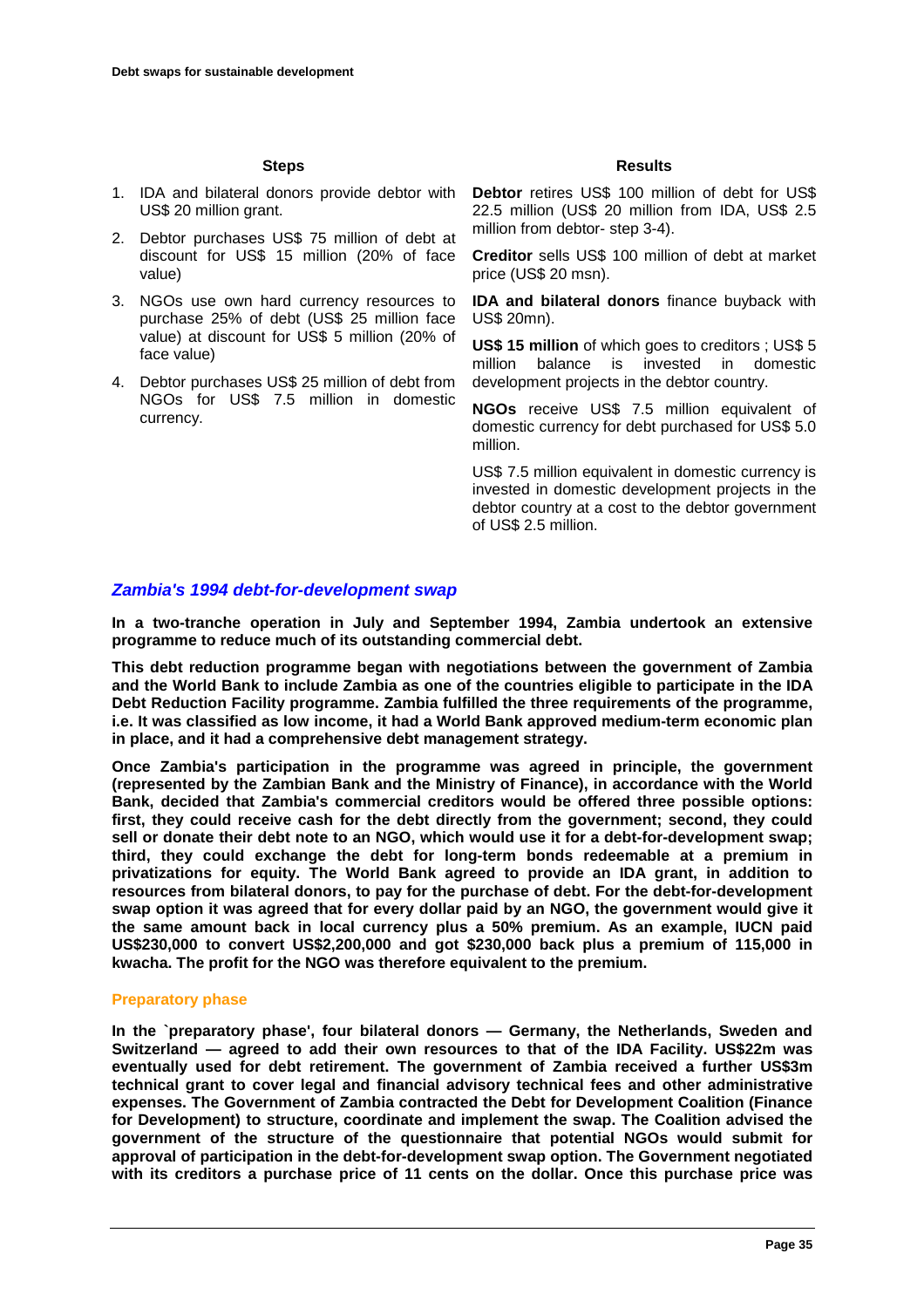**fixed, the Government sent out a global offering to all its commercial creditors to sell their debt, choosing from the possible options.**

**Simultaneously, a number of NGOs, acting through the Coalition, submitted project applications for government approval. The government had previously identified water and sanitation, health, primary education, vocational training, educational infrastructure and the social safety net as its priorities to be supported through the swap. Approximately 50 NGOs had their projects approved for participation in the swap.**

**The Debt for Development Coalition then matched participating NGOs with creditors willing to participate in the swap option. Only 14 of the approximately 50 NGOs had funds available for purchase of debt. As only two creditors chose to donate debt, the remaining NGOs were unable to participate further. On behalf of the 14 NGOs, the Coalition then negotiated debt purchase agreements with creditors willing to sell their claims. The NGOs made cash deposits into an escrow account to ensure that they had the US\$10.2m required to buy the debt notes.**

**The Ministry of Finance, in order to fulfil government obligations to provide a 50% kwacha premium to NGOs, made a kwacha allocation in the national budget equivalent to US\$5.1m to support this expenditure.**

#### **Purchase phase**

**Following the preparatory phase, the operation entered the** *purchase phase***. The World Bank and bilateral donors provided the Zambian Government with a grant of US\$22m. The Ministry of Finance handed US\$11.8m over to the commercial banks against debt notes worth US\$107.4m. At the same time the US\$10.2m that NGOs had deposited was transferred to commercial banks against debt claims of US\$92.3m. In total US\$199.7m was purchased.**

#### **Swap phase**

**In the** *swap phase* **the NGOs handed over the debt notes worth US\$92.3m to the government and in exchange the remaining US\$10.2m from the IDA grant was put into an escrow account for the participating NGOs. The Zambian Bank committed a further US\$5.1m as local currency spending on the project. The IDA money was made available for project spending as either foreign currency — to purchase any necessary imports — or as local currency.**

#### **Result phase**

**In the final** *result phase* **two actions took place. First the Zambian Bank retired commercial debt worth US\$199.7m. Prior to the swap Zambia's commercial debt stood at US\$440m, of which US\$240m was considered eligible for the debt reduction programme. Hence 83% of eligible debt, or 45% of total commercial debt, was extinguished through the programme. Second, the NGOs launched projects in virtually all social sectors.**

**It is worth noting that the US\$15.3m of project funding was not all disbursed to NGOs immediately. The money was kept in an interest-bearing dollar account for each NGO and disbursed only on a pre-arranged date (typically each quarter). In order to protect the value of the investment against devaluation, the amount of local currency paid out was calculated according to the prevailing exchange rate.**

*Condensed from: Saravanamuttoo, N. & C. Shaw: Making Debt Work for Education. DAE Paris 1995, p.32–38*

### *Multilateralization*

Under certain conditions `multilateralization' could be a way to finance debt-for-development swaps. The most prominent among the multilateral instruments is the IDA Debt Reduction Facility (DRF). It was established in 1989 and serves to facilitate buy-backs in IDA-loan countries. It therefore provides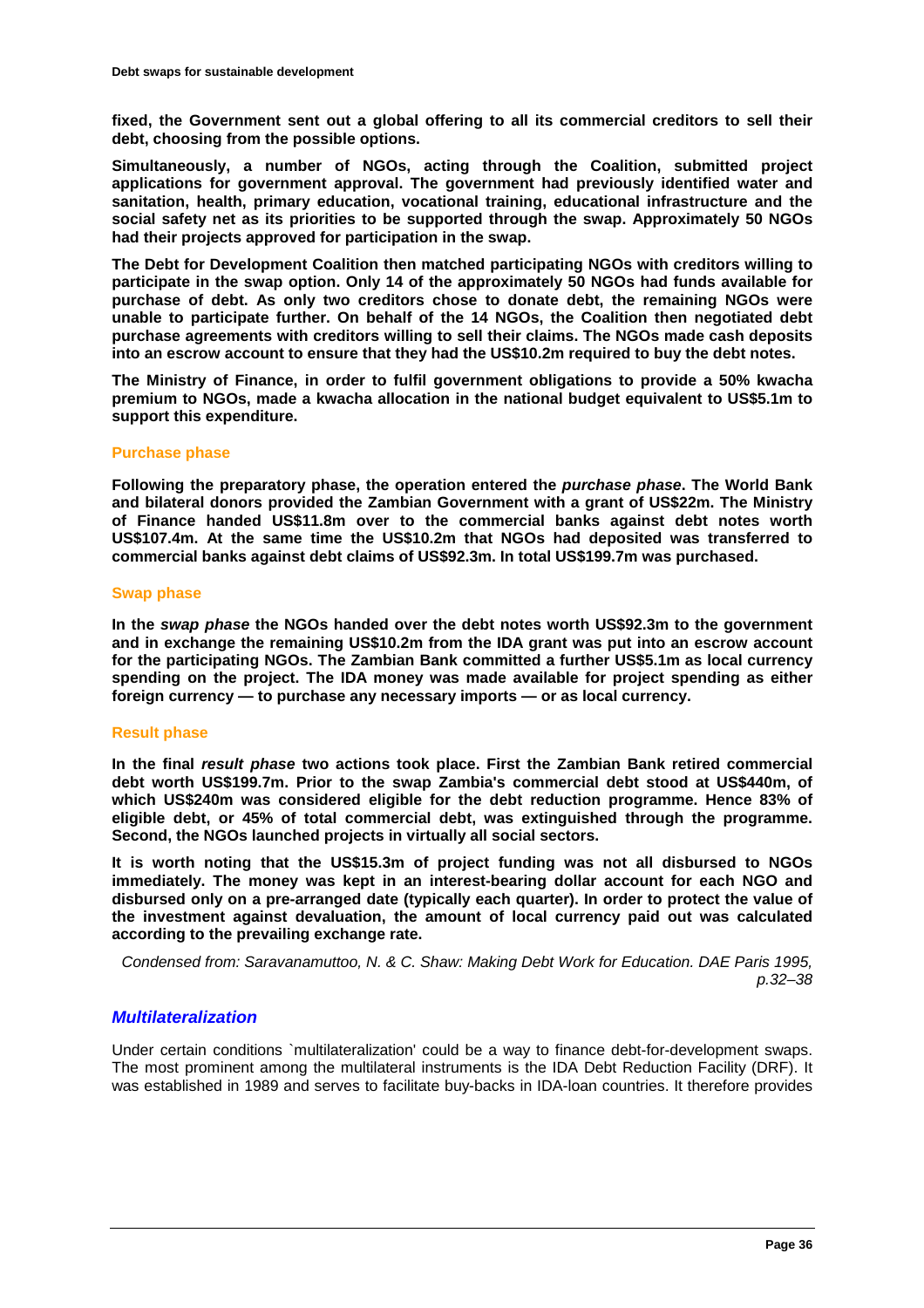IBRD resources and bilateral donor money in, roughly speaking, equal amounts<sup>40</sup>. In two of the seven cases of IDA-DRF supported buy-backs, a development-swap dimension has been included. In Bolivia, IDA enabled the exchange of US\$31.5m of commercial debt against US\$5m of IDA debt, a transaction completely funded by USAID. The government, in turn, gave a 50% premium on the redemption rate of 16%, paying the equivalent of US\$7.5m to a national childcare organization<sup>41</sup>.

The development swap feature was also included in the debt reduction programme concluded by Zambia in 1994 with funding by the IDA and several bilateral creditors. (see pages 44–45) With US\$96.5m eliminated by the operation, this has been one of the most voluminous development swaps in history<sup>42</sup>.

For the ideal functioning of IDA- and/or bilateral donor-supported debt-reduction operation see Figure 8 as opposed to Figure 7 (see pages  $42-3$ )<sup>43</sup>.

### *Self-financing*

 $\overline{a}$ 

Finally, debtor governments themselves can finance debt swaps, either through fresh money from multilateral or bilateral official creditors, and even without it. In the debt buy-back programme for Bolivia in 1992, which functioned through the emission of various kinds of government bonds exchanged at an average of 16 cents for every dollar of commercial debt, one option was to transfer bonds from the original creditor to an NGO. The transfer was to benefit a predetermined development or conservation project agreed by the three actors. An additional incentive for creditors to pass the bonds on to the NGO (apart from tax exemptions at home) was the fact that the bonds' interest was tied to the tin price<sup>44</sup>. It is important to note that debtors are of course not allowed by international financial regulations to repurchase their own debt on the secondary market, unless there is a special authorization from the creditor (this is not very common).

#### *How much is the debt worth?*

Experts have on various occasions lamented the high degree of arbitrariness which generally goes with `social' swaps. In a situation where the buyer's interest is not (exclusively) to get the maximum local currency for its hard currency, but rather to relieve the debt burden of the debtor country, the logic of the market will not work along standard textbook lines. Prices will be the result of a new kind of negotiation between not just two but three parties, because the buying NGO always needs to check with the debtor government as to whether it would be willing and able to provide local currency in exchange for the cancellation of that specific private hard currency debt<sup>45</sup>. Nonetheless, a secondary debt market is simply a financial market where debt securities are traded. As in every market, the price is the result of supply and demand, in this case for securities. Secondary markets exist only for countries where the potential number of operations is high enough. So far, only private debts have been traded on secondary markets. An open market cannot exist if there are only 10 items to sell. However, accessing these markets is quite difficult and the only way to do it is through a Specialized Bank Agent or a specialized private financial company. These often charge two percent of the face value as a fee. We would not recommend this kind of operation for small inexperienced NGOs. Bigger NGOs with a well established financial division may decide to undertake such actions. Note that it is

 $^{40}$  An overview of all operations completed by the facility until December 1995 is in: The World Bank: *World Debt Tables 1996*; p.35. In total US\$2.5bn of principal have been extinguished at an average redemption price of 12 cents per dollar.

 $41$  On the whole process see: Jack Ross: `Debt conversion in the framework of the Paris Club, the London Club and beyond'; in: *Debt conversion for financing sustainable development* op.cit.

<sup>&</sup>lt;sup>42</sup> Debt for Development Coalition Inc.: press Release July 29th 1994

<sup>43</sup> Taken from: Debt for Development Coalition Inc.: *Debt for development conversions in the context of the debt reduction facility for IDA-only countries*; Washington Oct. 1993

<sup>44</sup> Delgadillo, J.C.: *La deuda externa boliviana*; La Paz 1994, p. 74

 $45$  Prices are published regularly in the financial press. For example, interested NGOs can check prices for the most important middle-income countries in the weekly *Emerging Markets Debt Report*.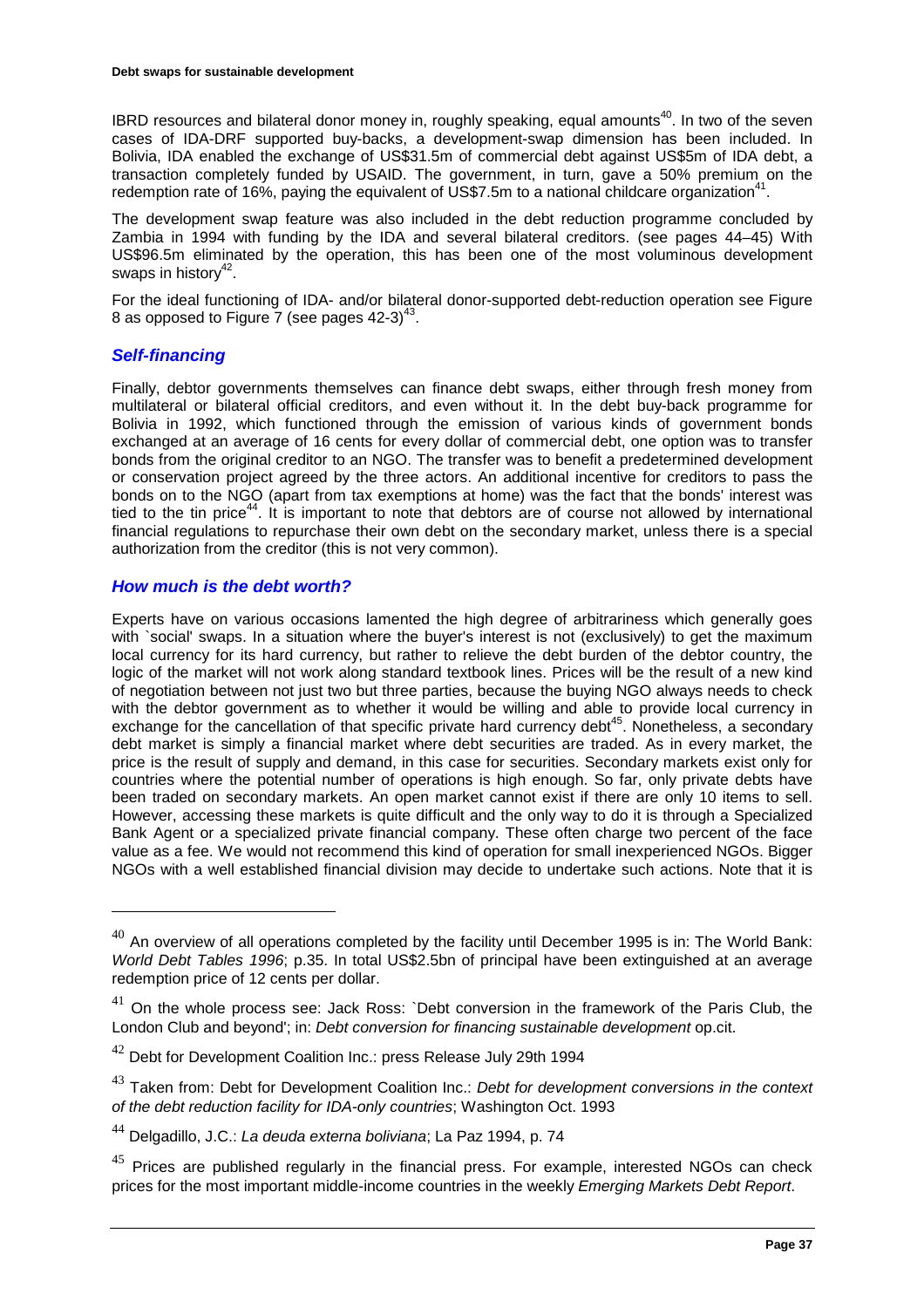often the creditor which informs the NGO or bank about its willingness to sell. Initially, these markets were set up by middle-income debtor countries for debt-equity operations involving international corporations.

# *Official bilateral debt*

There is no such market price for official bilateral debt. There is simply no incentive at all for official bilateral creditors to join the market. This is especially regrettable as it leads — in the few cases where swaps are undertaken — to quite arbitrary prices for the resulting counterpart funds. Sometimes claims against one particular country are converted at a broad range of conversion rates: Costa Rican debts have been purchased by Dutch, Swedish and US aid agencies at an average price of some 15 cents per US\$1. While the Dutch received a countervalue of 30 cents per dollar, the Swedish got 40, and US agencies up to  $85^{46}$ . Griffith-Jones and Mistry<sup>47</sup> describe the dilemma from the viewpoint of official export credit agencies (ECAs):

*ECAs have not yet developed a satisfactory way of determining whether their claims should be priced above, below or at market value, since there are persuasive arguments in support of all three options. The case for pricing official claims above market prices rests on the degree of preferred creditor status which governments are supposed to enjoy in their transactions with each other and the leverage that creditor governments can bring to bear on debtor governments to recover their claims if they were so inclined. The case for pricing official claims at below market price rests on the record of debt-service performance on official claims relative to private claims between 1982–92, which would provide a strong accounting and actuarial justification for the view that the Net Present Value (NPV) of official claims was considerably lower than their private counterparts. The case for pricing the claim at* market value is that all other values are hypothetical, while the market value is the only `real' *benchmark of value at a particular moment*.

NGOs interested in swapping official claims against development funds, of course, will stress the argument for a lower value, but need to be aware that finance ministries which otherwise are heralds of a free market economy will come up with rather strange ideas regarding this particular not-so-free market.

At present Germany is eager to sell as much as possible of its former GDR claims. The Finance Ministry's department which is in charge of the sale, however, has no idea at what price to sell. So it demands Paris Club cancellation rates, i.e. 50% or 33% (as the price of 67% debt forgiveness). This makes the transaction potentially attractive for countries with a high secondary market value, but unattractive for those with a low one. NGOs should join bankers in demanding the establishment of a free market in that respect. From a Third World perspective, the Non-Aligned Movement's Ad Hoc Advisory Group on Debt has identified the first signals of an emerging market for official bilateral debt: they interpret the French Government's plans to auction off about US\$100m of Egyptian debt as a test case to sell billions of dollars of developing countries' debt owed to official bilateral creditors at a discount<sup>48</sup>. Egypt may also be a precedent for the German Government. Whether either will contribute to a break-through regarding official debt marketization remains to be seen.

# *NGO criteria*

 $\overline{a}$ 

NGOs in turn have tried to develop their own criteria for deciding whether to undertaking a debt conversion. Provided that the NGO is not looking only for the cheapest way to finance its project, but has at least an equivalent interest in debt reduction, the baseline is that the maximum payment into a counterpart fund should equal the immediate cash flow relief. This means a country should not be obliged to pay more to the counterpart fund than it is actually paying to international creditors. In this

<sup>46</sup> Frans van Loon: `A banker's perspective on debt and conversion'; in: *Debt conversion for financing sustainable development op.cit.*

 $47$  Griffith-Jones & Mistry (1994); p.99

 $48$  Report of the Non-aligned Movement Ad Hoc Advisory Group of Experts on Debt; Jakarta August 1994; p.43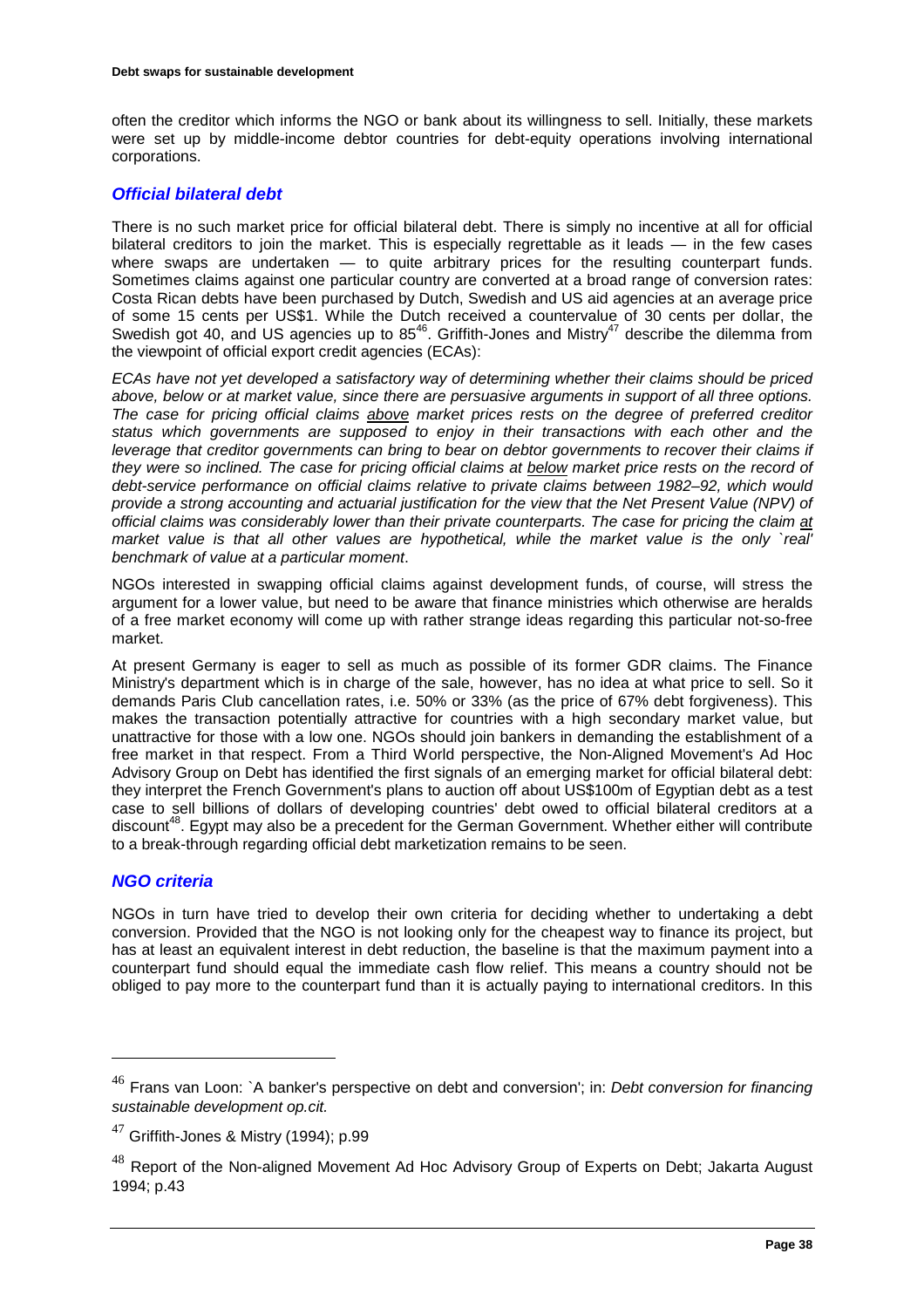way the NGO avoids putting an undesirable additional strain on the national budget<sup>49</sup>. On the other hand, this principle would make unserviced debt (such as the Nicaraguan debt towards Russia) unconvertible.

# *Donor criteria*

This `debtor-friendly' position has been maintained by the Swiss Debt Reduction Facility, while the former US Debt for Development Coalition Inc. for example has established a more `converterfriendly' scheme: it demands (and receives) the redemption rate plus a premium from the debtor government. As DDC has been doing development swaps on behalf of client NGOs and not on behalf of itself, it has learned how much extra benefit is necessary to convince NGO boards of the advantages of a conversion. Generally 15% has not been enough to persuade investors to undertake the transaction. In practically all cases, however, 100% has been sufficient<sup>50</sup>.

The debtor government, in turn, is also provided with some manoeuvering space by the pricing mechanism. It is not condemned to sit and watch what the benevolent NGO and a reluctant creditor government will hammer out and then take the outcome or leave it. It can influence the negotiating position of the purchasing NGO by offering a higher premium for the financing of its own priority sectors than for others. Or it could set up quotas for convertible portions of debt, which are then assigned according to its political priorities<sup>51</sup>

Where no market for securitized debt exists, a possible alternative is to buy the debt at an `offer price'. This simply means that in absence of a secondary market, the creditor wishes to sell at a preestablished price. The investor knows from the beginning what to pay and can therefore negotiate the resale price in local currency (the `redemption rate') with the debtor government prior to the repurchase operation with the seller. In other words, the investor knows from the beginning that buying at 20 with sales possible at 25 will produce a profit of five. There is no risk at all.

This is the most common kind of operation. Most export guarantee institutions have lists of prices for different countries. One just has to ask them and find out whether the debtor government is interested in the deal and how much the redemption rate would be.

Some export guarantee institutions (like the French Coface) sell through public bidding. The rule is that the institution or private company which offers the more for a particular debt gets it. But Coface reserves itself the right to sell at varying prices, according to the use the buyer plans to make of the proceeds. In other words, Coface will probably sell more dearly to private profit-oriented companies than to NGOs. The problem is that a sealed proposal has to be sent with the price you are willing to pay for a particular amount of debt face value, and it is only after the deadline for applications that you learn whether Coface accepts the proposal. Prior to the offer, it is of course also important to know the redemption rate as agreed by the debtor.

The best procedure is to ask the export guarantee institution to put your organization on its mailing list and to pass on offers by fax as they come in.

# **CHAPTER 7 : Potentially negative side-effects**

Let's assume that after reading this booklet you have found debt conversion attractive as a means to finance a development programme which you are planning in a partner country, and you wish to achieve some debt reduction for the country as well. Before turning to Chapter 8 and consulting the list of organizations that might help you implement your programme, there are a few things you should consider. As emphasised earlier, debt conversion is more time- and energy-consuming than an ordinary currency transaction, and might involve some potentially negative effects which are not visible at first sight. Some are rather political in character, while others tend to be pragmatic. So look first at the following sections. If you still think conversion is the best alternative after reading this: go ahead!

<sup>49</sup> See: Fues *op.cit.* p.25

 $50$  Debt for Development Coalition (1993) p.12

<sup>&</sup>lt;sup>51</sup> Debt for Development Coalition (1993) p.15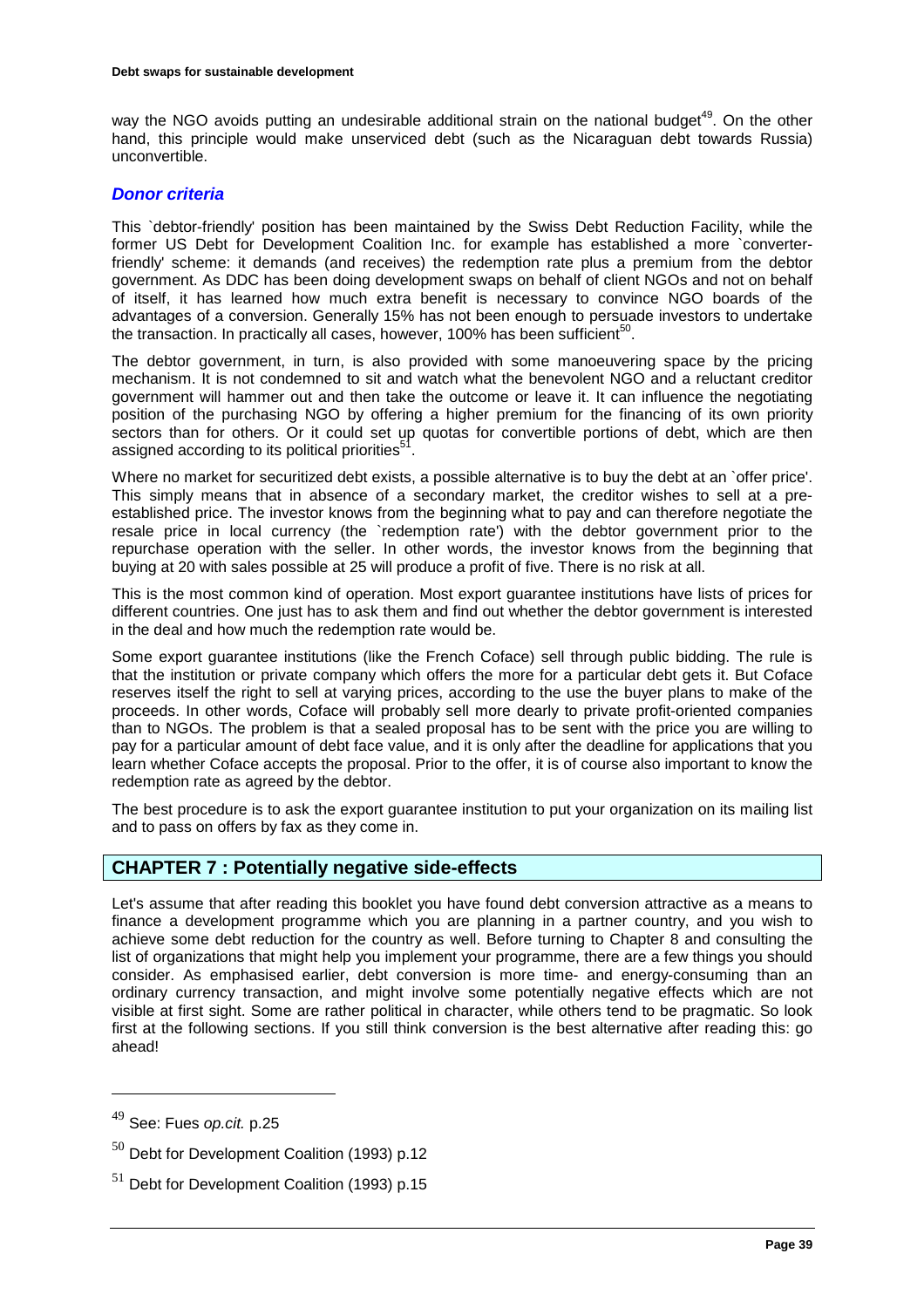**Be aware that by converting debt into development funds you have accepted the legitimacy of (at least that particular portion of) the debt.**

**Figure 9. Swap potential analysis.** 

|                                    | <b>Low inflation</b>                                                                                                 | <b>High inflation</b>                                                                      |
|------------------------------------|----------------------------------------------------------------------------------------------------------------------|--------------------------------------------------------------------------------------------|
| Debt that would<br>be serviced     | Very desirable                                                                                                       | Ш<br>Desirable, but<br>monetary impact<br>needs to be<br>regulated for large<br>operations |
| Debt that would<br>not be serviced | Ш<br>Desirable only if<br>spending priority<br>changes essential<br>to justify program<br>due to efficiency<br>aains | IV<br>Only desirable if<br>conditions in both<br>II and III are met                        |

# *The issue of legitimacy*

The issue of the legitimacy of Third World foreign debt has caused fierce debate among NGOs since the outbreak of the debt crisis<sup>52</sup>. Summarizing the present state of the discussions, one can say that nobody questions any more the legitimacy of the total debt of one particular country or even of all Third World countries. Like other aspects of the debt question, the legitimacy discussion has undergone considerable refinement. Today research enables organizations which formerly were leaders in the general legitimacy debate to determine very precisely which parts of the overall foreign debt they think are illegitimate. These debts, it is still argued, should be exempted from any conversion — because they should have been cancelled from the outset. To take the best example, the Philippine Freedom from Debt Coalition (FDC), which initially took a very critical position in the country's conversion debate, finally joined the movement for  $it$  — while maintaining that specific reservation towards `illegitimate' loans. The FDC has identified at least six "fraudulent loans" to the Philippines, together amounting to US\$4bn of the country's foreign debt. FDC considers whether an NGO campaigns for their cancellation as a test of the NGO's honesty on the debt issue<sup>53</sup>.

UNICEF, an important debt swapper, has tried to resolve the legitimacy question by implementing a clearly defined set of negative criteria, which seem similar to an ethical investor's list. The organization does not deal with debts "incurred through arms sales, tobacco, alcohol, etc"<sup>54</sup>.

 $52$  The issue as such cannot be discussed at length here. Two publications summarize the discussions at the meetings held in parallel to the 1988 World Bank/IMF General Assembly in Berlin, when, if ever, the delegitimation option got the strongest support: *Gegen IWF und Weltbank. Beiträge vom Internationalen Gegenkongress*; Köln 1989; and Duchrow, Raiser, Füllkrug-Weitzel: *Geld für wenige oder Leben für alle. Dokumentation des Ökumenischen Hearings zum Internationalen Finanzsystem*; Frankfurt 1989.

<sup>53</sup> *`Freedom from Debt Coalition's summarized position on NGO involvement in debt-for-development swaps'*; undated position paper, paragraphs 4 & 19. Even beyond the identified fraudulent cases the FDC claims the right to revise any debt before conversion if it is judged "immoral and anti-people". In that category may figure "quite a number of `development' projects funded by the World Bank and the Asian Development Bank (which) have trampled on the people's rights, welfare and livelihood and have inflicted much damage on the environment and indigenous culture, even though they may not be fraudulent in the narrow sense." (para. 13) Even taking into consideration that IBRD and ADB loans can not be swapped at all, such a broad and unspecific "fraudulence clause" might reduce the range of possible debt swaps considerably.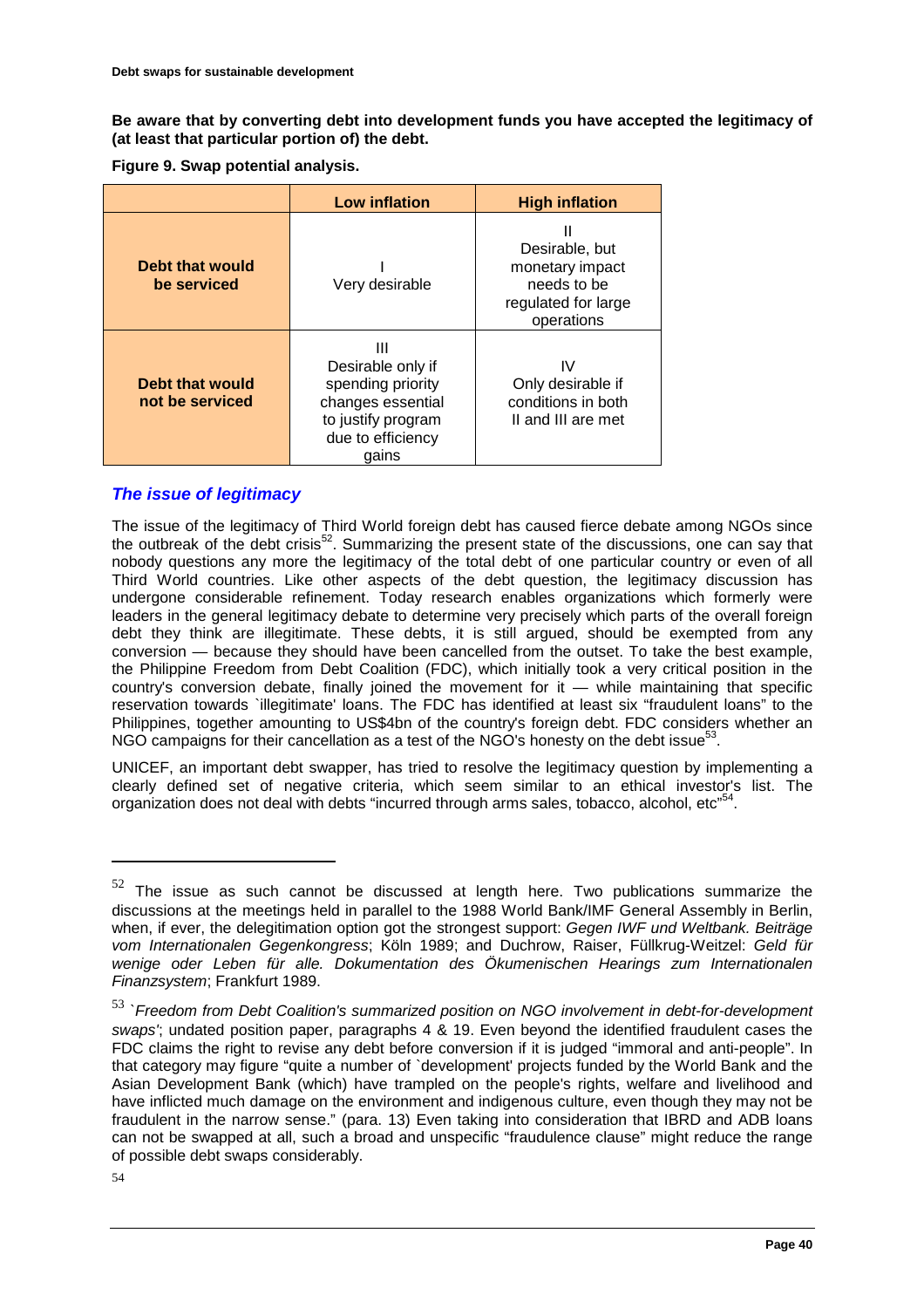### *Swaps and structural adjustment*

Another aspect of the legitimacy debate involves the linking of Paris Club swap options or IDAcofinanced operations to an IMF-led structural adjustment programme. Being bound into an overall debt reduction operation which is conditional in this way brings NGOs into the uncomfortable position of indirectly legitimizing orthodox structural adjustment, which they otherwise may criticize harshly.

### *Like publicly financed buy-backs, conversions run the risk of using public or even private aid money to bail out commercial banks.*

NGOs converting bank debts into development funds or trying to convince governments to finance those operations have learned that banks may try to make a profit out of their bad debts. This has to be prevented by an adequate pricing policy, which ensures that private creditors bear their share of the burden. Depending on the creditor country's loan-loss provisions, even selling off bad debts at 30% of face value may be profitable for a private creditor. NGOs should make sure that the creditor's consent to sell is motivated by the opportunity to limit damage and not by the chance to make a net profit.

### *Depending mostly on the use of the proceeds but also on its size and time frame, a debt conversion may have an inflationary effect which does more harm to the country's development than the conversion can do good.*

The IMF has specifically warned against the danger of spiralling inflation caused by the increase in local currency supply which any debt swap implies. NGOs should indeed be aware of that danger. The bias of the Fund (see next paragraph) can hardly do justice to the opportunities provided by the conversion scheme. The NGO itself needs to carry out a monetary analysis which balances the opportunities against this specific danger. All experiences have been encouraging: there is no known case where a debt-for-development swap or a series of swaps have been large enough to exert any inflationary effect. The converter should make sure that the resources to put into its counterpar funds are actually in the state budget and do not come from the Central Bank, i.e. from the state's moneyprinting press.

Stephanie Griffith-Jones and Percy Mistry have shown that, contrary to the simplistic view of the IMF — which focuses only on the short-term money supply effect — debt conversions can even lead to contraction in the medium run: "The expansionary monetary effect declines very rapidly and, after four or five years, debt conversions can actually have a contractionary impact on money supply as a result of reduced future public spending demands." Of course, a careful fiscal management scheme by the Central Bank and/or treasury is indispensable. But given such a scheme, experiences like that of Chile have shown that conversions (of all kinds) can be carried out to a very large extent without igniting the inflationary engine. Griffith-Jones and Mistry point out that it makes a difference whether the debt to be converted has been serviced or is about to be serviced. If so, the result will be a shift from external payments to internal spending. If not, the whole effect will be on the debtor country's allocation of scarce resources. Figure 11 helps evaluate the desirability of a potential debt-fordevelopment swap in light of the probability of servicing the debt and the initial inflation rate.

The inflationary threat is largely eliminated if the development swap leads to a short-term increase in production so that the increase in money supply is quickly matched by an equally enhanced goods supply. This makes the use of counterpart funds for agricultural or small-scale industrial development projects highly attractive. Griffith-Jones and Mistry, however, point out that even social investment in education and health may enhance capital productivity, and that this in the long run offsets any shortterm inflationary threat.

# *A more radical view*

The Philippine Freedom from Debt Coalition offers an innovative and, somewhat more radical view: "In a situation where the economy remains stagnant, a calibrated increase in money supply is desirable in order to stimulate production and generate employment." This position — run the risk of raising inflation in a still controllable amount, if this gives us a chance to overcome economic stagnation — is shared by economists from many countries whose national production capacity has collapsed under the IMF's hyperstabilization policies. Debt swaps, especially when they are oriented towards fostering national production directly or indirectly, provide the best chance to expand money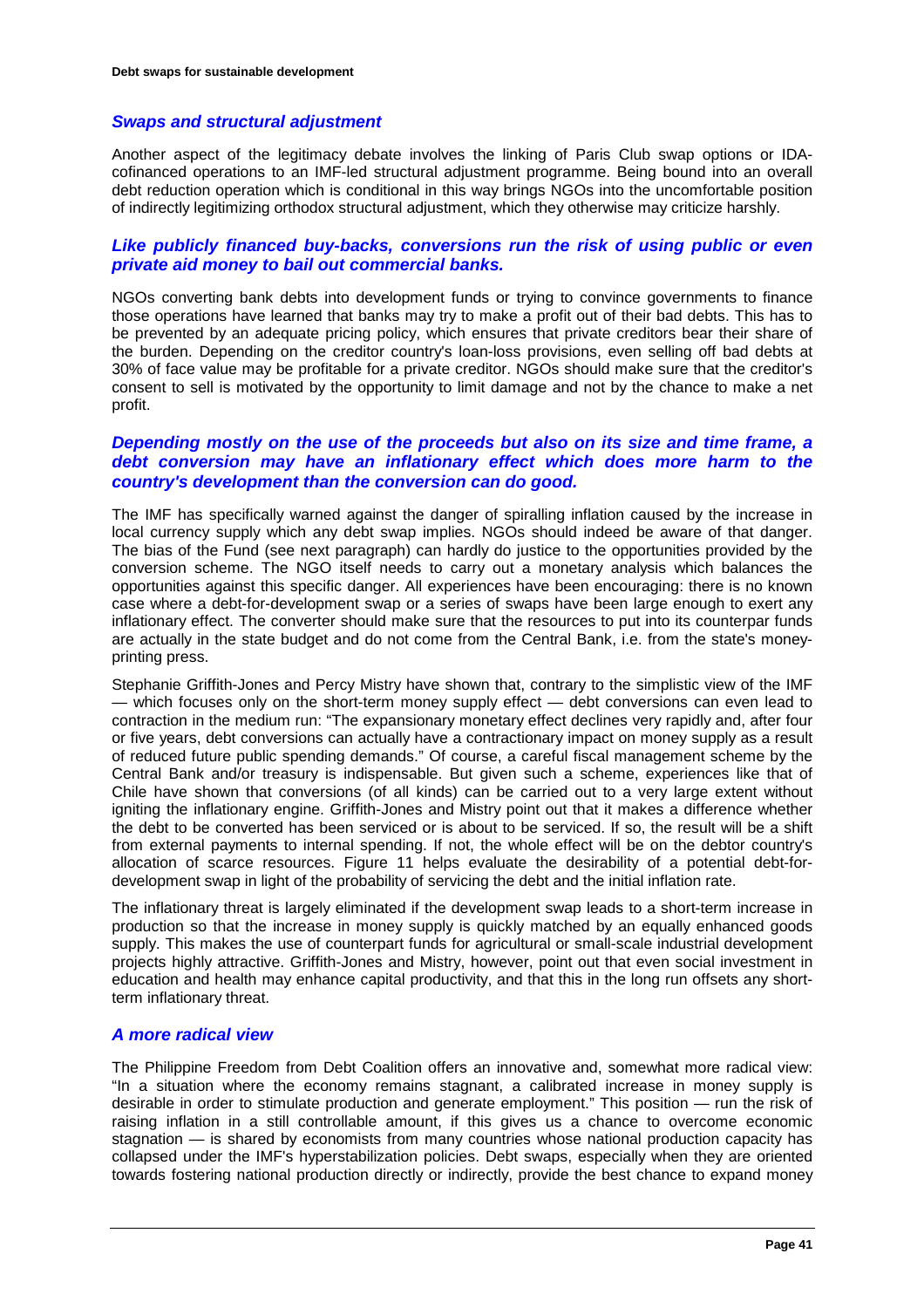supply in a way that it has an immediate positive effect on goods supply and therefore no inflationary impact at all.

# *NGO capacity must be available at both ends of the deal.*

The operation of debt conversions cannot simply be made the task of operational departments of development NGOs accustomed to running traditionally funded development projects. Though not impossibly difficult, debt swaps are more complicated to execute. For many NGOs involved they are innovative, and they imply a lobbying component in order to be made reality. For all these reasons it is clear that additional personnel capacity needs to be introduced to make effective use of the potential conversions. Both the more `public' Debt for Development Unit of the Swiss NGO coalition and the more `private' service agency, the former US Debt for Development Coalition Inc. $^{62}$  have shown that capacities, at least on the national level, are best provided in a centralized way, offering services for a broad range of possible converters.

Moreover, there is also a clear need to establish comparable NGO capacities at the receiving end, i.e. in the debtor country. If NGOs want a scheme to be NGO-dominated or at least provide NGOs with a considerable influence in decision-making for a counterpart fund, they need to invest in educational work among partner organizations about the opportunities and, later on, implementation. It is a false economy for NGOs to decide not to hire additional specialized staff with an ability to handle counterpart funds. In such cases, the NGOs could all too easily be marginalized by government with its overwhelming capacities<sup>63</sup>.

#### *Secondary market prices may be subject to huge fluctuations over time.*

Securities repurchase operations normally take a long time from the first proposal to the final stage of implementation. Those who purchase debt on the secondary market need to be especially aware of possible price changes in relatively short periods of time. IDA-financed buy-back operations have not only helped to bring a country's debt burden down; they have also been notorious for causing sharp rises in prices in the commercial secondary market. NGOs planning to convert debt should monitor the secondary market carefully and also keep a constant eye out for possible major buy-back opportunities. Otherwise they run the risk that their calculations, for comparatively small operations, will be rendered valueless.

As an extreme example, remember that the secondary market for the Argentine debt during the last year of the Alfonsin presidency was about 5% of the face value; and a few years later, under the Menem-Cavallo team, the price went up to 80% of face value.

### *Beware of debt speculators*

Some private financial organizations even specialize in debt speculation. Presuming that North Korea will one day re-unite with the South, a private company in Geneva is buying up North Korean securities at 3% of face value in the hope of redeeming them at a profit when the country is reunited. The same applies with regard to Cuba: speculative companies are buying Cuban debt notes on the expectation that after Fidel Castro's death, the new leader will embrace a more capitalist system and the debt's value will therefore go up on the secondary market.

# *Mutual obligations between the NGO and the debtor government must be defined clearly and positively (see WWF contract in Annex 1).*

NGOs trying to carry through a debt-for-development swap will find themselves in a position of counting on payments from a Third World government which is likely to be wrestling with acute liquidity problems. Therefore it is not simply colonialist for the NGO to check very carefully that for any year when payments are due, they are actually foreseen in the government budget. Moreover, agreements between the NGO and both governments must stipulate enforcement measures in case

 $62$  See note on page 5.

 $63$  In the best of cases a legal regulation provides a quota of the funds established to the NGOs involved.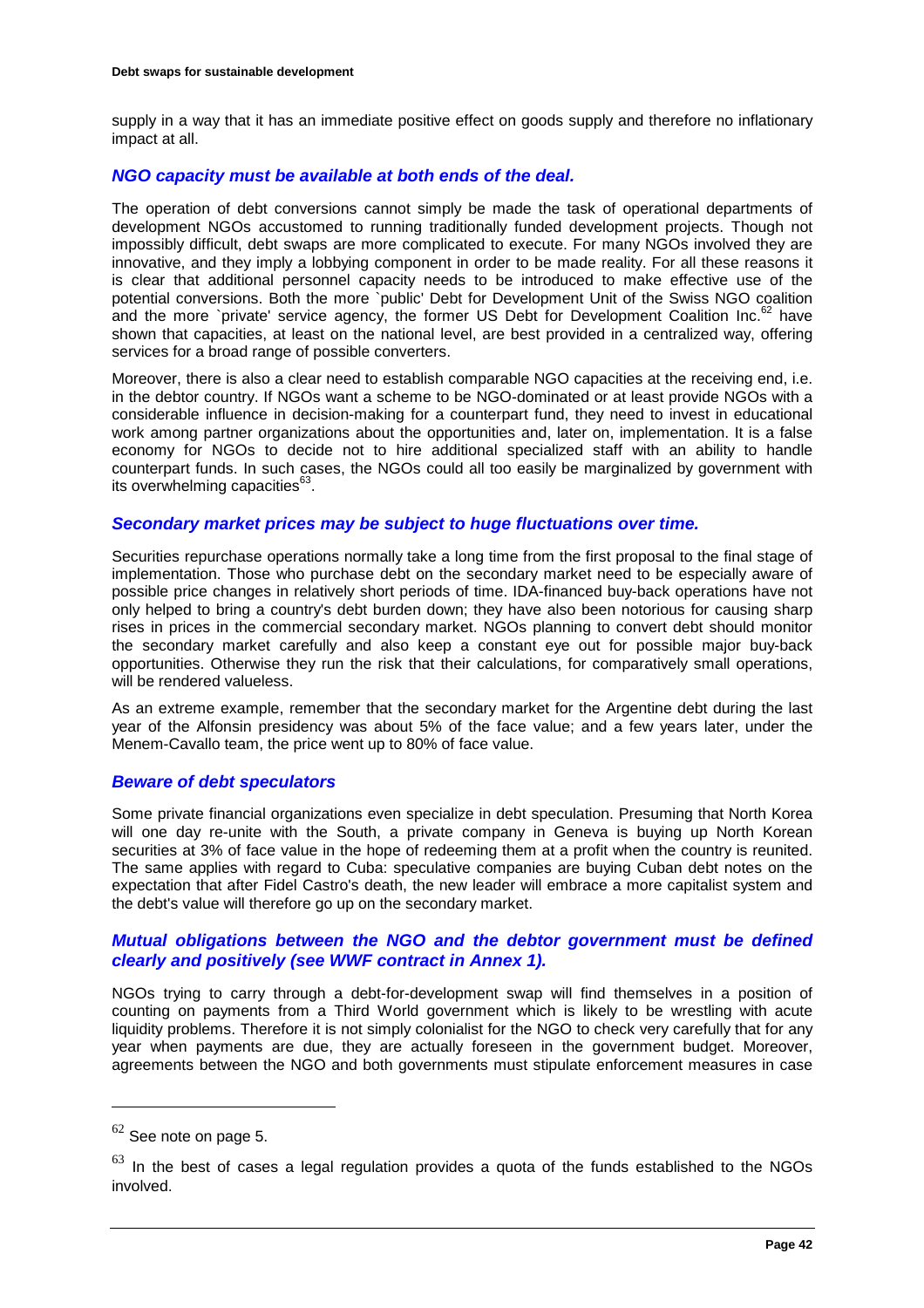the debtor government fails to pay. This normally includes the threat of reinstalling the original hard currency debt in the case of continuous default. As a general rule one can say that the more detailed and precise the trilateral agreement, the less stressful for the NGO is the implementation phase (in any case, the NGO is more interested in implementing development projects than in fighting legal cases against the debtor country's government). A standard CPF agreement between the debtor country and its creditors, as mediated by the Swiss Coalition, includes the following elements:

- 1. the redemption rate
- 2. disbursement modalities
- 3. priority sectors
- 4. CPF management structures
- 5. accountability and reporting requirements.

### *Disbursements*

 $\overline{a}$ 

Special attention must be paid to the disbursement modalities. NGOs need to consider the various options which exist for government payments. Basically, there is a cash versus a bond option — i.e., the NGO fund receives payments to a bank account it holds or has held in trusteeship in the debtor country, or it receives government bonds with a specified interest for a long period. Both options have their advantages and draw-backs. Factors governing the choice include:

- The bond option implies an additional if minor element of risk
- The bond option makes the administration easier
- The cash option implies a stronger burden on the state budget
- Even if paid in cash, fund administrators have to find some reliable investment, which is likely to be state bonds anyway.

Summarizing all the pro's and con's, the Swiss give a clear preference to the bond option — at least in the Philippine case, where servicing of the bonds by the government seems very reliable $64$ .

# *Debt for development schemes may run into conflict with IMF-imposed monetary policy.*

Many of the structural adjustment programmes which the IMF imposes on Third World countries require an extremely tight money supply policy. A standard procedure has been that IMF control over the country's Central Bank eliminates inflation through a more or less fixed and overvalued rate against the US dollar. As a consequence interest rates rise sharply, foreign currency reserves become subject to strong speculative pressure, and the restricted internal credit supply affects local productivity drastically.

A debt-for-development scheme aims at improving the internal money supply. For that purpose the scheme converts foreign currency debts, which it is not anticipated will be serviced from the state budget any way. What may happen is that the NGOs, the creditor and the debtor will agree to institute a debt-for development-operation, but IMF supervisors say `no'. NGOs, and possibly creditor governments, need to be aware of this problem, and should be willing to exert pressure on the IMF to lessen its restrictive pressure on the prevailing monetary policy in order to expand production. The chances of prevailing against the almighty gods of stabilization in Washington DC, are higher if the CPF's investments are directed towards production instead of infrastructure. This will enable the converter (and possibly the creditor government which may be supportive) to put forward such arguments in favour of enhanced money supply.

<sup>64</sup> Swiss Coalition: *Ready for take-off! Auf dem Weg zu einem neuen Finanzierungsinstrument für philipinnische NGOs*; Bern 1993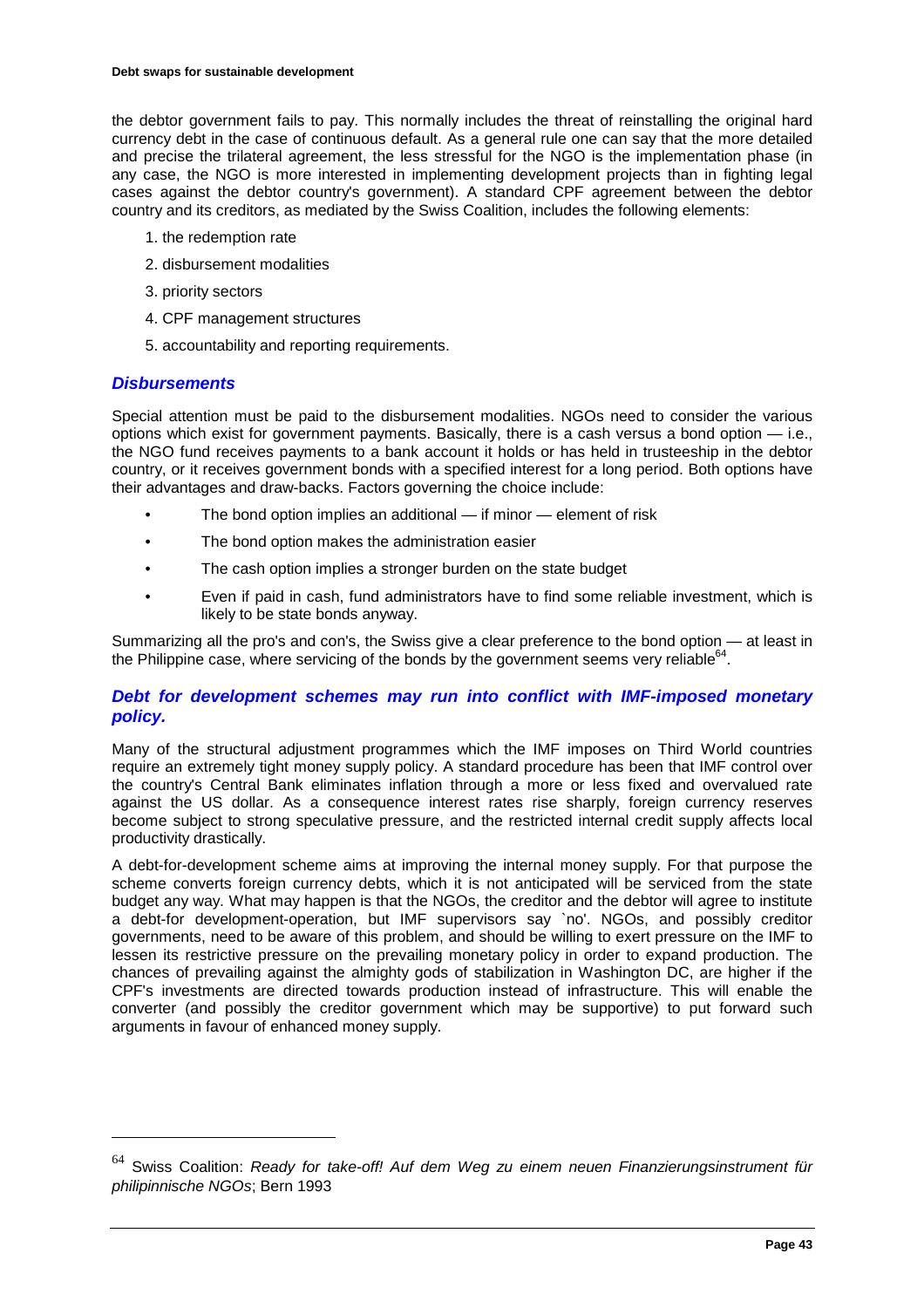# *Beware of `round-tripping'*

In the past investors have occasionally succeeded in reconverting the cheaply purchased local currency into foreign exchange and thus in taking it out of the country again. Even if in some cases reexchange might be useful for development purposes<sup>65</sup>, using swap-produced funds for that purpose should be avoided. In most cases round-tripping is simply speculation and should therefore be blocked by strict controls over the swap-created funds. The danger is greatest where fiscal authorities are weak. Even where this is so and an NGO could use the proceedings to finance the international part of a programme's costs, it should be most reluctant to do so — if it wants to regard its activities as a contribution to sustainable development and the swap as an effort to reduce a country's debt burden.

# **CHAPTER 8 : Who will lend a hand?**

Once you have decided that conversion may be an interesting tool for your development financing what next? Whom can you contact to get the project going? The following list features institutions that are specialized in supporting debt conversions — there are not many of them — in section (a). Section (b) lists national or international development institutions which in one way or another are also involved in debt conversion, and therefore are likely to be sources of advice.

Especially if you are considering a swap for the first time, do not try to negotiate with banks and governments on your own. Conversions involve more technicalities than we could describe in this booklet. With the exception of the Swiss Coalition and ACDE, the institutions in section (a) are professional consultancy agencies that will facilitate your debt conversion for a fee, normally computed from the net gain from the conversion as opposed to a traditional foreign currency  $exchange<sup>66</sup>$ .

# *(a) Debt-for-development consultants*

#### **Swiss Coalition — Debt for Development Unit.**

Monbijoustrasse 31 Postfach CH-3001 Bern, Switzerland Tel.; 41-31-3811714 Fax: 41-31-3811718 E-mail[: scoalition@igc.apc.org](mailto:scoalition@igc.apc.org)

Contact: Alfred Gugler, Richard Helbling

#### **New York Bay Company, Ltd**

#### **New York, New York 10006**

USA Tel.: (212) 344-5450 Fax: (212) 344-5575

Europe Office New York Bay Geneva Chemin de la Dôle, 20 CH 1295 Tannay/Vaud, Switzerland Tel.: 41 22 776-3910 Fax: 41 22 776-7349

#### **Association Conversion de Dette pour le Dévelopment et l'Environnement (ACDE)**

6 Rue de Talleyrand

 $65$  The Debt for Development Coalition considered it to be useful, where it helps to bring in indispensable imports for the development programme; see DfDC *op.cit.* p.13

 $<sup>66</sup>$  Except for the New York Bay Company, which requires two percent of the face value converted.</sup>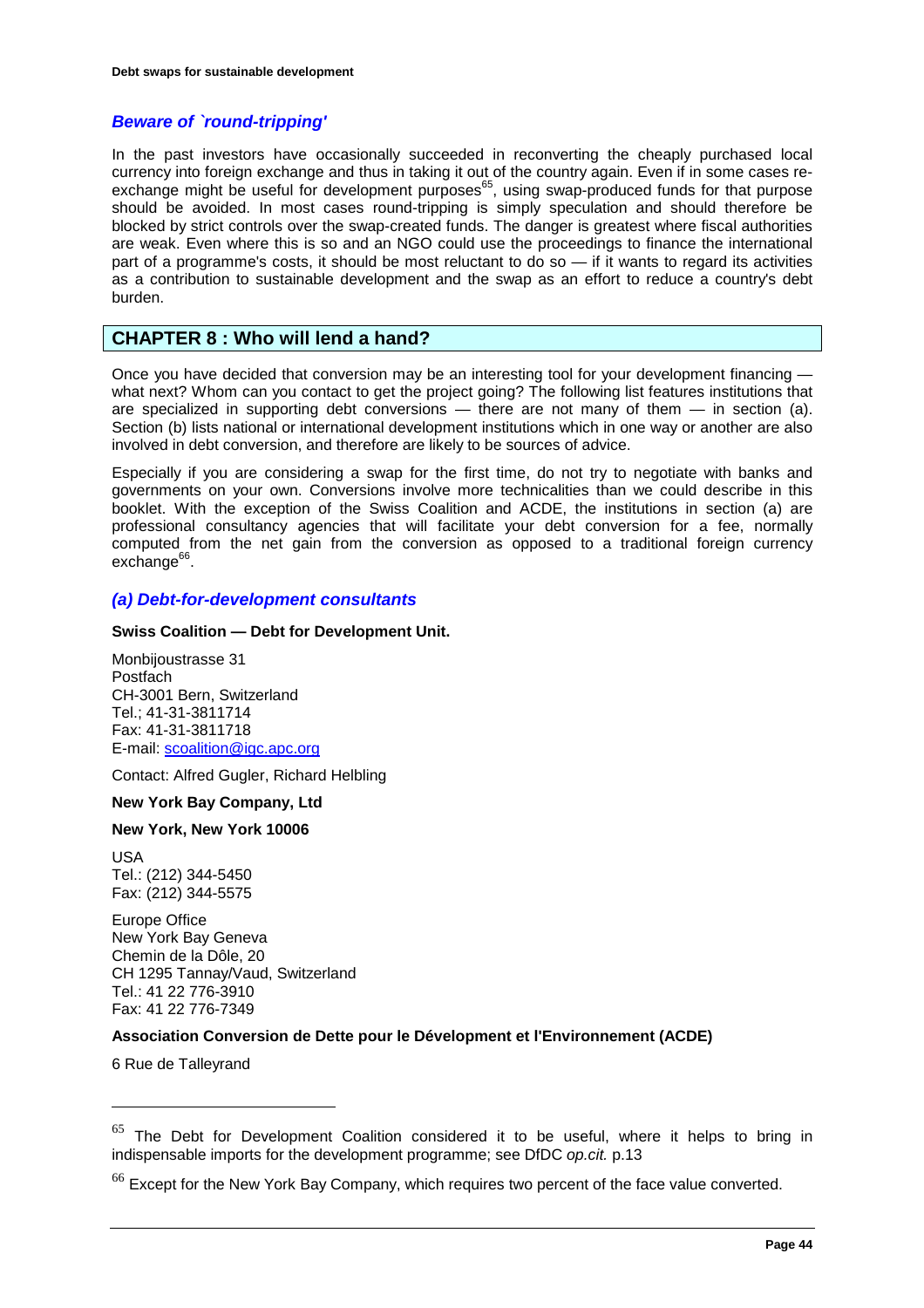F-75007 Paris, France Tel.: 33-1-45504678 Fax: 33-1-47530673 Contact: Anne Guillaume-Gentil

#### **Agence E4 International**

81 Rue des Archives F-75003 Paris, France Tel.: 33-1-48873778 Fax: 33-1-48873811 Contact: Anne Auriault

# *(b) Institutions with experience in debt-for-development*

#### **Conservation International**

1015, Eighteenth Street, N.W. Suite 1000, Washington DC 20036, USA Tel: (202) 429-5660 Fax: (202) 887-5188 Contact: M. Guérin-McManus

#### **The Nature Conservancy**

International Headquarters 1815 North Lynn Street Arlington, Virginia, 22209, USA Tel.: (703) 841-7417 Fax: (703) 841-4880 Contact: Randi Curtis

# **WWF**

1250 Twenty Fourth Street, N.W. Washington DC 20037-1175, USA Tel.: (202) 778-9766 Fax: (202) 861-8324 Contact: Jamie Resor

#### **UNCTAD — Development Finance Unit**

Palais des Nations CH-1211 Geneva 10, Switzerland Tel.: 41-22-9071234 Fax: 41-22-9070057 Contact: Frank Joshua, Anne Miroux

#### **UNICEF**

3 United Nations Plaza New York, N.Y. 10017, USA Tel.: 1-212-3267000 Fax: 1-212-8887465 Contact: Ado Vaher

# **EURODAD**

Square Ambiorix 10 B-1000 Brussels, Belgium Tel.: 32-2-7438795, Fax: 32-2-7321934 E-Mail: eurodad@knooppunt.be Contact: Ted van Hees

#### **NCOS**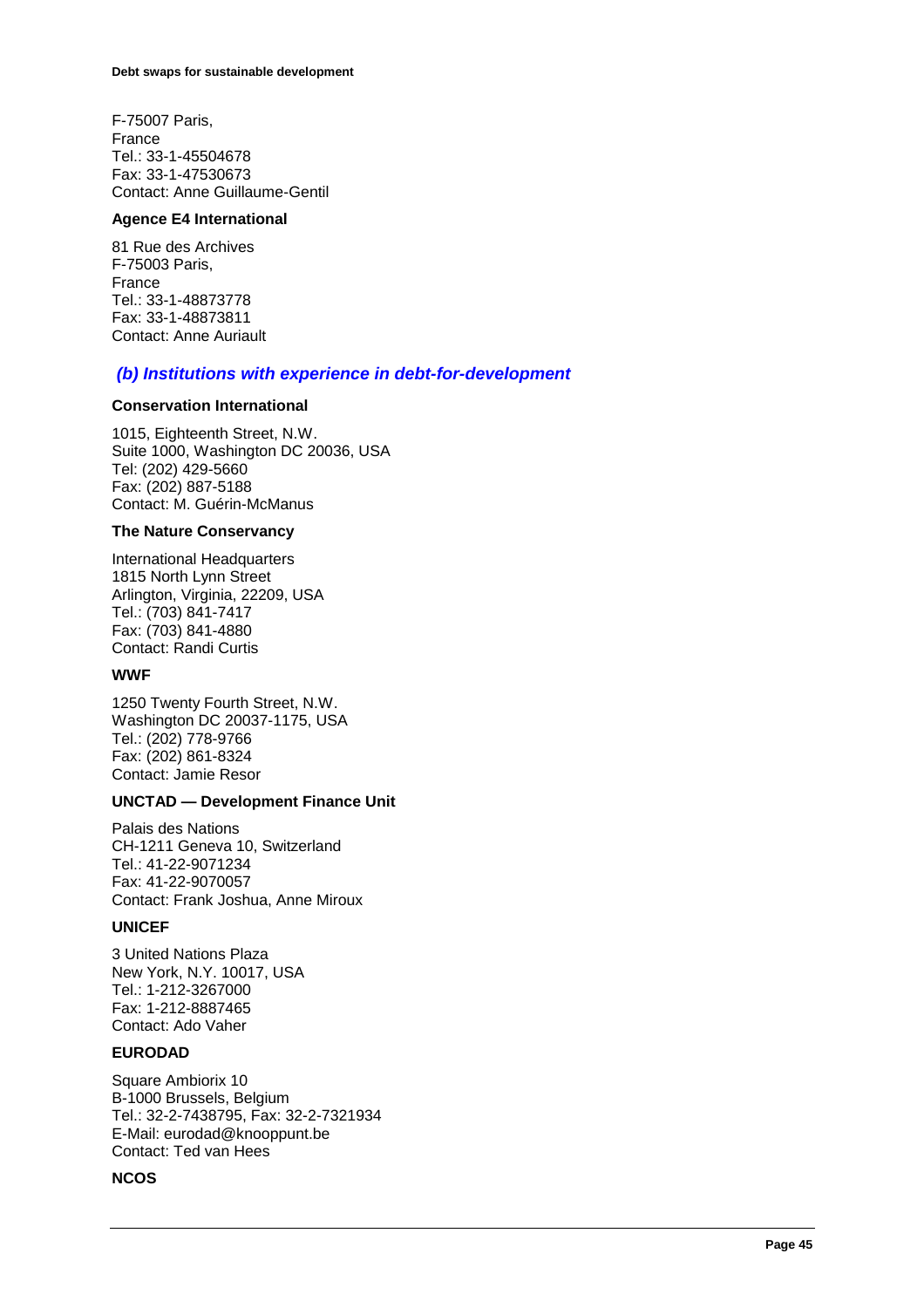Vlasfabriekstraat 11 B-1060 Brussels, Belgium Tel.: 32-2-5392620 Fax: 32-2-5391343 Contact: Rudy de Meyer

#### **ING-Bank**

Emerging Markets Department P.O.Box 1800 NL-1000 BV Amsterdam-Zuidost, **Netherlands** Tel.: 31-20-5635138 Fax: 31-20-5635853 Contact: Frans van Loon

### **SÜDWIND**

Lindenstrasse 58-60 D-53721 Siegburg, Germany Tel.: 49-2241-53617 Fax: 49-2241-51308 Contact: Pedro Morazán

#### **Epargne Sans Frontière**

32 Rue Le Peletier F-75009 Paris, France Tel.: 33-1-48009682 Fax: 33-1-48009659 Contact: Carlos Quenan

#### **IUCN—The World Conservation Union**

Rue Mauverney 28 CH-1196 Gland, Switzerland Tel.: 41-22-9990001 Fax: 41-22-9990020 E-Mail[: all@hq.iucn.ch](mailto:all@hq.iucn.ch)  Contact: Alain Lambert

#### **MEDA Trade and Consulting (MTC)**

155 Forbisher Dr., Suite I- 106 Waterloo, Ontario NZV 2E1 Canada Tel. 1-519-7251725 Fax: 1-519-7259083 Contact: Jerry Quigley

# **CHAPTER 9 : Further reading**

The following list includes both references quoted in the text and other relevant literature. Two volumes, however are specially recommended:

Griffith-Jones & Mistry (1994), *Conversion of official bilateral debt*, is in a way the standard work on debt conversion. Though dating back to a 1991/2 research project and therefore a little outdated regarding figures, it is still the most comprehensive study of all relevant aspects of the conversion process. Despite its title the book does not cover only official debt conversion: it also deals with the trade in private claims. Unfortunately it is not always easy to read, especially for NGO activists who are not trained economists.

The various progress reports on the Swiss debt reduction facility (the latest being *The Swiss Coalition of Development Agencies: The Swiss Debt Reduction Facility — A State of the Art*; Berne August 1995) are useful to NGO representatives interested in the manifold details of inter-governmental negotiations and the technical details of setting up counterpart funds for a local NGO community.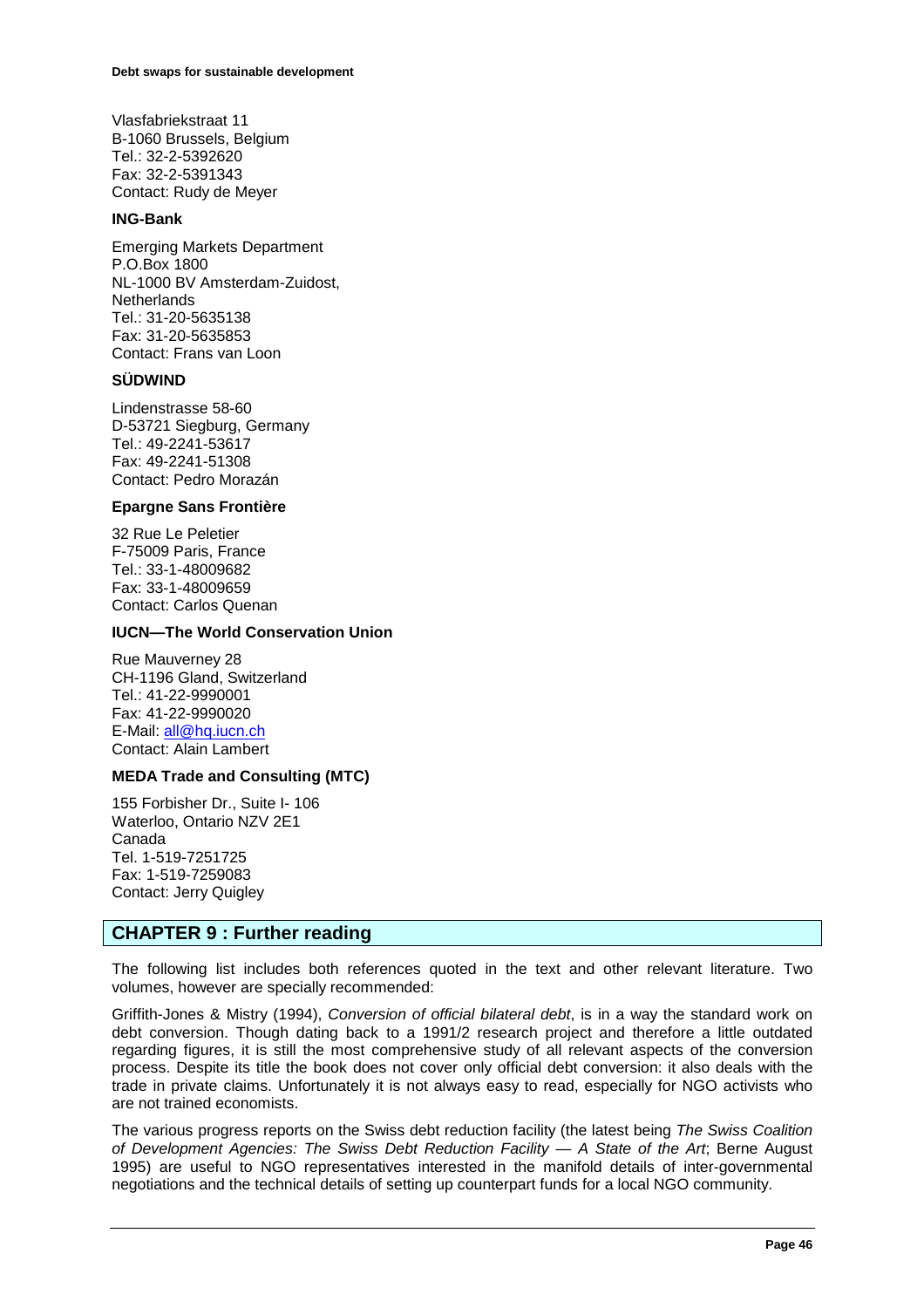*Agreement between the government of the United States of America and the government of the Republic of Argentina concerning the establishment of an Americas Fund and administering commission*; Buenos Aires September 1993

*Agreement between the government of the United States of America and the government of the Republic of El Salvador concerning the establishment of an Americas Fund and administering commission*; Washington DC June 1993

Arbeitsgemeinschaft Schweizer Hilfswerke: *Entschuldung und Gegenwertfonds. Erste Erfahrungen. Semesterbericht*; Bern März 1994

Arbeitsgemeinschaft Schweizer Hilfswerke: *Ready for Take-off! Auf dem Weg zu einem neuen Finanzierungsinstrument für philipinnische NGOs. Bericht über die Abklärungsmission 29.5.-12.6.93*.

Arbeitsgemeinschaft Schweizer Hilfswerke: *Schweizerische Entschuldungsma*β*nahmen: Eine Zwischenbilanz; Entwicklungspolitischer Dokumentations — und Pressedienst; Beilage 24.5.95*

Balbontín, P.R.: *Conversion y capitalización de la deuda externa. Apuntes sobre la estrategia y la racionalidad de los agentes economicos*; PRIESCONO SUR documento de trabajo No.40, Octubre de 1993

Bouchet, M.H.: *Les conversions de créances `Club de Paris'; les experiences des pays de l'OCDE en matière de conversion et d'abandon de créances. Séminaire CNUCED*, Genève 27/28.1.1994

Braun, H.G.: Entwicklungshilfe ohne Geschenke; in: *Entwicklung & Finanzierung 35/1994 p2*

Bundesamt für Außenwirtschaft: *Die schweizerische Entschuldungsfazilität: ein neues Instrument der Entwicklungszusammenarbeit*; Bern 1993

Claessens S., I. Diwan, K. Froot, P. Krugman: *Market-Based Debt Reduction for Developing Countries. Principles and Prospects*. The World Bank Policy and Research Series No.16; Washington DC 1991

Conservation International: *The Debt-for-Nature Exchange*; Washington DC 1991

*Debt conversion for financing sustainable development. Highlights from a EURODAD workshop, March 23rd-25th 1994*; Brussels 1996

Debt for Development Coalition Inc.: *1994 Annual Report*; Washington DC 1994

Debt for Development Coalition Inc.: *Debt for development conversions in the context of the debt reduction facility for IDA-only countries. Report prepared for the Project Finance Group of the World Bank*; Washington DC 1993

Debt for Development Coalition Inc.: *The EAI-Programme: Implications for the not-for-profitcommunity; discussion paper*; June 1990

Delgadillo, J.C.: *La deuda externa boliviana*; La Paz 1994

Dogsé P. and B. von Droste: *Debt-for-Nature Exchanges and Biosphere Reserves*; UNESCO 1990

Epargne Sans Frontières: *Pratiques Financières du Développement*, No.1 May 1995

ESD/World Bank: *Issues and Options in the Design of GEF Supported Trust Funds for Biodiversity Conservation*; April 1995

FAO (Dr C. A. Quesada Mateo, ed): *Debt-for-nature swaps to promote natural resource conservation*; Rome 1993

Fues, T.: *Schuldentausch für Entwicklung. Chancen und Grenzen einer deutschen Entschuldungsinitiative nach Schweizer Vorbild*; Stuttgart 1992

Garnier, L.: *Los `Debt-Swaps': Una Evaluación Critica*. CECADE San José 1991

Gélinas, J. B.: *Et si le Tiers Monde s'autofinançait; Montréal 1994*.

Gerster, R. & A. Gugler: *Schweizerische Entschuldungsma*β*nahmen: Wo stehen wir heute*; i3w-Dokument; 1993

P. E. Gonzales Torres, S.J.: *Fondo para la Asistencia, Promoción y Desarrollo, I.A.P. (Una experiancia de Swap-social en Mexico)*; Mexico 1994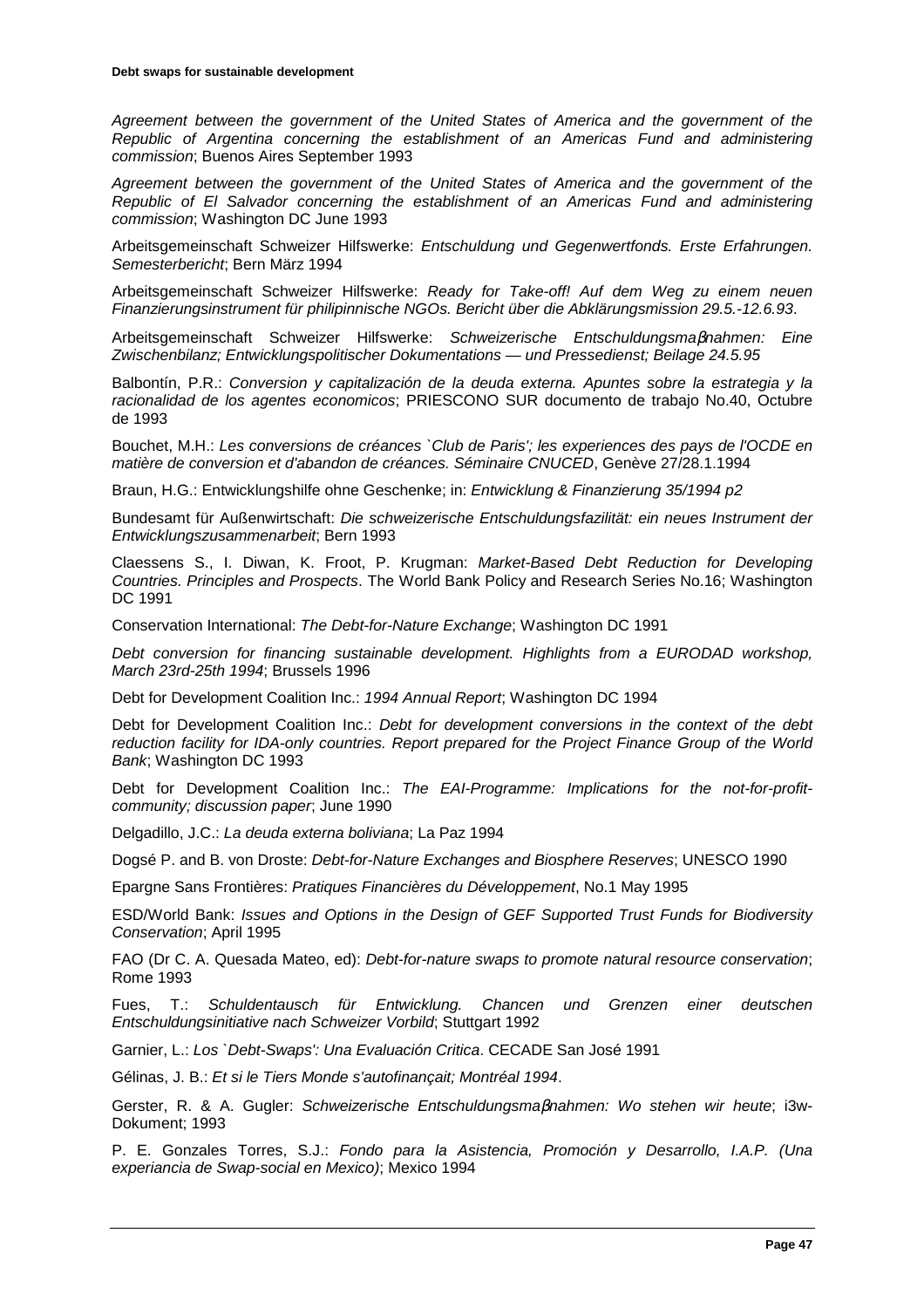Griffith-Jones, S. & P. Mistry: *Conversion of official bilateral debt, vol.1*; UNCTAD Geneva 1994

Griffith-Jones, S.: *Official Debt Marketization*; UNCTAD Geneva 1993

IUCN/The Nature Conservancy/WWF: *Report of the First Global Forum on Environmental Funds*; Gland 1994.

Kloss, D: Debt Conversion for Financing Sustainable Development. Konferenzbericht; *Nord-Süd aktuell 1. Quartal 1994, pp155–159*

Kloss, D.: *Schuldentausch und Umweltschutz*; Frankfurt/Main 1994

Van Kesteren, K.: The use of aid money for debt reduction. A view from inside; *Journal of International Development*; Vol.6, No.2 (1994) p.241–252

Kreditanstalt für Wiederaufbau: *Linderung der Weltflüchtlingsproblematik im Rahmen der Finanziellen Zusammenarbeit (FZ) — Schuldenkauf mit FZ-Mitteln*; Frankfurt o.J.

Martin, M.: *Official bilateral debt: new directions for action*; EURODAD policy paper; Brussels April 1994

OAU/UNSO/UNEP: *Report of the African Regional Workshop on National Desertification Funds*; August 1995.

Saravanamuttoo, N. & C. Shaw: *Making Debt Work for Education — How Debt Swaps Can Contribute to African Education*; Association for the Development of African Education; Paris 1995

Spergel, B.: *Environmental Funds*; WWF April 1995

Swiss Coalition of Development Organizations: *The Swiss Debt Reduction Facility — A State of the Art:* Berne August 1995 (in German: Arbeitsgemeinschaft Schweizer Hilfswerke: *Entschuldung und Gegenwertfonds. Mitten im Proze*β. Seminarbericht Juni 1995)

Swiss Coalition News: *Semestrial Newsletter*

*The continuing debt crises of the developping countries*. Report of the Non-aligned Movement Ad Hoc Advisory Group Of Experts On Debt; Jakarta August 1994

UNDP/GEF: *Environmental Funds: The First Five Years*; April 1995

World Bank: *World Debt Tables 1994/5*; Washington 1994

# **GLOSSARY**

**Glossary of principal terminology used Glossaire des principaux termes utilisés Glossario de la terminologia en uso** 

| <b>English</b>               | <b>French</b>            | <b>Spanish</b>       |
|------------------------------|--------------------------|----------------------|
| <b>Accrued Interest</b>      | Intérêts échus           | Intereses acumulados |
| Assets                       | avoirs, actifs           | activos              |
| Assignment (debt)            | cession (de dette)       | cesión de deuda      |
| Auction                      | procédure d'adjudication | adjudicación         |
| <b>Bid</b>                   | offre (appel d')         | Ilcitación           |
| <b>Bonds</b>                 | obligations, bons        | bonos, obligaciones  |
| <b>Budgeted</b>              | budgétisé                | presupuestado        |
| Buy back $(=$<br>repurchase) | rachat (de dette)        | recompra (de deuda)  |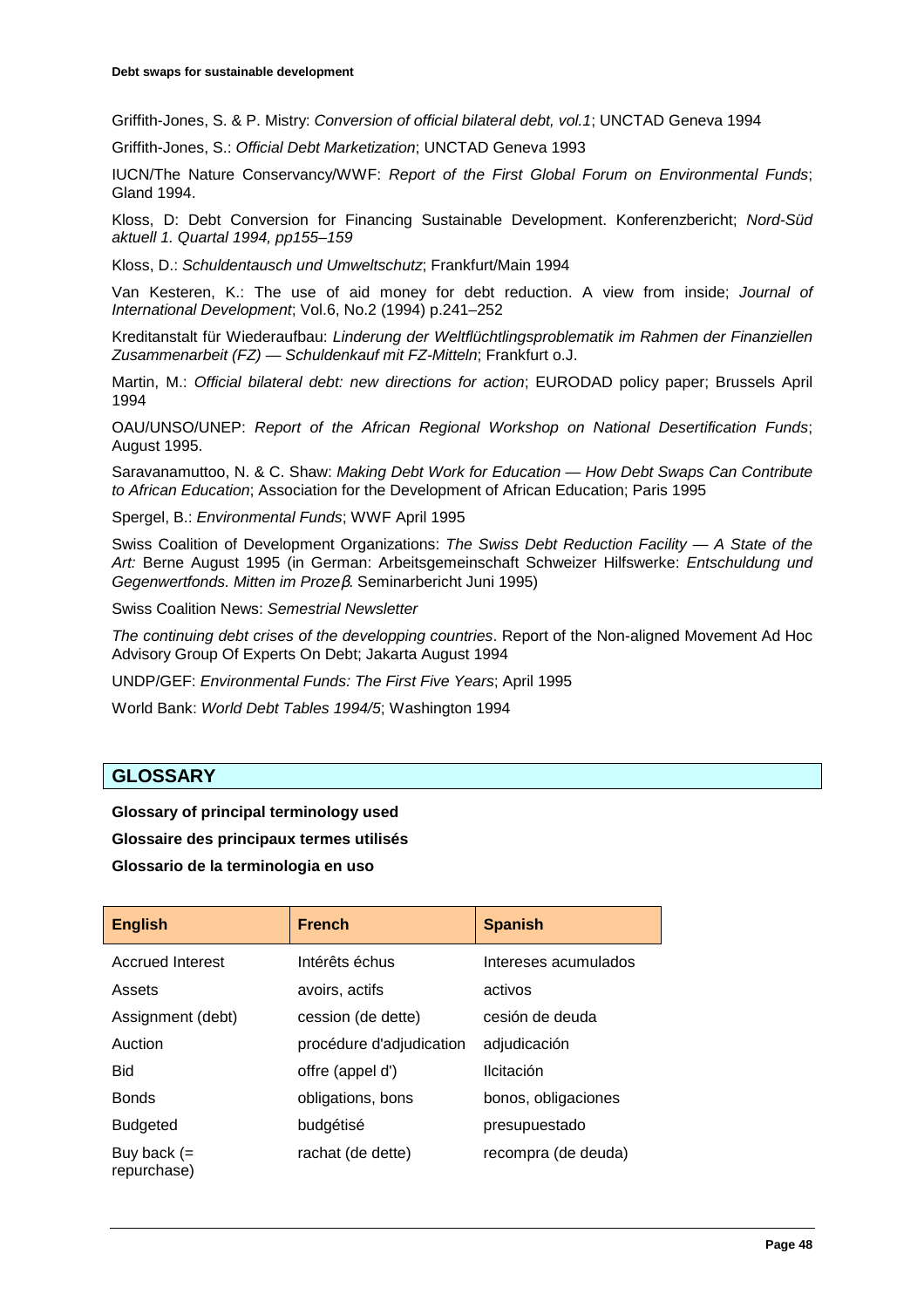| <b>English</b>                | <b>French</b>                                     | <b>Spanish</b>                       |
|-------------------------------|---------------------------------------------------|--------------------------------------|
| Credit worthiness             | solvabilité                                       | solvencia                            |
| Currency (local)              | monnale locale                                    | moneda local                         |
| Currency (hard)               | devise, monnale forte                             | divisa, moneda fuerte                |
| Debt carrying capacity        | possibilité de payer la<br>dette                  | posibilidad de pagar la<br>deuda     |
| Debt secondary market         | marché secondaire de<br>la dette                  | mercado secundario de<br>la deuda    |
| Debt conversion<br>proceeds   | produit, fonds issus de<br>la conversion          | producto (financiero)                |
| Debt for assets               | dette pour biens en<br>nature                     | deuda contra bienes                  |
| Debt for cash                 | dette contre numéraire,<br>monnale                | deuda por efectivo                   |
| Debt for development          | dette pour le<br>développement                    | deuda por el desarollo               |
| Debt for equity               | conversion de dette en<br>prises de participation | deuda por toma de<br>participaciones |
| Debt-for-nature               | dette pour<br>l'environnement                     | deuda por natureleza                 |
| Debt for offsets              | dette contre<br>compensation                      | deuda para<br>compensación           |
| Debt-for-policy               | dette contre réformes<br>politiques               | deuda por politicas                  |
| Debt service                  | le service de la dette                            | el servicio de la deuda              |
| Debt servicing                | payer le service de la<br>dette                   | pagar el servicio de la<br>deuda     |
| Discount                      | une décote                                        | descuento                            |
| Commercial guaranteed<br>debt | dette commerciale<br>garantie                     | deuda guarantida                     |
| <b>Endowment Fund</b>         | fonds pérenne                                     | fidelcomiso                          |
| Escrow agent                  | agent de séquestre                                | agente de                            |
| Escrow account                | compte de séquestre                               | cuenta de                            |
| Face value                    | valeur nominale, faciale                          | valor nominal                        |
| Grace period                  | différé de palement,<br>période de grâce          | periodo de gracia                    |
| Hold a debt                   | détenir une dette                                 | tener una deuda                      |
| Inconvertible currency        | devise inconvertible                              | moneda no-convertible                |
| Instalment                    | acompte, versement<br>partiel                     | adelanto, pago partial               |
| Invitation for bid            | appel d'offre                                     | Ilamado a Ilcitación                 |
| Leverage (to)                 | accroître les ressources                          | aumentar los recursos                |
| Maturity date                 | échéance                                          | fecha de vencimiento                 |
| Maturity due                  | date d'échéance                                   | plazo de pago                        |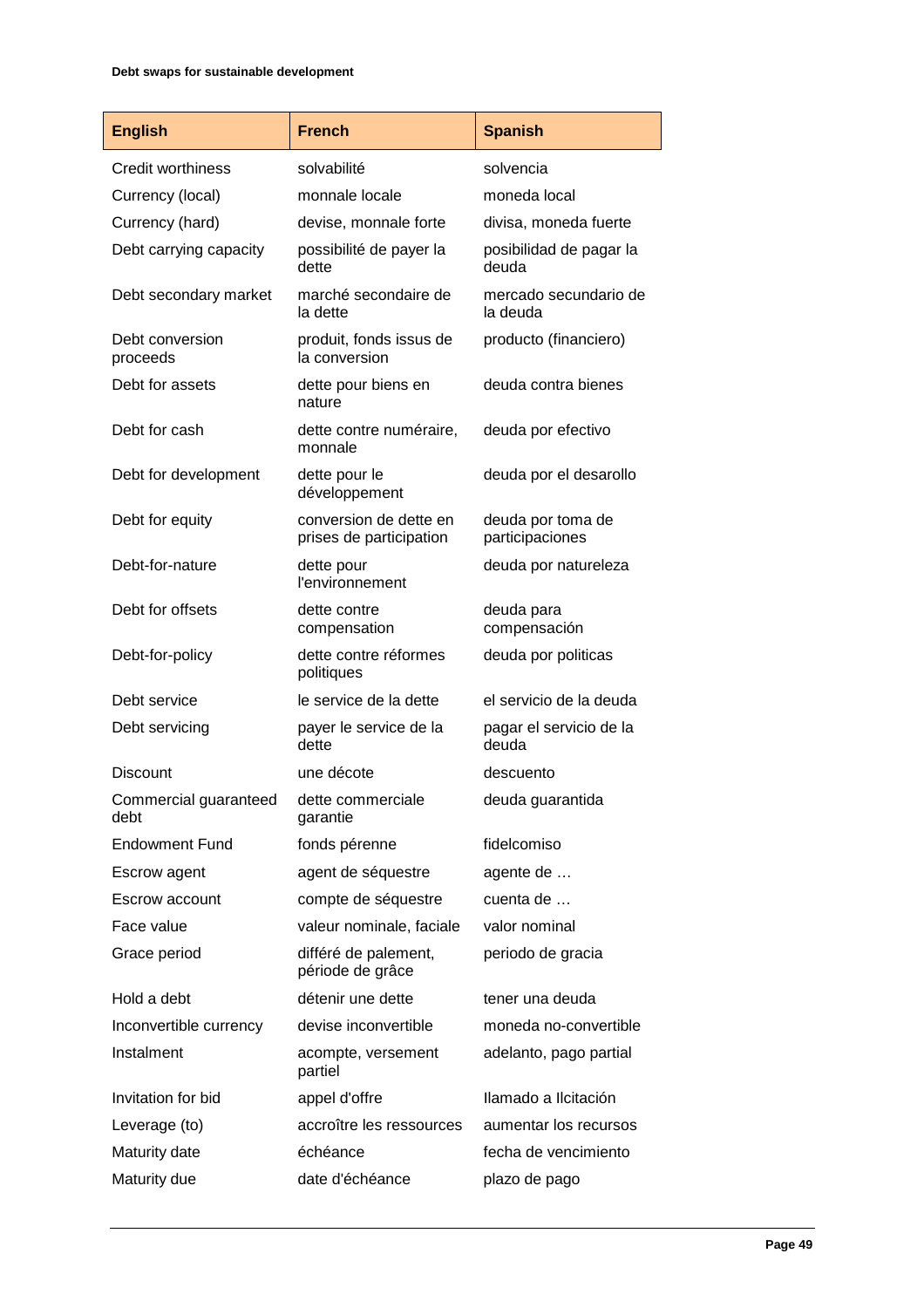| <b>English</b>            | <b>French</b>                                     | <b>Spanish</b>                           |
|---------------------------|---------------------------------------------------|------------------------------------------|
| Not-for-profit            | sans but lucratif                                 | sin fines de lucro                       |
| Outstanding debt          | encours de la dette                               | deuda pendiente                          |
| Proceeds                  | paiements, fonds,<br>produit                      | pago, fondo, producto                    |
| Promissory note           | billet à ordre                                    |                                          |
| Redeem the debt (to)      | rembourser la dette                               | reembolsar la deuda                      |
| Redemption                | rachat, paiement,<br>recouvrement                 | recompra                                 |
| Redemption price          | prix de rachat                                    | precio de recompra                       |
| Redemption rate           | taux de conversion, de<br>redemption              | tasa de conversión, de<br>canje          |
| Rescheduling<br>agreement | accord de<br>rééchelonnement                      | acuerdo de<br>recalendarizacion          |
| Round tripping effects    | effets de carrousel<br>effets de bicyclette       | effectos de Ida y vuelta,<br>de carousel |
| <b>Securities</b>         | titres                                            | títulos                                  |
| Securitized debt          | dette titrisée                                    | deuda titulada                           |
| Share                     | action, titre, valeur                             | acción, título, valor                    |
| Sinking fund              | fonds ou compte<br>courant                        | cuenta corriente                         |
| Sovereign debt            | dette publique                                    | deuda pública                            |
| Staggered maturities      | amortissements<br>échelonnés                      | amortisaciones<br>escalonadas            |
| Subcontract (to)          | sous-traiter                                      | sub-contratar                            |
| Tendering of the debt     | soumission,<br>présentation de la dette           | soubasta de la deuda                     |
| <b>Trust Fund</b>         | Fonds fiduciaire, fonds<br>d'affectation spéciale | fondo fiduciario<br>fidelcomiso          |

# **DEFINITIONS**

# *Specialist terms used in this guide*

**Commercial Guaranteed Debt:** often, private traders or creditors take out a guarantee for their loans. Export Guarantee Institutions (Eximbank, Coface, Ducroire, NCM, etc.) refund the lender if the debtor fails to repay. These institutions are often public. On repayment of the initial creditor, the debt changes its owner and becomes the property of the institution (which is often a public institution), and therefore passes from private into public hands. The private debt becomes a bilateral public debt.

**Debt assignment operation:** an operation whereby you do not repurchase securities but you are assigned these securities by a generous creditor provided you use the proceeds for development cooperation or other agreed activities.

**Debt face value:** the initial value of the debt, the amount that is written on the security (paper) the investor holds.

**Inflationary Effect:** a side effect produced by the release of large amounts of currency into the local financial market. If the amount of money increases in a country, people have an easier or cheaper access to money and therefore tend to buy more (increased demand). If the demand for goods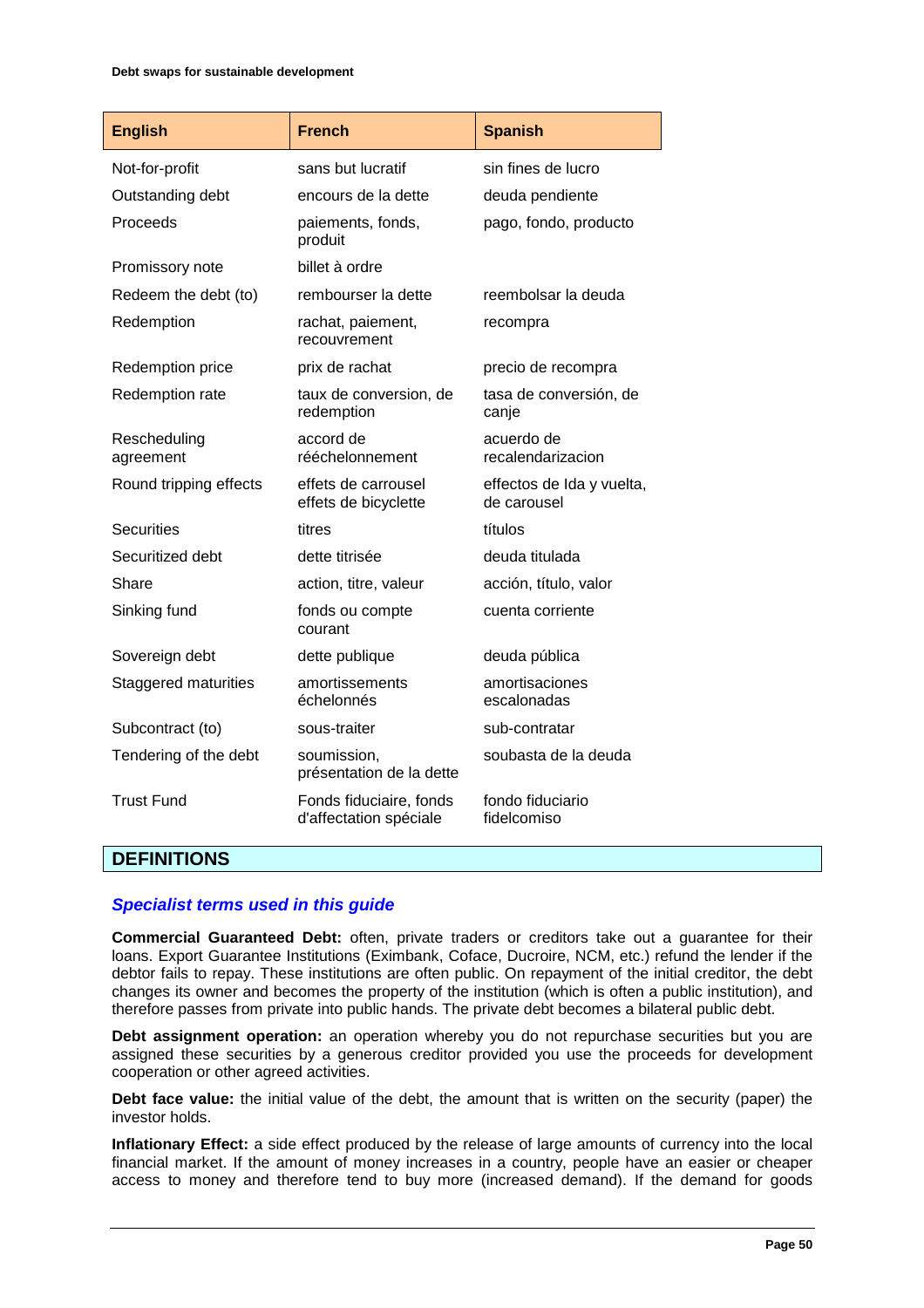increases, prices increase, if prices increase, salaries tend to go up, if salaries goes up, prices follow, etc., and this generates inflation.

It is very unlikely that NGOs will be faced with this kind of problem from debt-for-nature or development swaps. Even if so, there are easy mechanisms to avert inflation, such as delaying and diluting the injection of money into the local market.

**Liquidity problem vs. solvency problem:** this is another rather theoretical debate that does not really affect debt swaps. In the recent past, most creditor countries presumed that indebted countries had the national wealth (natural resources) needed to generate funds to re-pay their debt but did not have enough capacity to process this wealth and thus generate the liquidity to make the repayments. Creditors were confident that with time and effective development policies, debtor countries would be able to extinguish their debt. The most common policy towards them was therefore to help debtors service their debts through balance of payments support funds. This theory has proved wrong. It is now commonly agreed that the debt of SILICs is largely a solvency problem. Whatever measures are taken, without stock treatment, poor debtor countries will never be able to repay their debt. It is therefore urgent to apply debt stock reduction treatment.

**Redemption rate:** the percentage of the face value that the debtor country has agreed to give an investor in exchange for the securities held. The investor redeems the debt held for a certain percentage of its face (initial) value.

**Round-tripping effects.** By converting a debt, you help the indebted country to save hard currency. But if you change the debt conversion proceeds that you have received in local currency back into hard currency, the initial beneficial effects of the debt conversion on a country's balance of payments disappears. You have made a `round trip'.

**Secondary Market:** a market where debt securities are traded. A creditor may wish to cash in on holdings and therefore be willing to sell debt claims to a potential buyer who will try to redeem them with the debtor. The price will of course depend on the basic supply/demand rule: it is likely to be low for countries where there are little chances that the debtor country will be able to pay its debt in the near future or where the demand for securities is very low and the offer is high. In most SILIC countries, there are no secondary markets and the price is agreed between the buyer(s) and seller(s).

**Securitized debt:** some debts are global and therefore cannot be repurchased as a whole. It is sometimes useful to divide the debt into small parts that can be repurchased. If you divide the debt into securities, you securitize it.

**Sinking Fund:** a fund whose capital and interest are used for a specific purpose. The fund expires when there is no more money in it.

**Trust Fund:** a fund whose assets are left to the management appreciation of a fund manager. The proceeds of these funds are often dedicated to a very specific purpose.

# **NOTES ON TEXT**

**Notes** 

 2. The term `market' may in some cases be misleading. It is correct to speak of `secondary markets for private debt' in most Latin American debtor countries. In most African countries on the other hand, sovereign debt trading is rather based on an ad-hoc `offer price'.

55. Regarding the Belgian experience see: Rudy de Meyer: `The Belgian Round Table from an NGO perspective'; in: *Debt conversion for financing sustainable development. op.cit.*

56. In most countries undergoing a structural adjustment programme this alternative is barred anyway by the IMF's fiscal controls.

57. Griffith-Jones/Mistry *op.cit.* p.34

58. This is not a bad thing by definition. One could imagine situations where oppressive debtor governments can be forced to spend state revenues on social priorities which they otherwise might have used for repression or luxury consumption. Such conditions, of course, must be analysed very carefully. See Chapter 5 above

59. Griffith-Jones, S.: *Conversion of official bilateral debt: the opportunities and the issues*; World Bank Annual Conference on Development Economics Washington DC 1992, p.14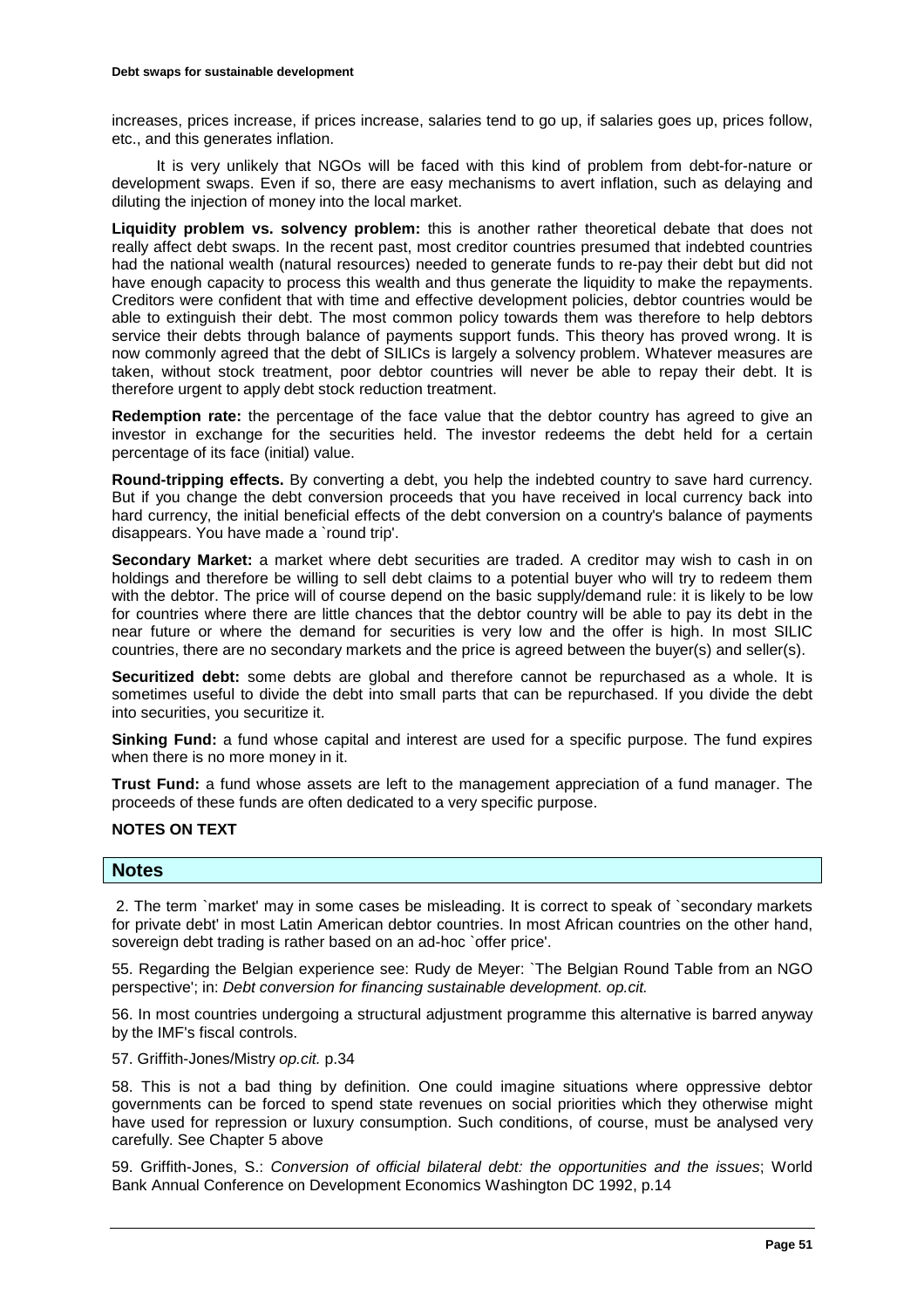60. Griffith-Jones and Mistry, *op.cit.* p.86

61. Freedom from Debt Coalition, *op.cit.* pt.14

# **ANNEX 1 WWF World Wildlife Fund DEBT-FOR-NATURE AGREEMENT**

This DEBT-FOR-NATURE AGREEMENT is dated as of March 20, 1990 between WORLD WILDLIFE FUND, INCORPORATED, MINISTERIO DE RECURSOS NATURALES, ENERGIA Y MINAS AND FUNDACION DE PARQUES NACIONALES.

Preliminary Statements.

(1) WHEREAS Costa Rica is one of the most ecologically diverse countries of its size in the world. Its various habitats, including numerous tropical forest types, harbour some 10,000 plant species, over 200 species of mammals, and more bird species than are found in the United States of America and Canada combined.

(2) WHEREAS the government of Costa Rica, represented by the Ministerio de Recursos Naturales, Energia y Minas (the "Ministry") has requested the Central Bank of Costa Rica (the "Central Bank") to permit the financing of conservation activities through the use of the existing mechanism for the exchange of external debt, which was approved by the Central Bank in Junta Directiva No. 4338-89, Article 7, dated February 8, 1989.

(3) WHEREAS Fundacion de Parques Nacionales (the "Foundation") is a leading private, non-profit conservation organization engaged in activities relating to the establishment, development and protection of Costa Rica's national parks and equivalent reserves as well as promotion of educational activities related to the environment and scientific research as applied to the conservation of natural resources.

(4) WHEREAS at meeting no. 4385-89, Article 3, held on November 22, 1989 and meeting no. 43891- 89, Article 4, held on December 22, 1989, the Board of Directors of the Central Bank empowered the Central Bank to accept an exchange of US\$10.8 million aggregate principal amount of Costa Rican external debt for monetary stabilization bonds denominated in Colons, the proceeds of which will be devoted to financing activities relating to the conservation of Costa Rica's natural resources. Such exchange and the terms of the Bonds will comply with all applicable requirements of Costa Rican law.

# **COSTA RICA-WWF AGREEMENT**

(5) WHEREAS World Wildlife Fund, Incorporates (WWF) has provided financial assistance and other support to the Foundation for the purpose of financing qualifying activities relation to the planning, development, administration and protection of Costa Rica's national parks and reserves, through the debt exchange mechanism approved by the Central Bank.

(6) WHEREAS the Regional Conservation Unit of Talamanca, located in the Talamanca mountain range, has great natural, cultural, and hydroelectric resources. This 622,000 hectare conservation Unit covers approximately 12% of the country's national territory. Under the name of La Amistad, it was accepted as a biosphere reserve by the United Nations for the Educational, Scientific and Cultural Organization on August 12, 1982.

(7) WHEREAS the Foundation, as Trust Creator, and Banco Cooperativo Costarrricense, R.L., as Trustee, have entered into Trust Agreement No. 10-90, dated March 20, 1990, a copy of which is annexed hereo as Attachment B. Pursuant to the Trust Agreement, the Trustee will disburse the proceeds of the monetary stabilization bonds it receives from the consersion described in Section 1 below to finance the activities of the Regional Conservation Unit of Talamanca as provided in Attachment A.

THEREFORE, the parties agree as follows:

**Section 1. Debt-for-Nature Swap.** WWF will arrange for the acquisition of public sector indebtedness of Costa Rica in an aggregate principal amount of up to US\$600,000 (the **"Indebtedness"**). The Indebtedness will be exchanged, in accordance with all applicable requirements of Costa Rican law into monetary stabilization bonds issued by the Central Bank (the **"Bonds"**) in an aggregate principal amount in Colones equivalent to 100% of the aggregate principal amount of the Indebtedness exchanged therefore. The Bonds will be delivered to the Trustee, who shall be entitled to receive all payments of principal and interest thereon in accordance with the terms of the Bonds. The Trustee will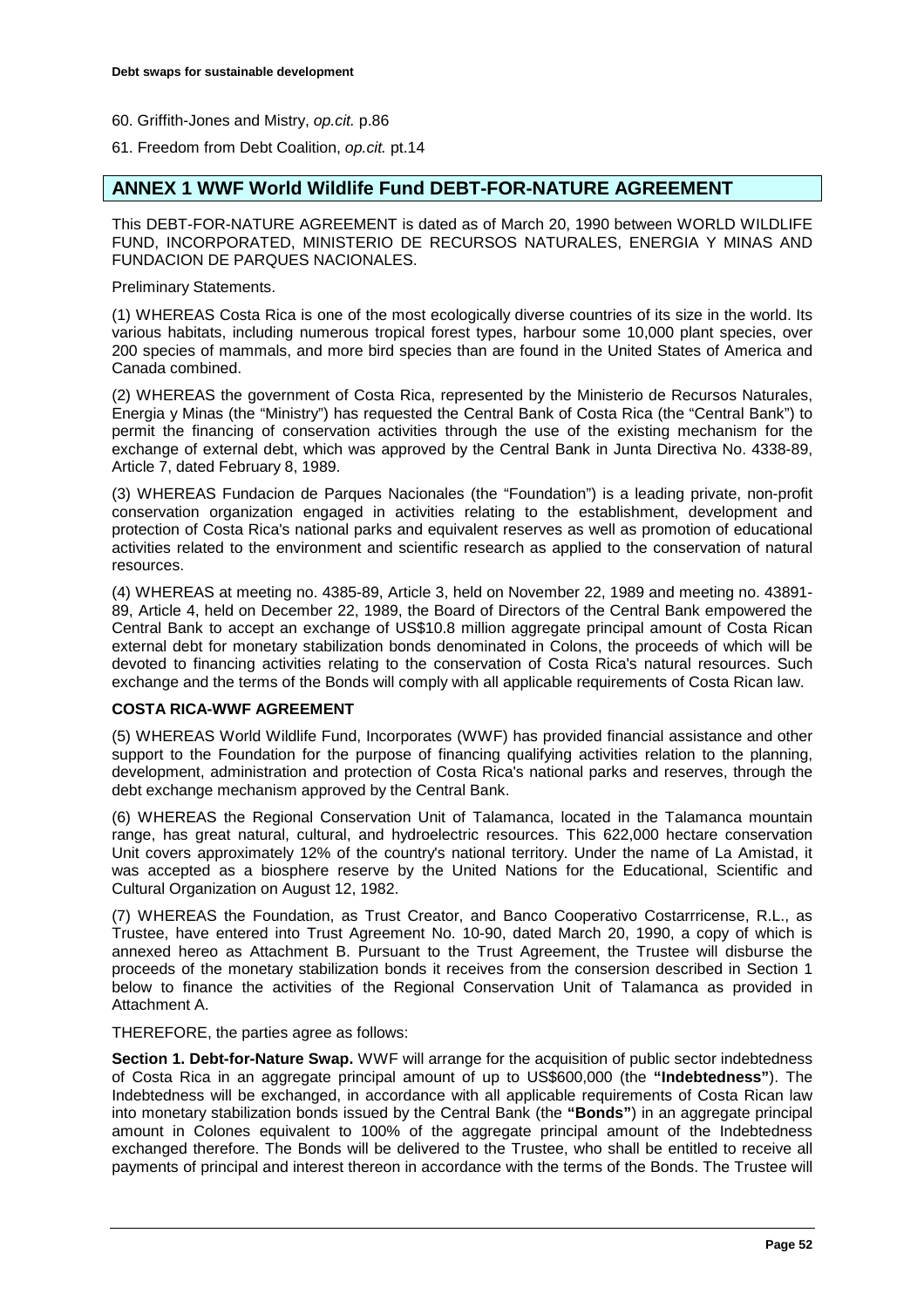follow the instructions of the Foundation in making disbursements of these proceeds to finance the activities of the Regional Conservation Unit of Talamanca.

#### **Section 2. Use of Proceeds**

A. The proceeds payable on the Bonds will be used to finance the following activities:

1. planning, administration, protection and management of protected areas and their buffer zones (including, but not limited to, boundary demarcations, elaboration of management plans, development of infrastructure and implementation of other activities in the general fields of nature interpretation, environmental education and sustainable use of natural resources); and

### **ANNEX 1**

2. training a cadre of conservation professionals through the organization and implementation of incountry workshops, field courses, university training programs and related activities to improve the local capacity for protecting and managing Costa Rica's natural resources, especially its parks and reserves.

b) The foundation will cooperate with WWF in selecting, developing and implementing specific projects within the framework of Section 2(a) in accordance with WWF's country Plan and the National Conservation Strategy of Costa Rica. Proceeds payable on the Bonds will be dedicated to projects of the type specified in Attachment A to this Agreement, as mutually agreed from time to time by the Foundation and WWF.

c) Projects under this Agreement will be compatible with the national policies of the Costa Rican government, and with the objectives of the Foundation, the Ministry and WWF.

d) The expenditure of the proceeds of the Bonds will be verified by, and new projects will be selected upon the basis of, reports, budgets and proposals submitted every six months by the Foundation.

**SECTION 3. Administration** The Foundation and the Ministry will cause a representative of WWF's selection to be appointed to serve on the Comision coordinadora Interinstitucional de la Reserva de la Biosfera de la Amistad.

**SECTION 4. Other Participants** This Agreement does not preclude the participation of other nonprofit conservation organization committed to our mutual goals of wise use of Costa Rica's natural resources, whenever such participation will enhance the success of a project.

**SECTION 5. Controlling Language** This Agreement shall be executed in two versions, one in English and the other in Spanish, both of which shall bind the parties hereto and constitute but one instrument; **provided, however,** that, in case of doubt as to the proper interpretation of this Agreement, the English text shall be controlling in all cases, except in connection with any legal action or proceeding brought in respect of this Agreement in the courts of component jurisdiction of Costa Rica, in which case the Spanish text shall be controlling.

MINISTERIO DE RECURSOS NATURALES, ENERGIA Y MINAS, FUNDACION DE PARQUES NACIONALES WORLD WILDLIFE FUND, INCORPORATED

Acknowledged by

CENTRAL BANK OF COSTA RICA

# **COSTA RICA-WWF AGREEMENT**

# **ATTACHMENT A TO DEBT-FOR-NATURE AGREEMENT**

Proceeds in Colones paid on the Bonds pursuant to this Agreement shall be used as follows:

# *I. Protected Areas Management*

Protection and management of the Regional Conservation Unit of Talamanca (including but not limited to, boundary demarcation, elaboration of management plans, infrastructure, and implementation of activities in the general fields of nature interpretation, environmental education, and sustainable use of the natural resources).

# **Regional Conservation Unit of Talamanca ("La Amistad")**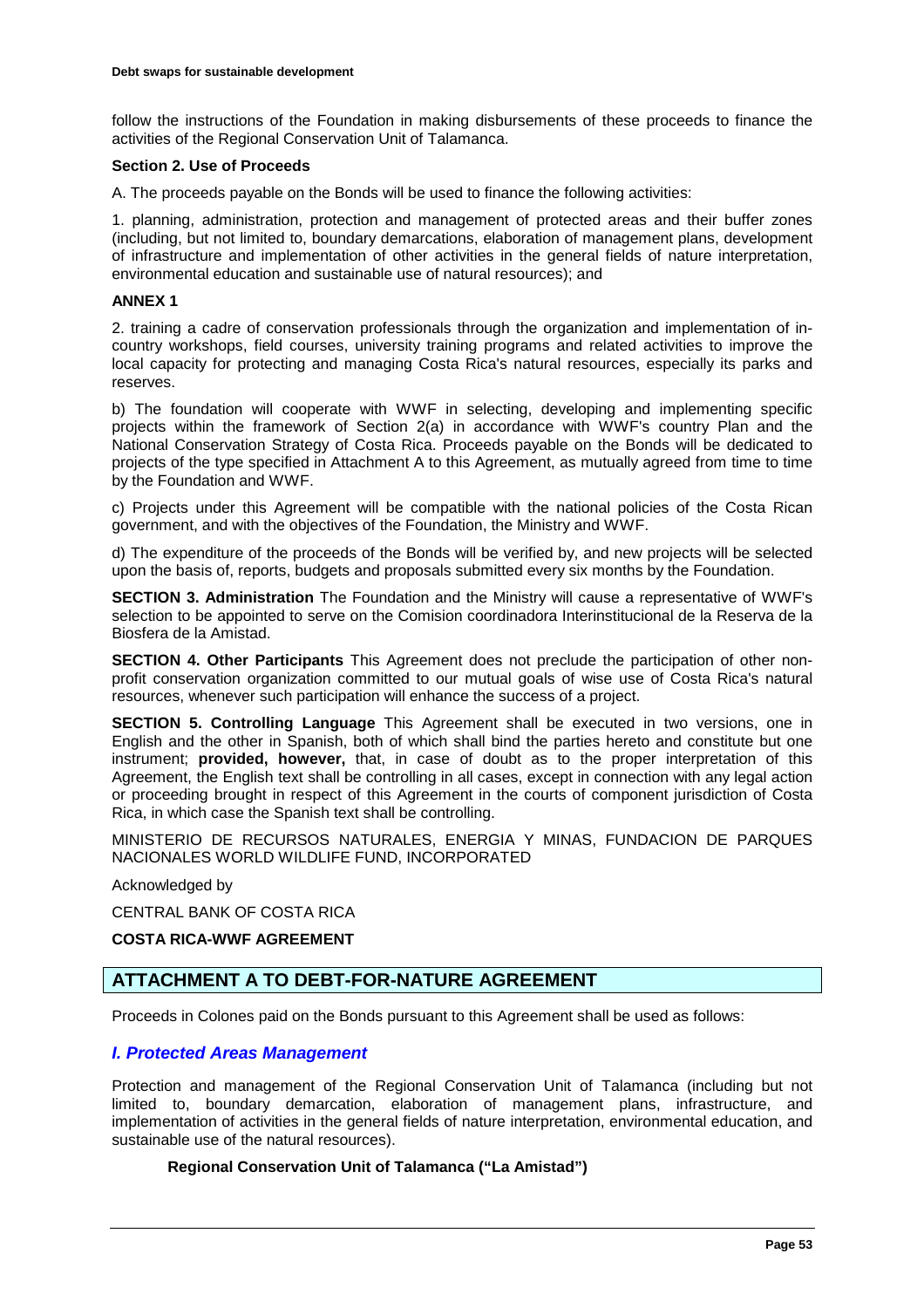#### **Area:** 622,000 hectares

**Location:** Talamanca Mountain Range, Eastern Costa Rica

**Features:** The Regional Conservation Unit of Talamanca contains some of the greatest biological diversiy in all of Costa Rica. It contains large areas of virgin forest and many species of mammals, including the country's largest population of tapir. Also contained in the region are numerous species of birds, amphibians, reptiles and fish.

**Threats:** Poaching and deforestation.

### *II. Training*

Training programs shall be designed to improve the ability of the National Park Service, Forest Service, Wildlife Department and the Ministry to administer the Regional Conservation Unit of Talamanca.

### *III. Other*

Other needs of the Regional Conservation Unit of Talamanca as identified in the National Conservation Strategy and such institution-building needs as may be mutually agreed upon by the Foundation and WWF.

# *IV. Allocation of Proceeds*

Proceeds from the Bonds will be allocated to specific projects (and subject to appropriate requirements as to qualifying activities) as agreed by the Foundation and WWF from time to time.

| <b>ANNEX 2: Severely and moderately indebted countries</b> |                      |                 |                           |  |  |  |
|------------------------------------------------------------|----------------------|-----------------|---------------------------|--|--|--|
| <b>SILICS</b>                                              | <b>SILMICS</b>       | <b>MILICS</b>   | <b>MIMICS</b>             |  |  |  |
| Afghanistan                                                | Algeria              | Albania         | Cape Verde                |  |  |  |
| <b>Burundi</b>                                             | Angola               | Bangladesh      | Chile                     |  |  |  |
| Cambodia                                                   | Argentina            | <b>Benin</b>    | Colombia                  |  |  |  |
| Cameron                                                    | <b>Bolivia</b>       | Chad            | Dominican Republic        |  |  |  |
| <b>Central African Republic</b>                            | <b>Brazil</b>        | Comoros         | Greece                    |  |  |  |
| Congo                                                      | <b>Bulgaria</b>      | Egypt Arab Rep. | Hungary                   |  |  |  |
| Côte d'Ivoire                                              | Cuba                 | Gambia          | Indonesia                 |  |  |  |
| <b>Equatorial Guinea</b>                                   | Ecuador              | Haiti           | Morocco                   |  |  |  |
| Ethiopia                                                   | Gabon                | India           | Papua New Guinea          |  |  |  |
| Ghana                                                      | Iraq                 | Lao PDR         | Philippines               |  |  |  |
| Guinea                                                     | Jamaica              | Malawi          | <b>Russian Federation</b> |  |  |  |
| Guinea-Bissau                                              | Jordan               | Nepal           | Tunisia                   |  |  |  |
| Guyana                                                     | Mexico               | Pakistan        | Turkey                    |  |  |  |
| Honduras                                                   | Panama               | Senegal         | Uruguay                   |  |  |  |
| Kenya                                                      | Peru                 | Zimbabwe        | Venezuela                 |  |  |  |
| Liberia                                                    | Poland               |                 | Western Samoa             |  |  |  |
| Madagascar                                                 | Syrian Arab Republic |                 |                           |  |  |  |
| Mali                                                       |                      |                 |                           |  |  |  |
| Mauritania                                                 |                      |                 |                           |  |  |  |
| Mozambique                                                 |                      |                 |                           |  |  |  |
| Myanmar                                                    |                      |                 |                           |  |  |  |
| Nicaragua                                                  |                      |                 |                           |  |  |  |
| Niger                                                      |                      |                 |                           |  |  |  |
| Nigeria                                                    |                      |                 |                           |  |  |  |
| Rwanda                                                     |                      |                 |                           |  |  |  |
| Sao Tomé and Principe                                      |                      |                 |                           |  |  |  |
| Sierra Leone                                               |                      |                 |                           |  |  |  |
| Somalia                                                    |                      |                 |                           |  |  |  |
| Sudan                                                      |                      |                 |                           |  |  |  |